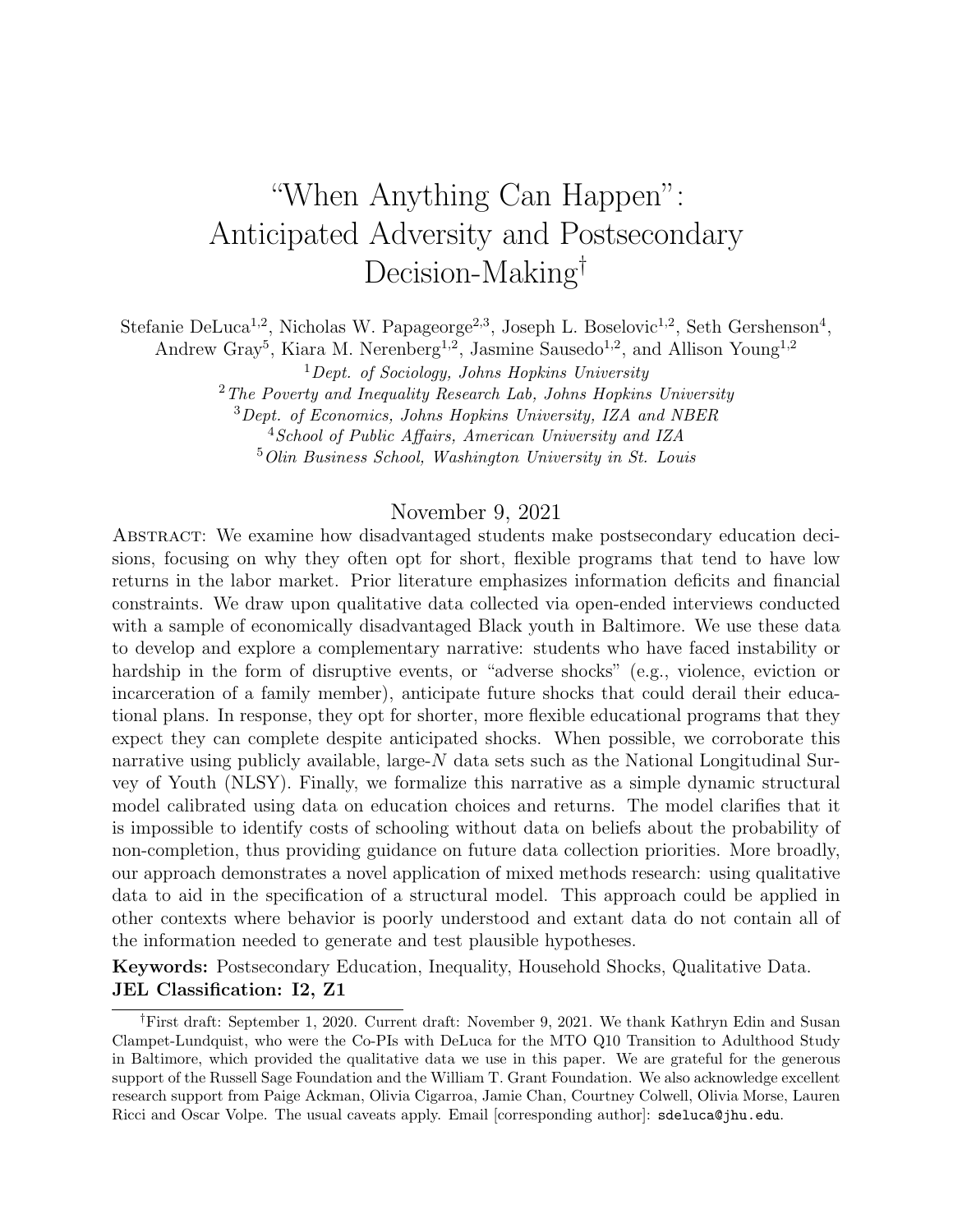# 1 Introduction

The majority of high school students now enroll in some type of higher education after graduation [\(Rosenbaum et al., 2017;](#page-41-0) [Rosenbaum and Rosenbaum, 2015;](#page-41-1) [Bailey and Dynarski,](#page-37-0) [2011\)](#page-37-0). Their modal outcome, however, is not a bachelor's degree, nor even an associate's degree, but "some college." While obtaining some postsecondary education is still a better outcome than never enrolling at all [\(Liu et al., 2015;](#page-40-0) [Jepsen et al., 2014\)](#page-40-1), returns are relatively low compared to a four-year degree [\(Webber, 2016;](#page-42-0) [Hillman, 2014;](#page-39-0) [Oreopoulos](#page-41-2) [and Petronijevic, 2013\)](#page-41-2). Earlier literature has generally found such lower-attainment to be more common among lower-income and non-white students [\(Baker et al., 2018;](#page-37-1) [Dahill-Brown](#page-38-0) [et al., 2016;](#page-38-0) [Ma et al., 2016;](#page-40-2) [Bailey and Dynarski, 2011\)](#page-37-0), many of whom never enroll in a four-year college at all, opting instead for shorter-duration programs at for-profit institutions like occupational colleges and trade schools [\(Gelbgiser, 2018;](#page-39-1) [Ma et al., 2016;](#page-40-2) [Deming](#page-38-1) [et al., 2012\)](#page-38-1). Enrollment in these types of institutions is associated with lower completion rates and, like the "some college" outcome, lower returns in the labor market, especially for those pursuing for-profit credentials [\(Cellini and Turner, 2019;](#page-38-2) [Goodman et al., 2017\)](#page-39-2). Yet relatively little is known about how these enrollment decisions are made.

Motivated by responses from qualitative interviews, we develop and explore a hypothesis that builds on the literature from both sociology and economics: that anticipation of personal and household adverse events is an important and an overlooked mechanism connecting disadvantage to diminished educational outcomes. In particular, part of what makes subbaccalaureate pathways optimal for some low-income students, especially those with unstable home lives living in violent neighborhoods, is that they anticipate adverse shocks that could derail their education. They thus opt for shorter, more convenient, less challenging and, often, less lucrative educational programs that they expect to be able to finish and believe will lead to a job.

The path to a four-year degree can be fraught. Tiffany, a 20 year-old from Baltimore we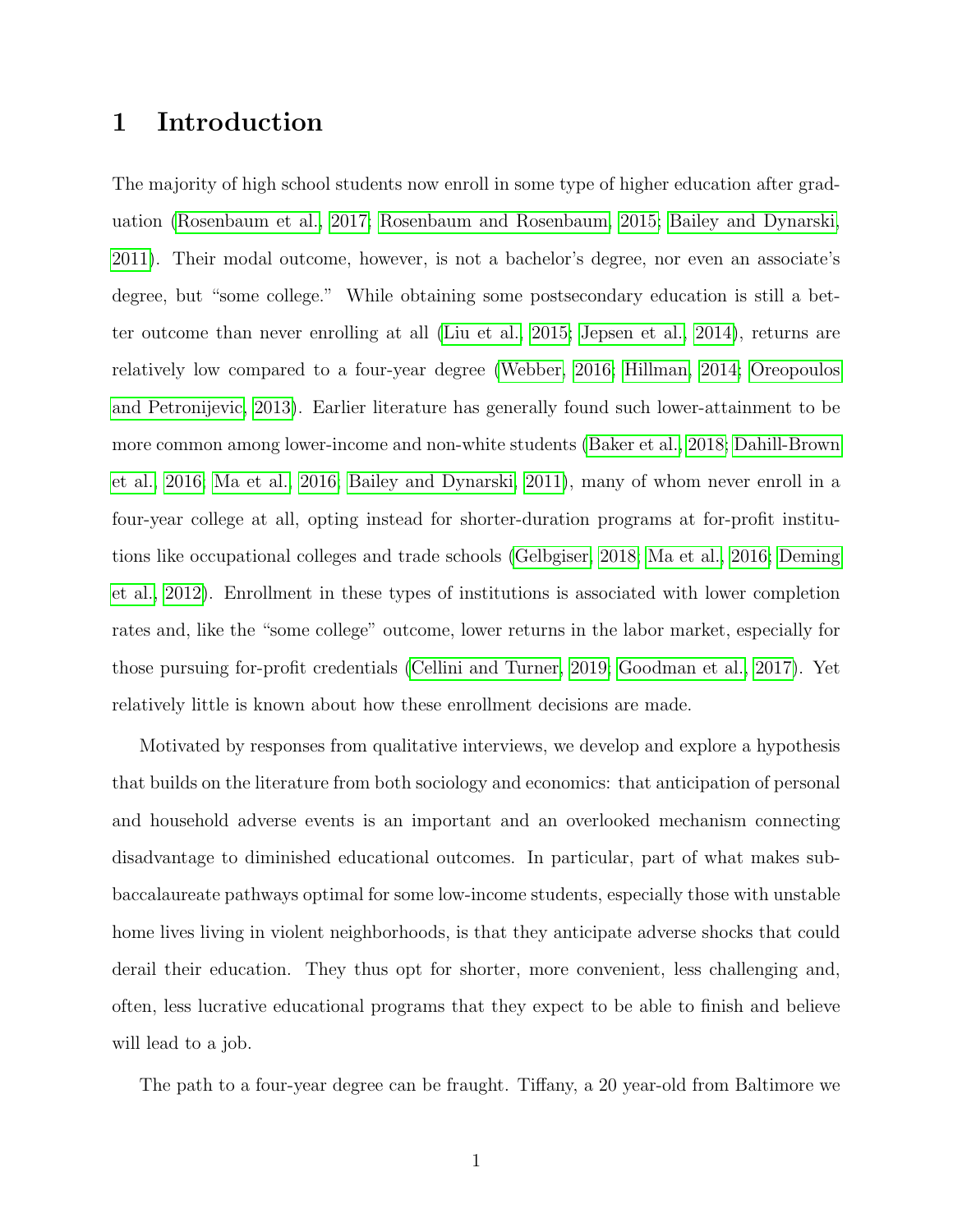interviewed, described her worries about college: "What if don't have money next month for a cell phone?...what if I ran out of soap or toothpaste?...it's like who should I call for this? It's so stressful to think about. I'm thinking I shouldn't be thinking about stuff like this. I should just be in my books and trying to get good grades and that makes me sad." Terry, who was homeless when we last interviewed him, put it another way: "I know when I get in there [college] I wanna be serious...I want to be able to really focus and not have these other things pullin', interfering with my focus."

The proposed link between anticipated shocks and educational investments emerged from rich qualitative data from interviews like those conducted with Tiffany and Terry. Many respondents reported having experienced adverse events (which we henceforth refer to as "shocks" or "household shocks"), such as housing instability, incarceration of a family member, or violence. Many of those who experienced shocks in childhood also anticipated future shocks that could interrupt their educational path. This influenced their postsecondary choices. We also draw on large-N quantitative data from publicly available nationally representative, longitudinal studies. We corroborate, albeit indirectly, the link between household shocks and educational pathways in multiple quantitative data sets, though we focus on the National Longitudinal Survey of Youth (NLSY) in this paper. Respondents who have experienced shocks have lower expectations for their educational future and appear to make choices with this in mind. We note, though, that the variables available in the large data sets do not allow us to analyze the anticipation of shocks as fully as is possible in the smaller qualitative data set, or as deeply as we would like.

To formalize the link between anticipated shocks and educational pathways, we develop a simple dynamic structural model of postsecondary decision-making. The model envisions students maximizing their lifetime utility, which is affected by the costs and consumption value of schooling and future income. A longer degree program entails higher upfront financial costs but is more lucrative. Anticipated shocks are incorporated as a positive probability that students who choose a longer educational program do not complete it, nullifying returns.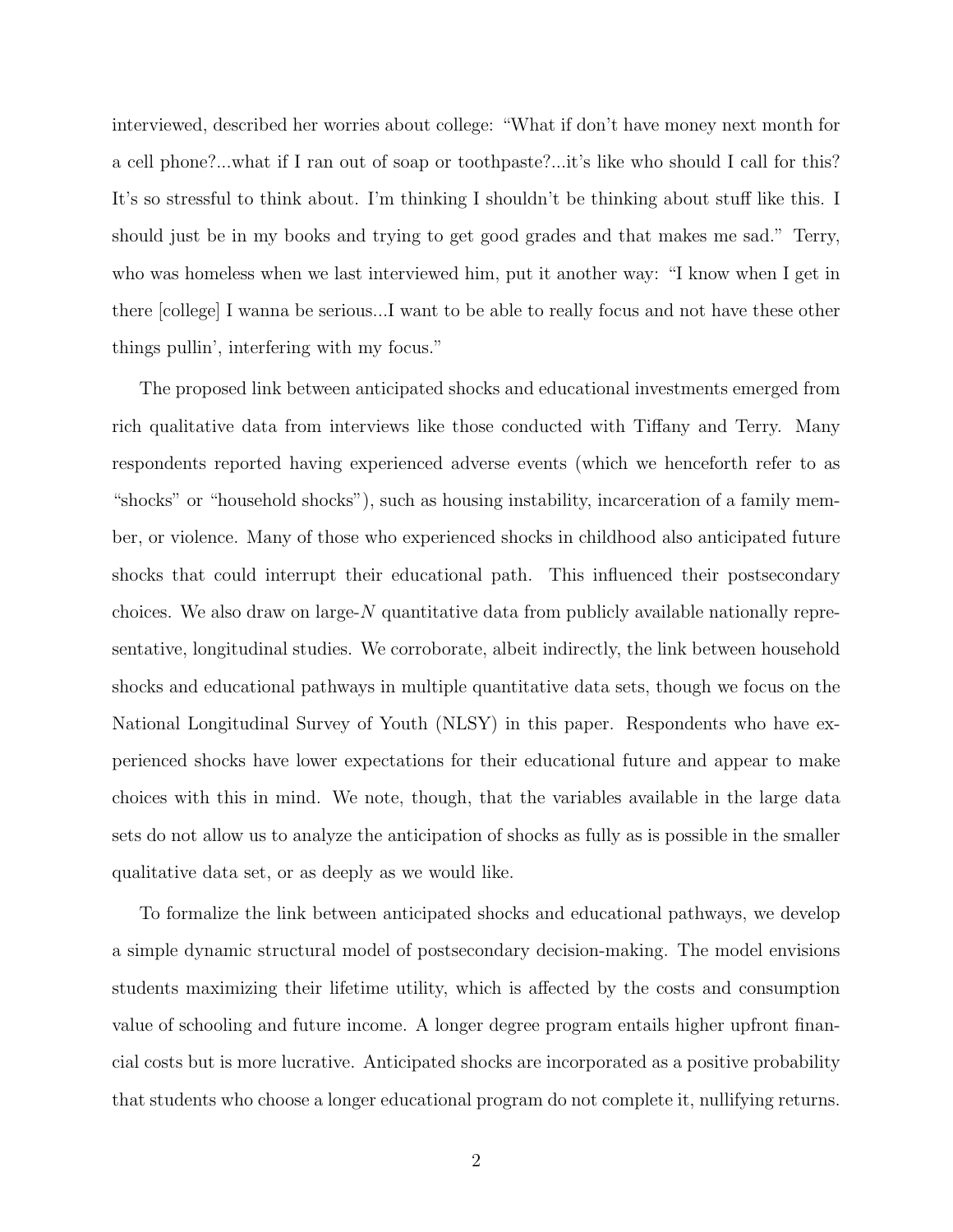This model captures the idea that students may expect to experience shocks that derail longrun education plans. As Tyler, another individual from Baltimore we interviewed, vividly explains, "I'm looking to you know, build. I'm young, I'm still laying my foundation for the house someday. This is lifetime, it's like you building a house brick by brick, hand by hand... don't have time for nobody to come and run over my foundation with a steamroller...'cause that's how a lot of people do, they try to ruin your life." Anticipating such shocks, students may opt for shorter or more flexible degree programs they believe they can finish, even if doing so implies lower returns on the labor market. We calibrate the model using the median income for different educational pathways.<sup>[1](#page-3-0)</sup>

Specifying this model of educational decision-making serves several purposes. First, it allows us to formalize how an anticipation of future shocks, even those that do not actually occur, affects students' choices. This could shed light on how students who have faced instability and poverty throughout their lives make decisions about their future—in anticipation that similar instability will continue to plague them. Second, the model shows how a failure to incorporate anticipated shocks can generate incorrect conclusions. Lacking data on the subjective probability students place on non-completion means it is impossible to pin down the contemporaneous utility value of schooling. Using the calibrated model, we show that different assumptions on non-completion probabilities imply a consumption utility of schooling that varies widely with the probability of shock-related derailment, ranging from \$585 when there is no such risk to nearly \$2,000 when the annual derailment probability is 11 percent (matching the true rate). These values likely have meaningfully different implications for counterfactual policies designed to insulate students from shocks or that otherwise incentivize disadvantaged youth to choose more lucrative educational pathways (e.g., more flexible rules governing scholarships, federal grants or leaves-of-absence).

More broadly, our cohesive process of data collection, hypothesis formulation, and model building is widely applicable and merits further clarification. Our approach demonstrates a

<span id="page-3-0"></span><sup>&</sup>lt;sup>1</sup>The model is highly stylized. A more elaborate model would allow us to evaluate specific counterfactual policies, a point we discuss in Sections [4](#page-29-0) and [5.](#page-35-0)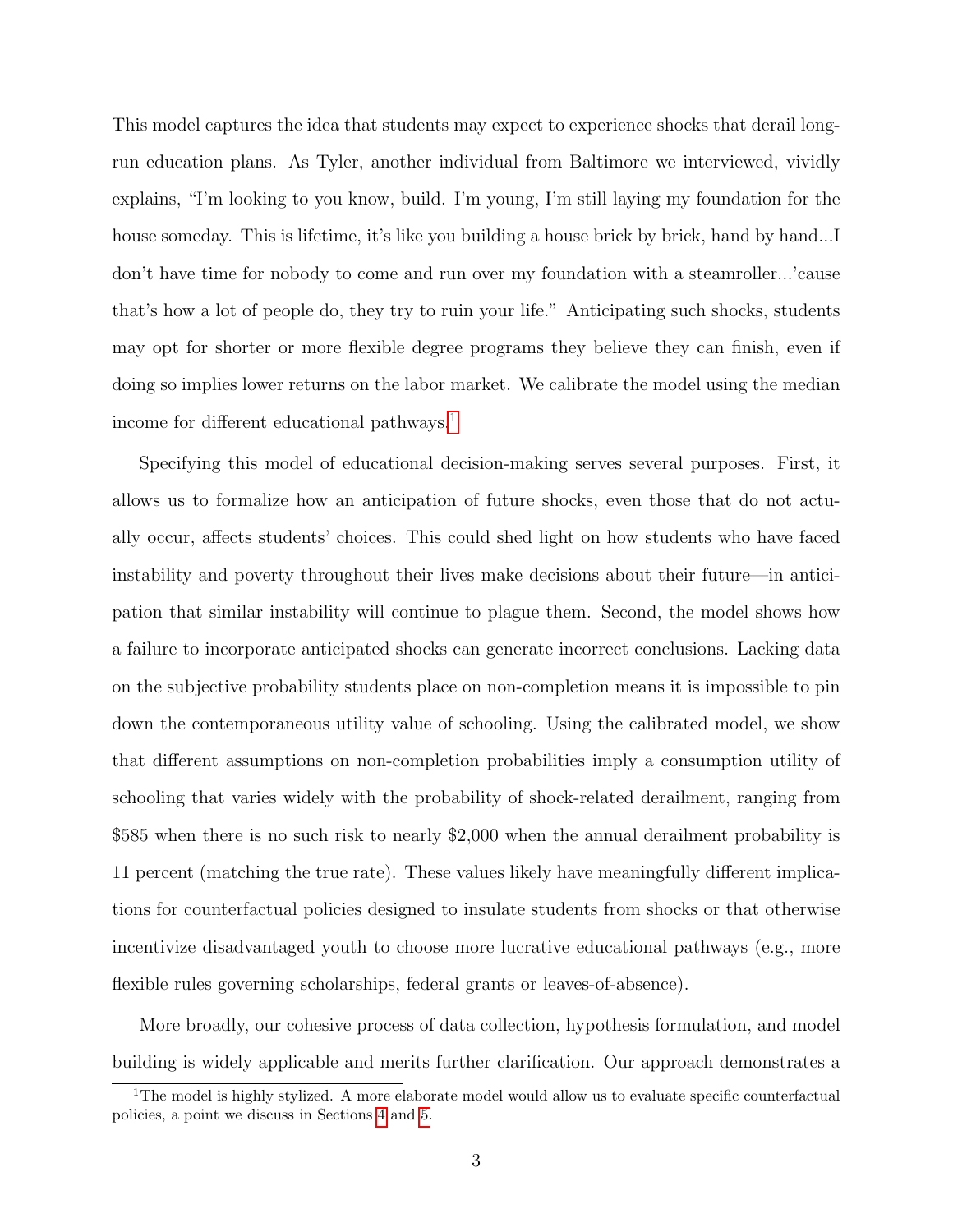novel application of mixed methods research: using qualitative data to aid in the specification of a structural econometric model. The model we develop is rooted in economic theories of dynamic decision-making, but crucial insights come from qualitative interviews with actual decision-makers (a rare sight in economics, but utilized frequently by sociologists). Moreover, the process of data analysis and model development is iterative. Open-ended interviews provide narratives used to specify a model of decision-making, and large- $N$  data are used to corroborate the basic narrative and calibrate model parameters. Meanwhile, appeals to economic theories of dynamic decision-making generate novel hypotheses about how people make choices, leading to fresh analyses of qualitative data. Finally, the narrative-driven model highlights data needs, i.e., what cannot be verified in larger data sets due to missing variables, thus informing priorities for future data collection efforts, which will further shape the model and our understanding of relevant policies. Such an approach could be applied in other contexts where behavior is poorly understood and where extant data sets do not contain the information needed to generate and test hypotheses.

This study contributes to several strands of existing research on factors affecting educational decisions and educational attainment gaps. Increasingly, studies in economics examine returns sub-baccalaureate pathways (often subsumed into the category "some college"). A challenge when estimating returns is to construct the appropriate comparison group, but in general, findings suggest that benefits to even some postsecondary coursework outweigh costs [\(Liu et al., 2015;](#page-40-0) [Jepsen et al., 2014\)](#page-40-1). Still, individuals with "some college" but no degree resemble people with high school only (versus those with bachelor's degree) along multiple dimensions [\(Hillman, 2014\)](#page-39-0), which means it is important to continue increasing our understanding of who chooses these pathways and why. Traditional explanations of educational choices have emphasized information, family background and resource constraints [\(Dynarski et al., 2021;](#page-38-3) [Hoxby and Turner, 2015;](#page-39-3) [Bettinger et al., 2012;](#page-37-2) [Attewell et al., 2011;](#page-37-3) [Perna and Li, 2006;](#page-41-3) [Keane and Wolpin, 2001\)](#page-40-3) and are generally focused on four-year college enrollment or degrees.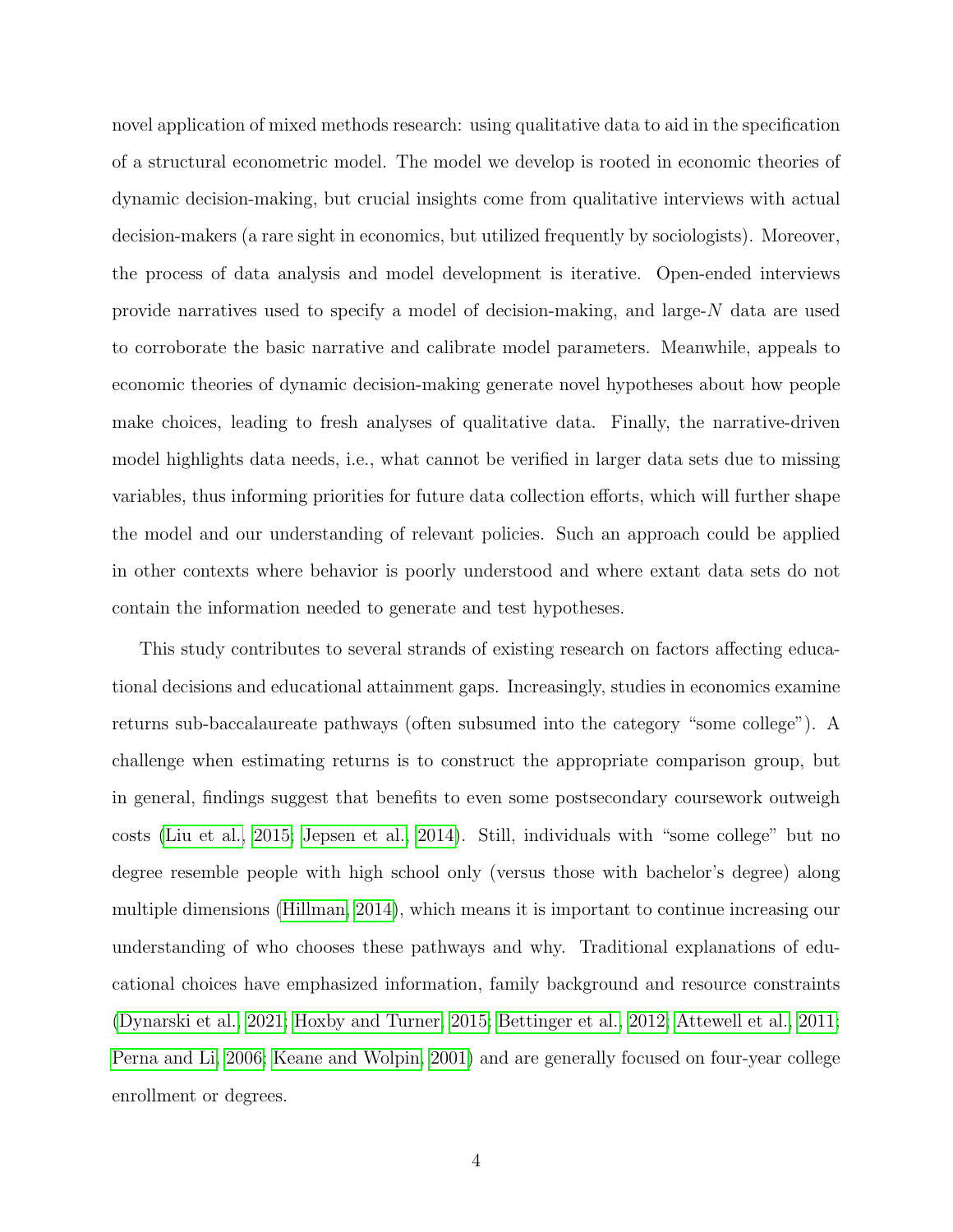While resource or information constraints surely play a role, research from sociology (and more recently from economics) has pointed to a number of other factors. Together, many constitute what in sociology is known as the social context within which students make their decisions. Some could be subsumed into the broader concept of family background and resource constraints, such as neighborhood quality and characteristics [\(Wodtke et al., 2011;](#page-42-1) [Sharkey, 2010;](#page-42-2) [Sampson et al., 2008\)](#page-42-3) or school-based inputs like guidance counselors [\(Ilic](#page-39-4) [et al., 2020\)](#page-39-4). Additional research, mostly from sociology, shows that inadequate housing, exposure to violence, food insecurity or lack of access to books can derail a students' educational plans [\(Jack, 2019;](#page-40-4) [Goldrick-Rab, 2016;](#page-39-5) [Desmond, 2016;](#page-38-4) [Roderick et al., 2011;](#page-41-4) [Harding,](#page-39-6) [2010;](#page-39-6) [Jones, 2010\)](#page-40-5). These factors are often overlooked [\(Iloh, 2018;](#page-39-7) [Iloh and Tierney, 2014\)](#page-39-8), perhaps because their monetary costs pale in comparison to the cost of tuition. However, these costs can be an insurmountable barrier to disadvantaged students. Indeed, a field experiment carried out at a large community college campus in Texas found that access to individual case managers who helped students navigate "life barriers" significantly increased persistence and degree completion among female students, while financial assistance alone had no effect [\(Evans et al., 2020\)](#page-39-9). Also relevant are the less easily measured factors that comprise social capital, including social ties and networks as well as social norms surrounding education.

Such barriers can be lowered if educational institutions were designed for disadvantaged students, but many are not [\(Jack, 2019;](#page-40-4) [Roderick et al., 2011;](#page-41-4) [Persell and Peter W. Cookson,](#page-41-5) [1985\)](#page-41-5). A perverse consequence is that the shorter, more flexible degree programs frequently offered by for-profit institutions become more attractive to students from low-income backgrounds. Students facing instability may (correctly or not) perceive a higher likelihood of success at such institutions due to their greater flexibility and shorter time to degree than what is found on traditional college campuses [\(Rosenbaum et al., 2006\)](#page-41-6).

This principle also links our work to research that considers the role of beliefs and expectations in educational decisions [\(Belzil and Leonardi, 2013;](#page-37-4) [Wiswall and Zafar, 2015;](#page-42-4)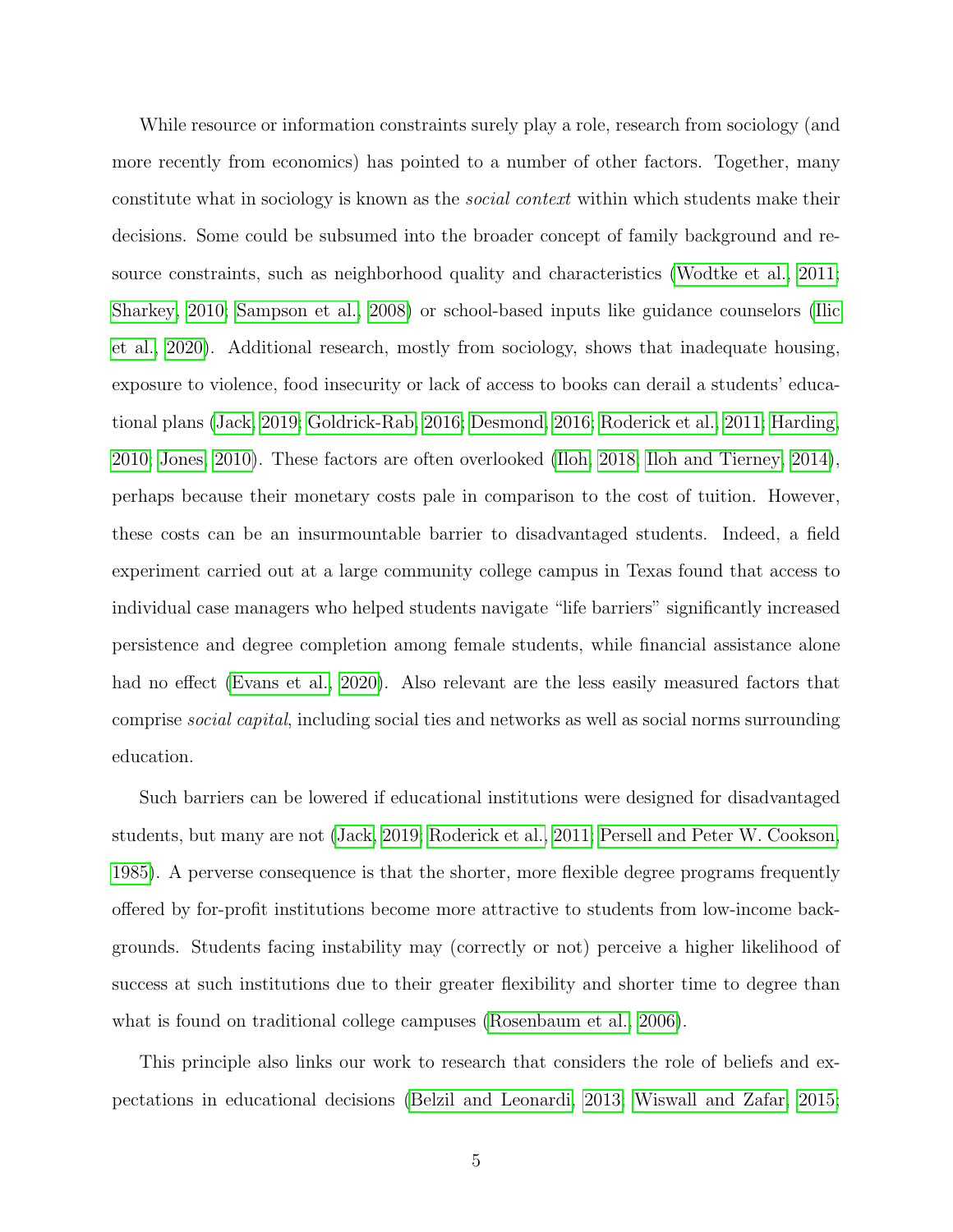[Bozick et al., 2010\)](#page-38-5). [Raley et al.](#page-41-7) [\(2012\)](#page-41-7) show an association in the NLSY97 between higher subjective probabilities of young pregnancy and reduced enrollment in and persistence at postsecondary programs. As [Jacob and Wilder](#page-40-6) [\(2010\)](#page-40-6) note, a great deal of literature dating back to the 1970's shows that parents' and students own educational expectations are a strong predictor of final attainment even conditional on many background characteristics, while [Pa](#page-41-8)[pageorge et al.](#page-41-8) [\(2020\)](#page-41-8) show that high school teachers' expectations affect youths' attainment as well. However, the exact mechanisms through which these effects operate remains an open question. We examine a specific set of expectations—anticipation of shocks—that is shaped by the social context in which students make decisions.

Finally, a wealth of prior work explores mixed-methods research in the social sciences [\(Hesse-Biber and Johnson, 2015;](#page-39-10) [Small, 2011;](#page-42-5) [Tashakkori and Teddlie, 2003;](#page-42-6) [Axinn and](#page-37-5) [Pearce, 2006\)](#page-37-5). The method that most closely resembles ours is the use of qualitative data to generate a theory or formulate a question that is then addressed with populationrepresentative quantitative data (e.g., [Myers and Oetzel](#page-41-9) [\(2003\)](#page-41-9)). Our approach integrates methods more thoroughly—we treat the structural econometric model as a tractable, estimable representation of a conceptual model that emerges directly from the gathering and synthesis of qualitative data. This is a manifestation of the insight of [Moffitt](#page-40-7) [\(2000\)](#page-40-7) that theoretical economic rationales are necessarily qualitative. If a structural econometric model is an attempt to quantify a qualitative story, then that story itself can and should have support in qualitative data. The descriptions decision-makers provide of their own processes provide a richer informational foundation on which to build an economic model—not just a research question—than a researcher's guess.

The rest of the paper proceeds as follows. Our data analysis is reported in two sections: Sections 2 and 3 present findings using qualitative data and quantitative data, respectively. Section 4 provides a simple theoretical model of educational decision-making based on our data analysis and includes a discussion of how model parameters could be estimated. It also provides results from a further simplified version of the choice model that hint at the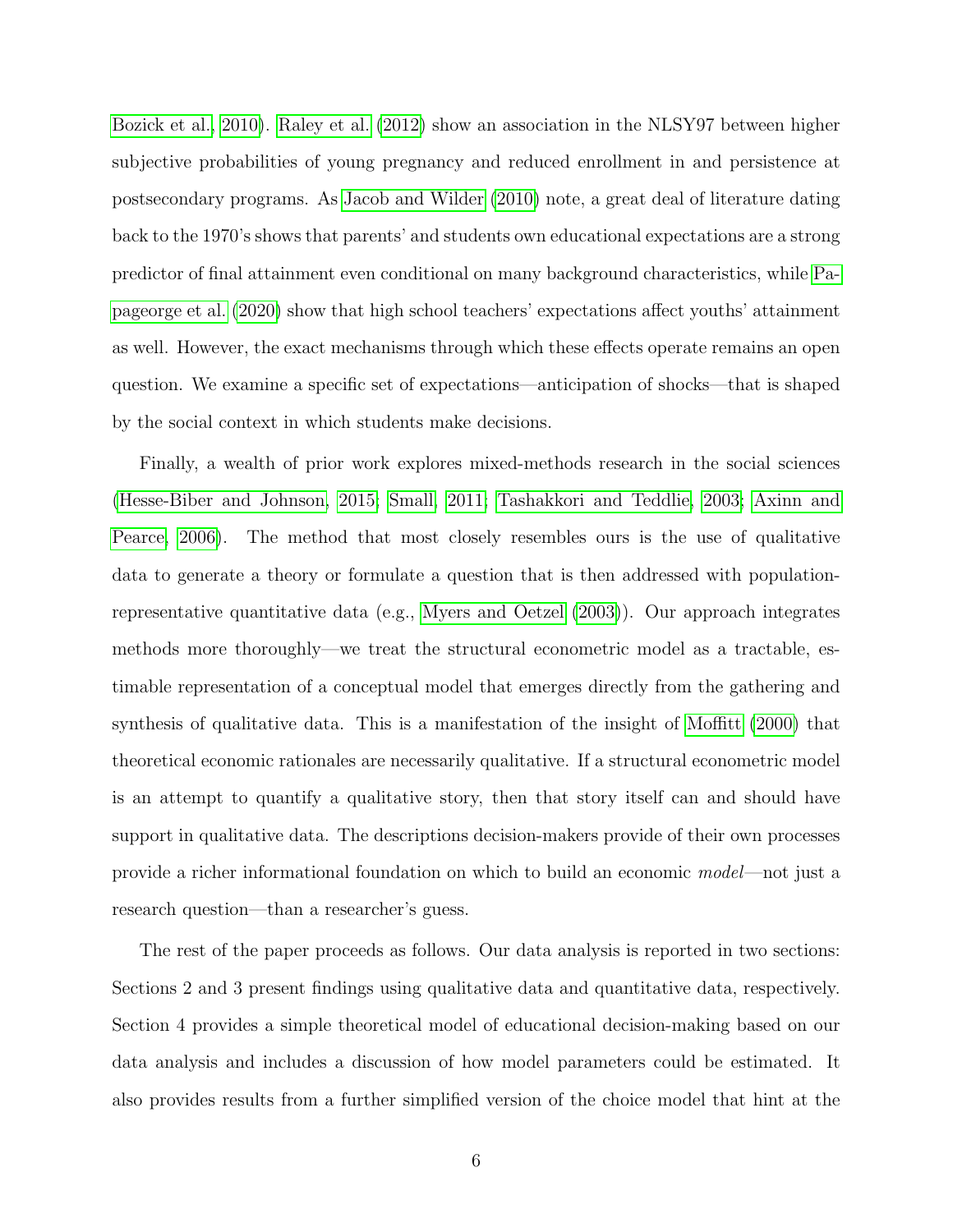importance of adverse events and expectations in decision-making. Section 5 concludes.

# 2 Qualitative Data: Analysis and Findings

### 2.1 Introduction to the Data Set and Preliminary Analysis

The anticipation of negative shocks and its relationship with postsecondary decision-making is an inductive finding that emerges from the stories of youth who participated in in-depth, semi-structured interviews as part of an evaluation of the impacts of the Moving to Opportunity (MTO) housing mobility experiment in Baltimore, Maryland. We use data from a mixed-methods study of families and children in the Baltimore site of MTO, a nationwide housing mobility project implemented across five cities in the U.S. in the late 1990's. A total of 636 families in Baltimore participated in this program; all of these families were African-American. In 2010, a qualitative interview component was added to the study with the goal of understanding the transition to adulthood for the MTO participants and for disadvantaged youth more broadly. A stratified random sample of 200 youth (ages 15 and 24) were chosen from the Baltimore MTO sample, and 75 percent of these youth agreed to participate in the qualitative portion of the study  $(N=150)$ .

We draw on qualitative interview data from these 150 low-income youth and young adults, all of whom initially lived in Baltimore's highest-poverty neighborhoods, concentrated mostly in high- and mid-rise public housing developments.[2](#page-7-0) Although the interviews focused on youths' experiences changing neighborhoods as a result of MTO, they covered a wide range of topics concerning respondents' transition into adulthood (for more information on sample and interview design, see [DeLuca et al.](#page-38-6) [\(2016\)](#page-38-6)). These semi-structured, in-depth interviews

<span id="page-7-0"></span><sup>2</sup>A potential limitation of these data is that the sample consists only of Black youth. The addition of a sample of disadvantaged non-Black students would help us to understand whether some of the patterns in these data generalize to other racial or ethnic groups (or, alternatively, whether there are patterns arising from constraints, contexts and circumstances particular to disadvantaged Black youth that these data shed light on). Our quantitative analyses reported in Section 3, using nationally representative data (which include respondents of different races), represent an initial step in assessing generalizability.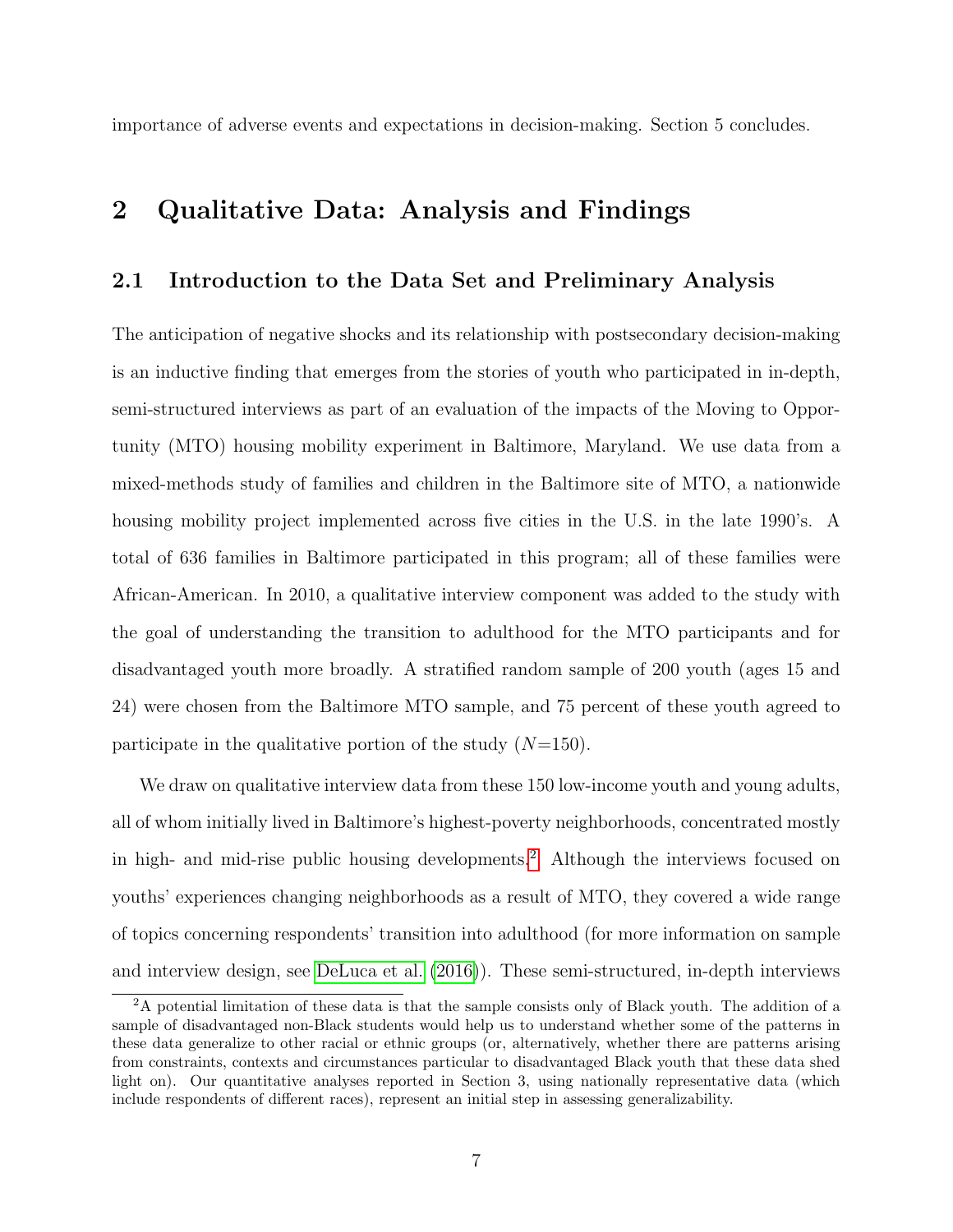covered open-ended questions about employment, education, neighborhoods, friends and family, risky behavior, and mental health. Youth were asked about their college and career preparation, postsecondary decision-making process, and, for youth who were interviewed after high school, their experiences in postsecondary institutions. Most interviews were conducted in respondents' homes, and 96% of respondents still lived in the Baltimore area at the time of the interview. All names used in this paper have been changed to pseudonyms chosen by the respondents themselves.

The interview approach used to collect this data builds on long-standing methods in urban sociology used to observe social life and the ways in which individuals make meaning of their everyday routines [\(Becker et al., 1961;](#page-37-6) [Edin and Lein, 1997;](#page-38-7) [Liebow, 1967;](#page-40-8) [Ander](#page-37-7)[son, 1990;](#page-37-7) [Burawoy, 1979\)](#page-38-8). Specifically, we used narrative interviewing, a semi-structured approach to interviews that employs open-ended questions that allow for a wide range of responses to emerge along with targeted follow-up probes that ensure all interviews cover the same material.<sup>[3](#page-8-0)</sup> Interviews conducted with this approach tend to create natural, in-depth conversations, rather than a clinical series of short questions and answers. Interviewers focus on empathetic, non-judgmental listening in order to signal to study participants that they, not the research team, are the experts on the topics of the study, and invite them to tell their own stories within semi-structured question modules. When successful, this invites descriptive narratives about social processes, such as educational decision-making, to emerge naturally.

Rather than asking detailed probes or highly structured questions up-front—which runs the risk of leading respondents or closing off unanticipated themes [\(Becker, 1990\)](#page-37-8)—interviewers posed open-ended prompts such as "tell me how you ended up at the community college," using verbal cues, eye contact, and body language to signal interest. Respondents therefore answered at length with detailed and often unsolicited information, in an order that made sense to them. This approach thus generated stories and insights that informed both pre-

<span id="page-8-0"></span><sup>3</sup>See [DeLuca et al.](#page-38-6) [\(2016\)](#page-38-6) and [Boyd and DeLuca](#page-37-9) [\(2017\)](#page-37-9) for more on this approach.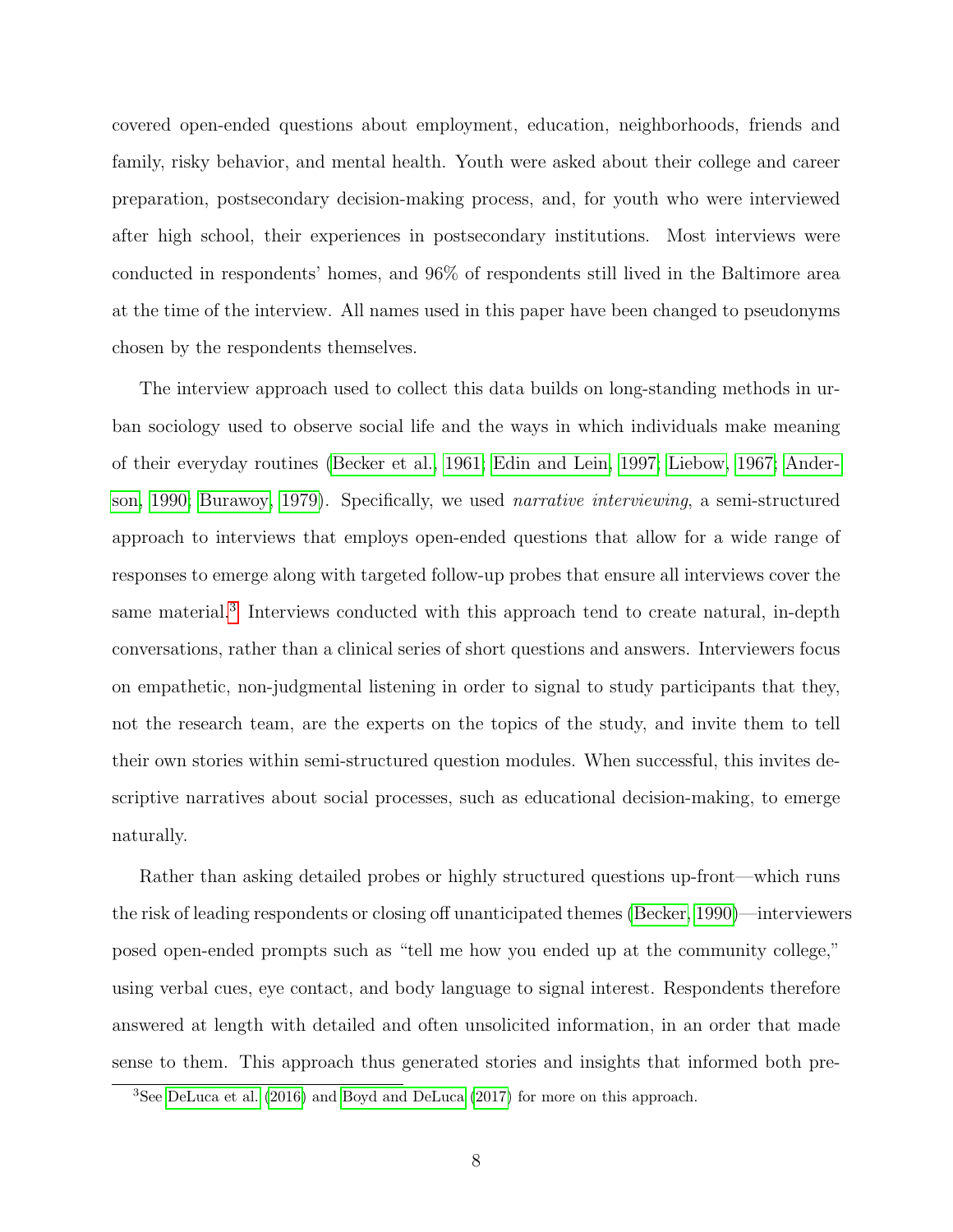existing research aims and topics unanticipated by the researchers, many of which would have been missed by standard survey questions with pre-ordained (also called "forced choice") answer sets.

Once respondents had a chance to reply to open-ended prompts, interviewers followed with more detailed "probes" to support less talkative respondents and ensure systematic topic coverage. Probes were typically questions about "how," rather than "why," events happened. This allowed us to collect data on processes while avoiding the perception that interviewers would judge respondents' answers. Alternating open-ended questions and detailed probes, interviews took on the form of extended conversations, usually lasting two or more hours.

In this way, data collection via narrative interviews provides a setting in which respondents reveal how they see things, what they feel is important, how they make decisions, and how they have made sense of their past and imagine their future. By conducting interviews with empathy and non-leading, non-judgmental questions, interviewers can often put respondents at ease and make them feel less scrutinized. If respondents have control over the way they can answer questions and feel that the interviewer is truly interested in them and will let them speak at length, they are more likely to open up and speak candidly, potentially providing new and unexpected insights into their experiences and actions.

This interview style is based upon the idea that decision-makers themselves may have necessary, untapped insight about how decisions are made. The question is not whether young people make decisions *for some specific reason or not*, with the reason determined a priori. Instead, we want to know how the decision-making process works, broadly speaking. To find this answer, we need to acknowledge that many of the reasons students choose certain educational paths might not readily occur to any one researcher (or indeed any eight researchers). Our goal is to take lessons from narrative interview data that inform further examination on a generalizable scale in both data collection and modeling, each of which we address in later sections of the paper.

For the present analysis, interview transcripts were systematically coded for the following: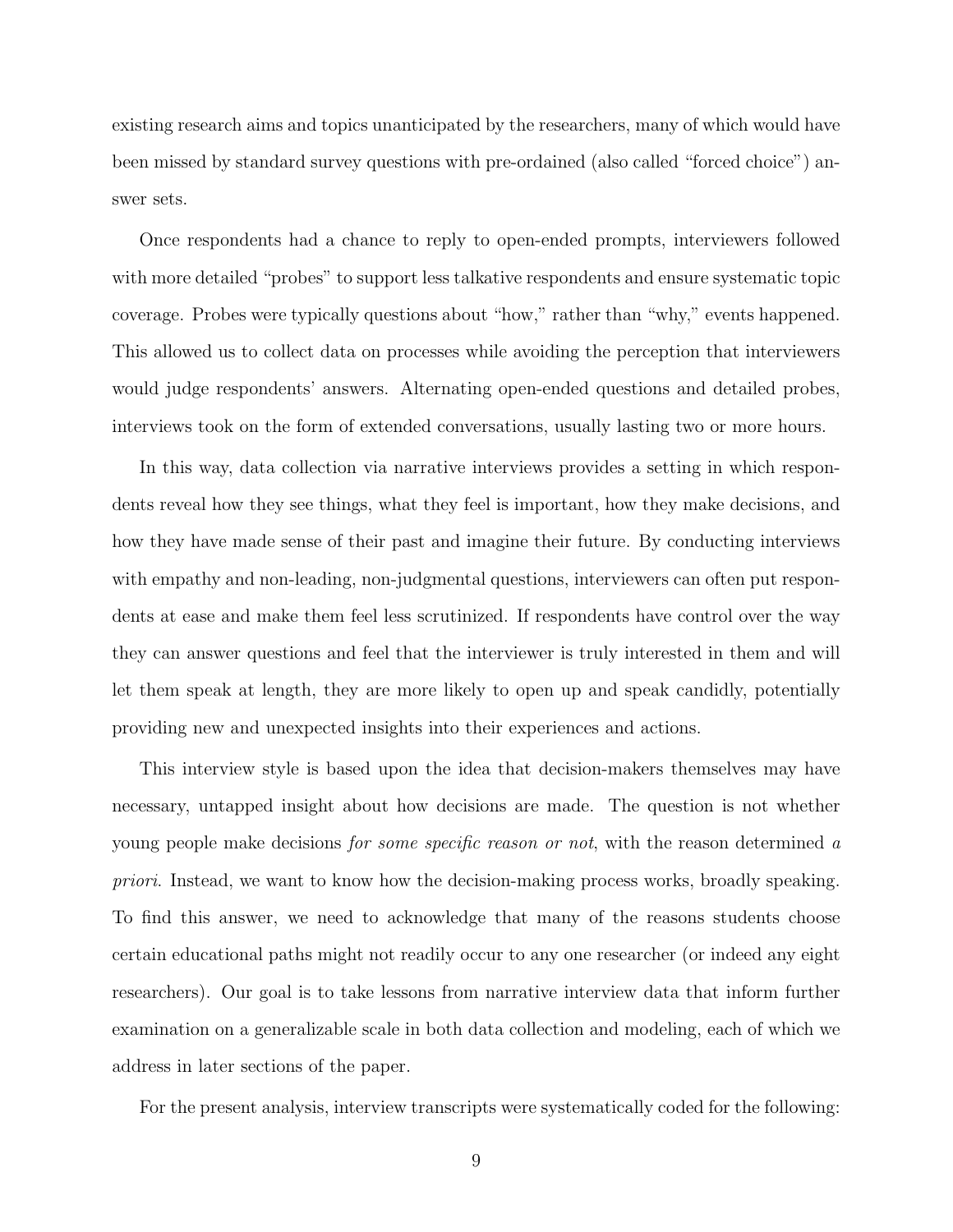negative shocks, anticipation of negative shocks, postsecondary plans (including four-year, two-year, and for-profit schools, employment, military enlistment, and illicit activity), rationales for adopting specific postsecondary plans, any discussion of the costs, benefits, and tradeoffs of postsecondary plans, and youths' beliefs about the future. In addition, respondents described a number of specific negative shocks, including whether they had ever experienced housing instability (due to foreclosure, eviction, loss of income, or another unforeseen shock), witnessed or been the victim of violent crime, lived without their parents as a child, experienced the unexpected deaths of family members or parental incarceration, witnessed illegal activity, as well as whether the respondent themselves had ever been arrested. The authors read full interview transcripts and field notes for all respondents in the sample and reviewed coded segments concerning postsecondary decision-making, adverse life events, and any specific language around respondents' anticipation of future negative shocks. In the next few sections we leverage the interviews to describe: the prevalence and experience of adverse shocks and how they derail educational pathways; the anticipation of future shocks; and how some youth explicitly connected their anticipation of shocks to their postsecondary decisions, especially sub-baccalaureate programs.

### 2.2 Findings in the Qualitative Data

#### 2.2.1 Adverse Shocks: Experiences and Derailments

To begin, we examine respondents' previous experiences of shocks along with negative shocks leading to actual disruption of their long-term educational plans. Observed disruption among subsets of students helps to explain why students deciding among postsecondary programs would anticipate a disruptive shock. This link between expected and observed shocks is not limited to the sample of 150 respondents discussed here; as we detail in the next section, many students in the NLSY who anticipate adverse events in their lives but pursue a bachelor's degree anyway end up unable to achieve their goal, suggesting that anticipation of derailing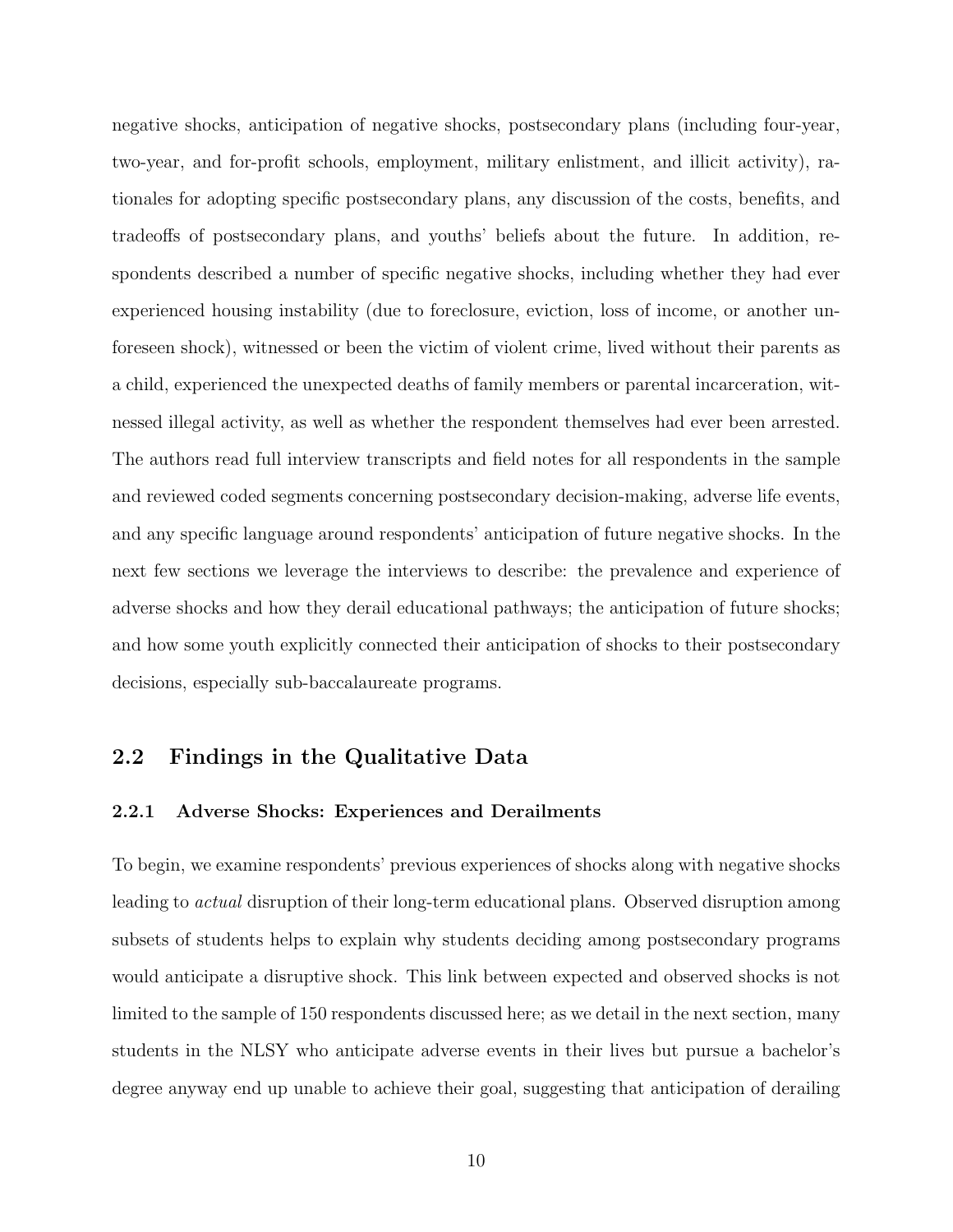shocks is a rational expectation for many students.

Accounts of unexpected adverse life events were pervasive among the 150 youths that were interviewed. Nearly all reported experiencing significant shocks in their childhood and adolescence, as shown in Table [1.](#page-43-0) Almost half of the youth interviewed (49.3%) described having a parent who had been incarcerated or was involved in illegal activity, often drug sales or other illicit employment. About 30 percent of respondents had experienced a period of parental absence during their childhood, and the same proportion of respondents had been arrested or were put in jail or on probation. More than one third of youth interviewed had experienced a sudden death in the family (36.7%), including parents, siblings, cousins, and other family members. Notably, this figure does not include the deaths of grandparents due to natural causes, which several respondents had experienced as well. Housing shocks unplanned residential mobility or housing precarity resulting from events such as evictions, foreclosures, fire, housing voucher inspection failure, and financial insecurity—were also experienced by approximately one-third of respondents (32%). Of all the shocks considered, the least common was being personally victimized by violent crime (15.3%), though over twice as many respondents had witnessed acts of violence (35.3%).

Many youth described having experienced multiple such shocks, as shown in Table [2.](#page-43-1) Indeed, only 19 of the 150 youths interviewed (about 13%) had experienced none of these negative shocks, and only 31 youths (about one-fifth) had experienced only one shock. By contrast, 100 youths (or two-thirds of respondents) had experienced two or more negative shocks in their childhood or adolescence. In other words, these types of shocks, often considered important sources of childhood trauma and instability [\(Kalmakis and Chandler, 2013\)](#page-40-9), were commonplace in the lives of our respondents. As twenty-one-year-old Karen told interviewers, "it's like, when you wanna move one step forward, it's like you getting knocked back five more steps, and it's driving me insane." Given the prevalence of adverse shocks among our respondents, it is no surprise that educational derailments were common as well: roughly  $1/3$  who enrolled in PSE left before finishing, most in trade schools, though this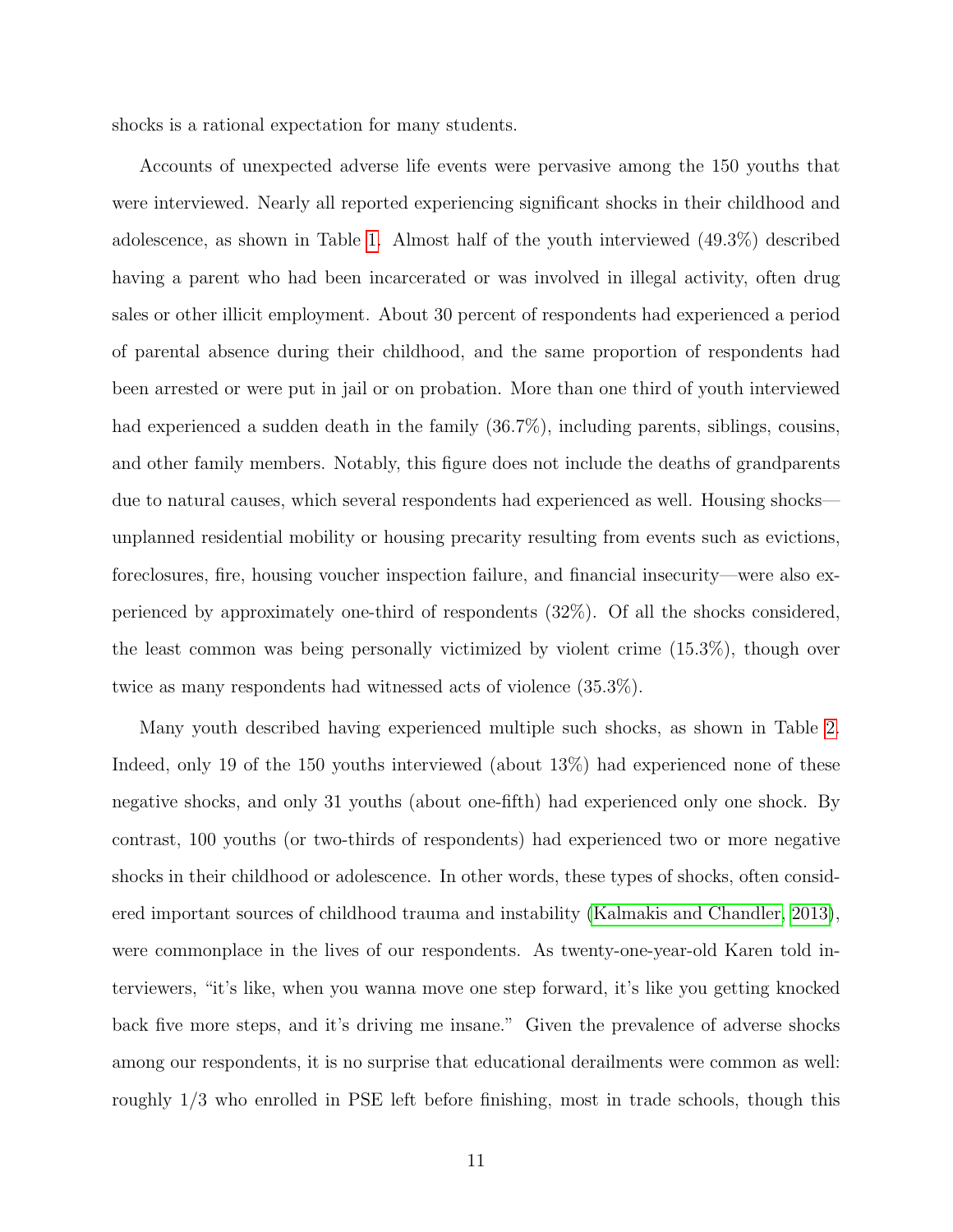may be an under-estimate due to right-censoring.

The need to care for family contributed to Chanel's decision to change her postsecondary pathway. After high school, Chanel enrolled in a nearby university and started working towards a bachelor's degree in psychology. After two and a half years at the university, though, Chanel's mother suffered an injury that necessitated knee replacement surgery, which meant she had to leave work for "a while" to recover. Chanel explained, "She hadn't been workin' for a while so that's why, you know, she needed like some extra income." As the only sibling still living at home, Chanel took on the responsibility of caring for her mother. She left the university and instead enrolled in a for-profit institution to focus her training in the medical field. She explains the appeal of the occupational credential given her family's situation: "I wanted to start immediately so I could have some money to help out." Having a credential in the medical field after a few months meant that Chanel was able to both help care for her mom and enter the workforce sooner than she would have done had she finished her bachelor's degree. Thus, despite the time and effort that Chanel had already invested in her bachelor's degree, the sudden onset of caretaking responsibilities and financial need meant that the rational choice was to pursue a quicker credential and, in turn, earlier access to jobs.

Chanel's sudden transition into a for-profit institution suggests the value of short-term credentialing programs in a context of uncertainty and instability. Sierra, 20, echoed the sentiment that unpredictability and family instability might affect her postsecondary educational trajectory when she described her initial plans to attend college after graduating from high school: "I mean times get hard. One day times get, you know, they be good, everything paid on time then next time we might have a downfall." She also talked about how her family was currently experiencing such a "hard time" that was disrupting her postsecondary plans. As Sierra was graduating from high school, her mother lost her job and her sister became pregnant, so she began work in the service industry instead of going to school for the sake of supporting her family: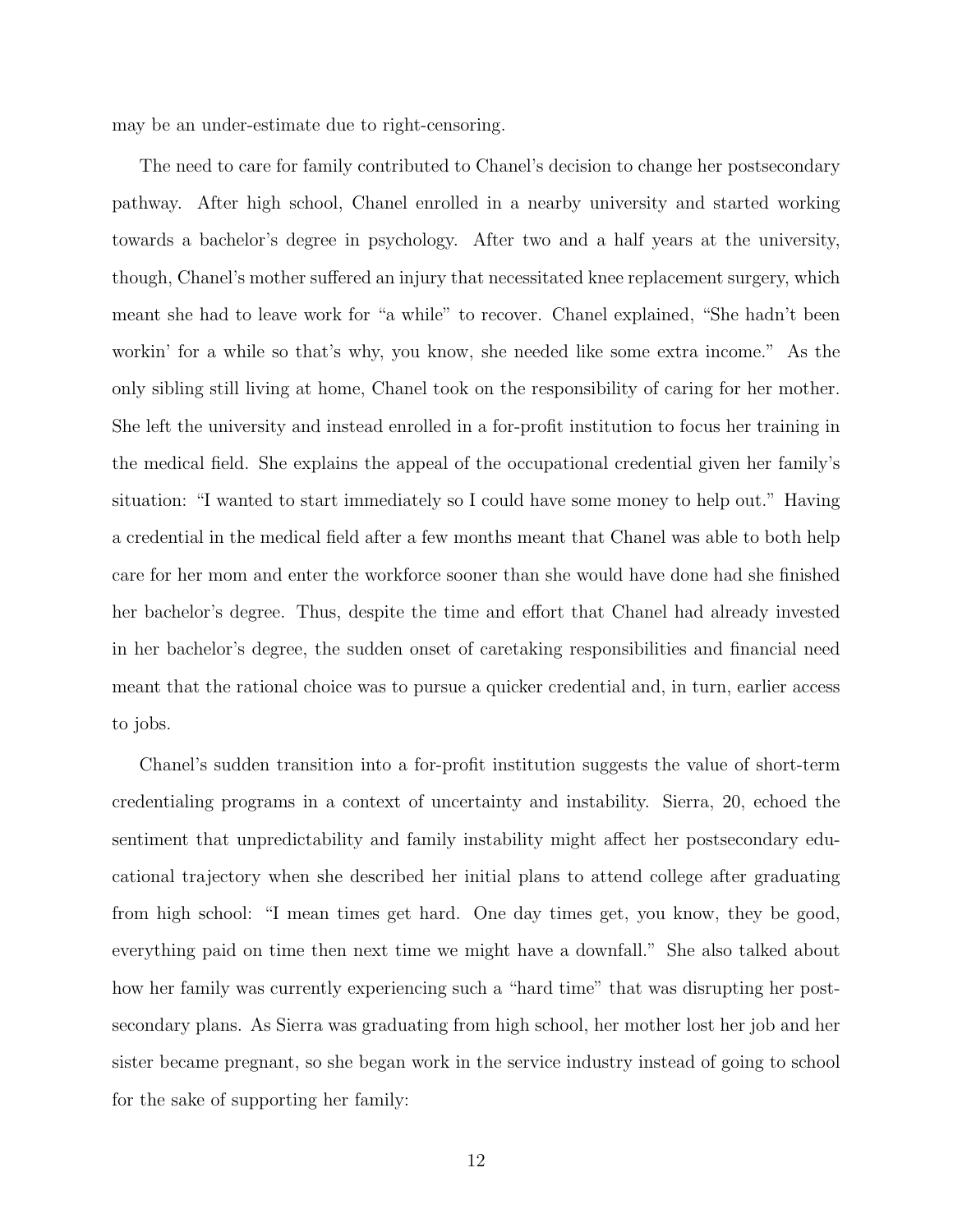$|W|$ e had like this little downfall in our family whereas I had to wait a while  $|$  to go to school], I had to wait...I remember my mother had got laid off and my sister was pregnant so, you know, my mother was like, you know, she gotta pay the bills. She was all looking forward, we were all looking forward so much.

Sierra and her family had been "looking forward" to a future in which she followed through on her original plans to go to college. Sierra identifies family events as a major factor, though, in pushing her off track. Sierra still wanted to pursue some sort of college, but, as of her interview, remained hesitant about the path forward: "So I mean I waited and I waited but now I feel as though I'm ready. So now I'm looking into it—like should I take a all year-round school or should I just take some classes? You know, I'm looking into it. I wanna make sure."

The onset of familial responsibilities for Sierra, then, was accompanied by a significant change in her college-going plans: rather than pursuing the bachelor's degree that she and her family had been anticipating, she was tentative about her path forward in a context in which a family "downfall" was always possible.

Isaac's story shows how different kinds of negative shocks can happen in quick succession and compound the difficulties students face in their postsecondary educational trajectories. As Isaac finished high school, he received scholarship opportunities from multiple four-year schools to play basketball. But he wanted to remain close to his family and ultimately chose to attend a junior college in South Bend, Indiana (his family left Baltimore after our study began). He managed to stay on this track despite getting arrested after high school and spending six months in jail. However, just as Isaac was preparing to finish his two-year program, his sister was diagnosed with a rare disease and fell into a coma. Isaac explained how this unforeseen development in his family caused him to leave school, just on the verge of getting his degree:

She was in a coma for about two months and she passed away in 2007, which,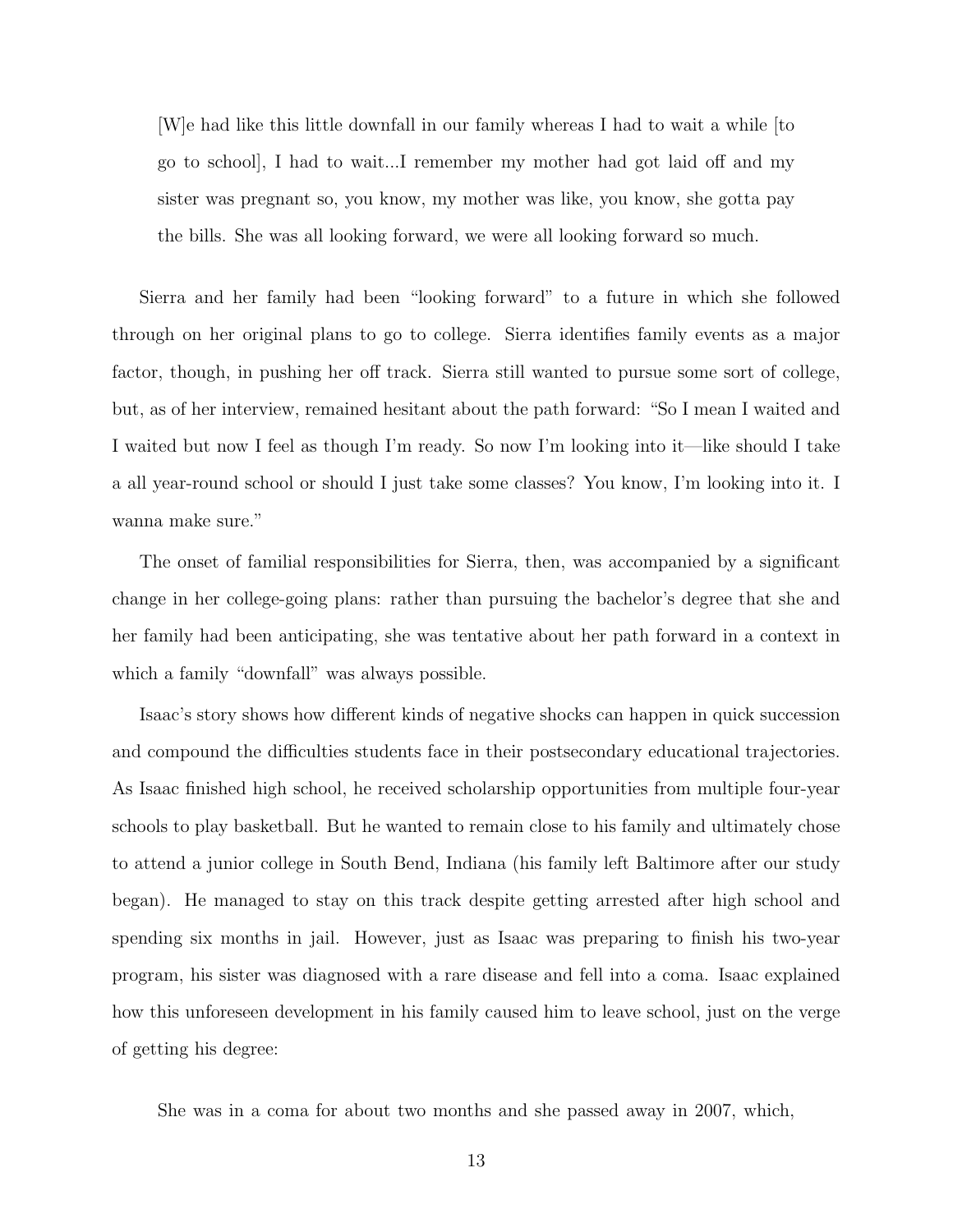I would have almost—I would have almost finished my Associate's Degree, but I came back here. So she had my nephew, she passed away, and right now it's just me. I had a scholarship, and that's when my sister was still alive, you know, everything went downhill from there.

In this recollection, Isaac revisited his choice to stay close to family instead of taking advantage of one of the basketball scholarships he was offered with some regret. As of our last conversation, he had not returned to school after leaving his two-year program and had instead cycled through jobs, working in warehouses, with temp agencies, and in security for a hotel in order to provide for his nephew. Despite the planning and significant effort that Isaac put into his two-year programming, the sudden shift in his caretaking responsibilities made it increasingly unlikely that he would return to earn any postsecondary credential.

In addition to instability within one's immediate family, relationships with romantic partners also come with the possibility of unexpected caretaking responsibilities and shocks. For example, Vicky's boyfriend had been living with her and her family for a handful of years when he was involved in a violent altercation that put him in a coma and left him with lasting cognitive impairments. As a result, Vicky became his full-time caregiver, helping him bathe and feed himself. Vicky's mother remained unemployed and struggled with alcoholism, which Vicky said caused her to feel that she was "the responsible one" in the house. The sudden shift to this role of caregiver left Vicky feeling uncertain about the future. As she described it, "Some nights I go to sleep wondering like what's goin on, what's gonna happen the next day." She had been attending a nearby community college but left to instead enroll in a medical certificate program at a for-profit school, in a manner similar to Chanel. She preferred this to the community college because it is more focused on the medical field, in which she hoped to get a job quickly so that she could bring more money into the household. In a context of uncertainty and substantial extra responsibilities at home, the horizon of possibility for continuing her education shifted, leaving Vicky struggling to find any path forward—even one that was not the original educational goal she had hoped to pursue.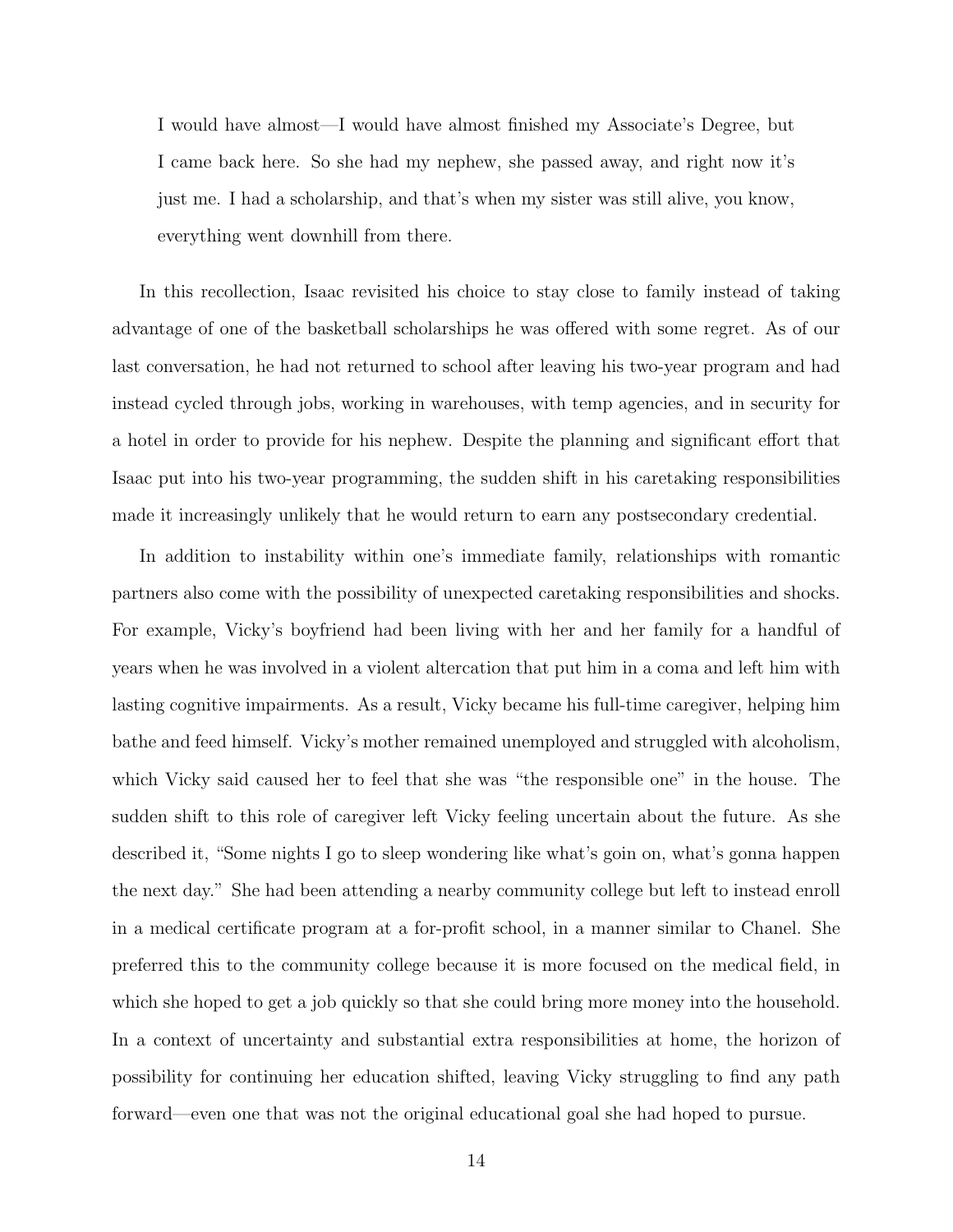In other cases, experiences with death caused adolescents to abandon postsecondary education not because they lost interest, but because the impact of loss derailed their daily lives. After graduating from high school, for instance, Tiara eventually enrolled at a community college, but dropped out due to several unanticipated deaths in her family. When we last spoke with her, she had personally arranged a funeral for one of her cousins. She explained, "Just, people kept dying. Every month I done had somebody in my family that died or somebody that was real close to my family. I actually dropped my classes because I kept having a death in family like, even like, if you miss too many days you automatically fail, so instead of failing, I just withdrew from the classes." Here, Tiara points directly to the way that traumatic events affected her postsecondary progress, particularly in conflict with institutional attendance policies.

Given the pervasiveness of parental incarceration, absence, and death in their lives (see Tables [1](#page-43-0) and [2\)](#page-43-1), a number of youths in our sample experienced a sudden onset of new responsibilities as they prepared to leave high school or shortly thereafter. As scholars have previously noted, it is not uncommon for children and youth living in highly disadvantaged contexts to undergo a process of "adultification," where they prematurely take on more adult roles and responsibilities [\(Burton, 2007;](#page-38-9) [Roy et al., 2014\)](#page-42-7). Many adolescents in this study similarly found themselves unexpectedly thrust into such roles, which affected their educational paths. Such experiences also left respondents with the sense that they would continue to be called upon to provide caregiving or financial resources for their family members in the future, limiting their postsecondary options and affecting their decision-making process. We examine this anticipation next.

#### 2.2.2 Expectations: Reasoned Unease

Many youths we interviewed associated their experiences of adverse shocks with the expectation that similar events would happen again in the future. Taniya's childhood was tumultuous because of her father's drinking, and she described how these experiences had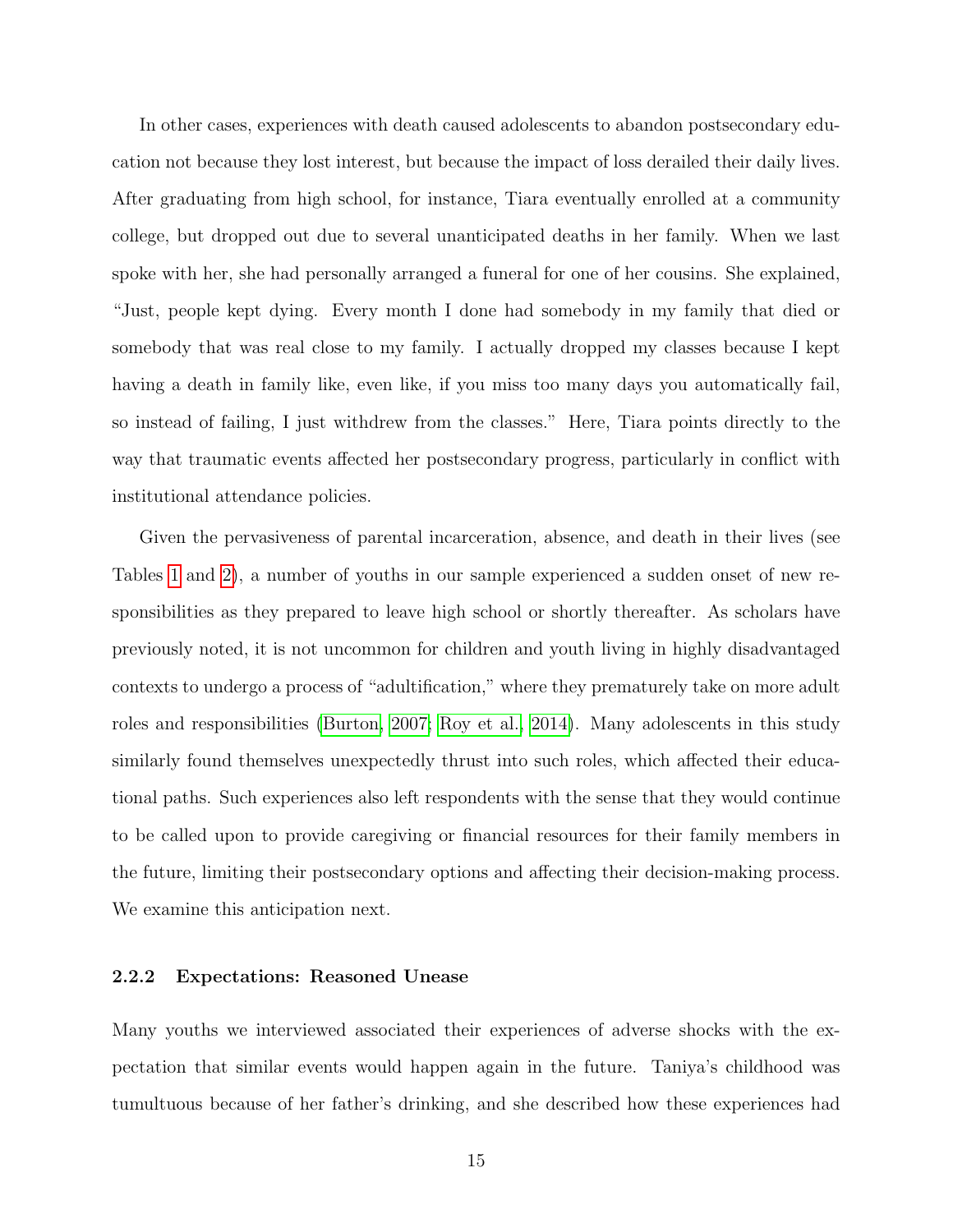primed her to anticipate her father's early death: "[I]f he started drinking again, I see him drinking I'm just gonna have to prepare [...] like one day he's just not gonna be here. I guess I just got mentally prepared for that." Taniya was not alone in expressing these feelings: over 90 percent of the youth in our sample spoke of their own accord about anticipating future adverse shocks, including all of the 65 youth who had already experienced three or more negative shocks during their adolescence (see Table [2\)](#page-43-1).

Some respondents reported that experiencing and anticipating these events made them feel out of control and uncertain about their futures. Erica, 21, described experiencing the deaths of several aunts and uncles, her father, and a classmate in a brief span of time. She explained that these losses left her feeling anxious about death, including her own: "I really don't take death well. I have anxiety [...] my grieving process is not so much 'Oh, I miss the person,' it's 'Oh, will I die from that,' or death, facing death, yeah." Matthew felt he could not anticipate when his life might end. At 21, he had been arrested multiple times starting at age 14 and lived in a neighborhood where, as he describes it, violence is a part of everyday life. Asked where he thought he would be in five years, Matthew responded, "I ain't going to call it. I can't call it. Not when anything could happen." In response to questions about his goals for the future, he replied, "I'm trying to live right now [...] I ain't thinking about the future. I might not even make it to the future, so."[4](#page-16-0)

Death and violence, in particular, appeared frequently in respondents' discussions about their neighborhoods and families. They described violence and death as being a regular occurrence and yet still unpredictable. Some of their friends or acquaintances died over minor disagreements, or even for seemingly no reason at all. As Sierra noted, "Nowadays you fight, you either getting stabbed, shot up, you losin' your life over a little argument, over a little argument." A junior in high school, Bridget commented: "You just wake up and hear someone just got killed. Like, DANG can't people go one day without killing?" Christopher, 21, described the violence in his former public housing neighborhood, and the

<span id="page-16-0"></span><sup>&</sup>lt;sup>4</sup>As we show in the next section using NLSY data, this concern about dying in the near future is much more common among young people, especially disadvantaged youths, than might be expected.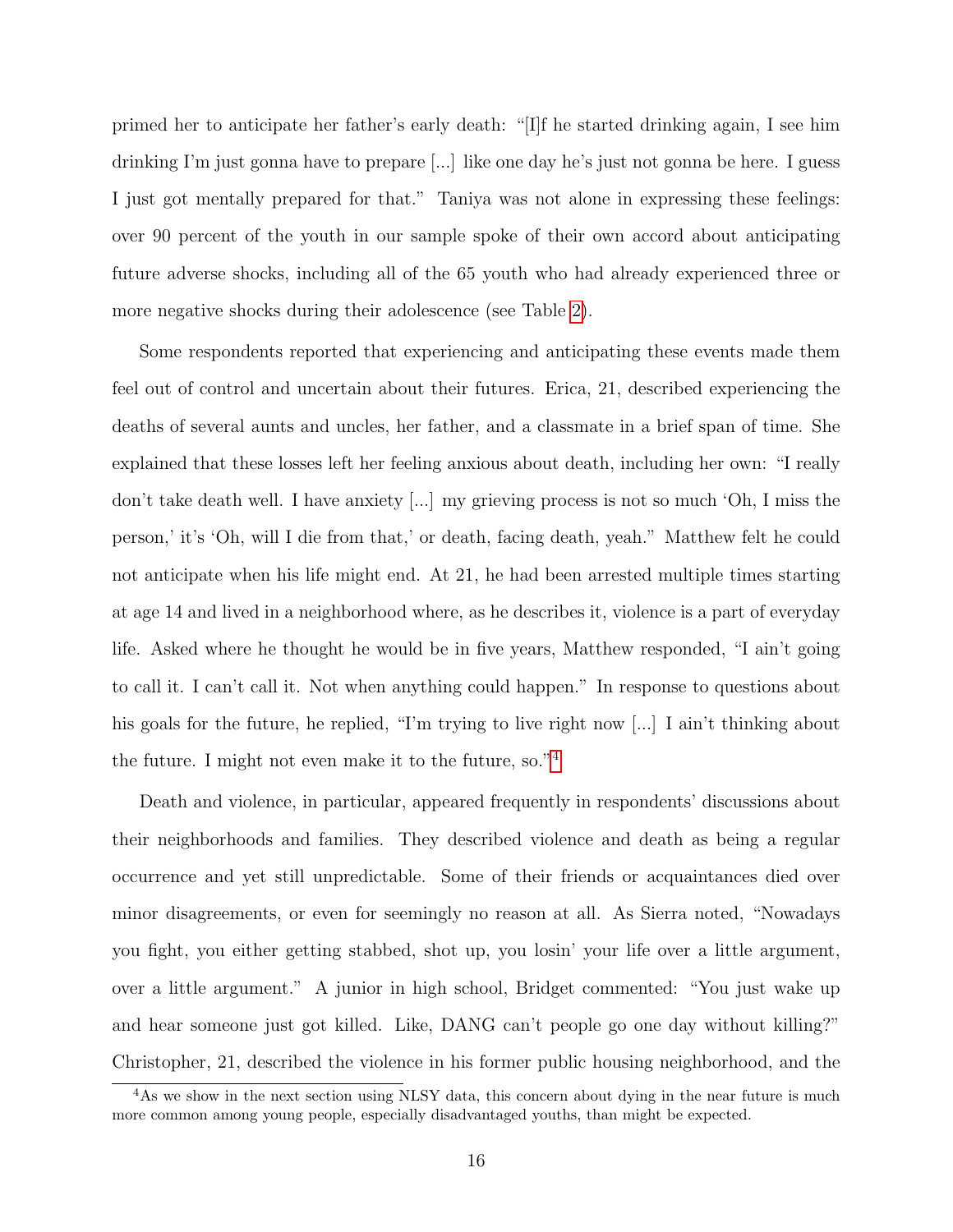potential for responding to such violence if it affected his family, "Every day you would hear a gunshot, or every day you would see somebody fighting, and you never know, like, when is that going to happen to you, or when, you know, it was gonna be your family member, or when you was gonna have to bear it all, just go out there and just fight a war or whatever." Witnessing death caused some respondents to turn inward and ask themselves if they might be the next victim of arbitrary violence. Many respondents made comments such as "life is short" and "you can die today or tomorrow." Certainly such concerns loom large in youths' decision-making about the future.

#### 2.2.3 Choices: Anticipation of Shocks and Decision-Making

Shock-induced derailment of the kind experienced by Tiara and other respondents illustrates how youths' educational plans were thrown off course by unexpected family needs and the loss of friends and relatives. However, youths' experiences affected their education not just directly via interruption, but also indirectly through shifts in how they thought about their future, including the plausibility of longer-term plans.

For example, Elijah's experiences with instability led him to continuously re-optimize his educational decision-making. Elijah took a year off after graduating from high school and worked with his cousin, which inspired a professional interest in the auto industry. Yet, despite his interest in working with cars, his postsecondary strategy was to pursue multiple, distinct educational options so that if one career possibility did not work out, he would have an alternate plan: "Like I thought about givin' like, like getting in the automotive industry and get a couple big, get a couple years in here and then go back to school for the heating and ventilation, so I could have two certificates." Elijah described his educational decisions as if they were backup plans. He explained, "Just do what you can and if it [something bad] happen, it happen, just make sure you know what to do for it not to happen next time." Rather than pursuing a longer degree, Elijah sought multiple short-term programs to obtain credentials focused on specific skills, and thus serve as an insurance policy against any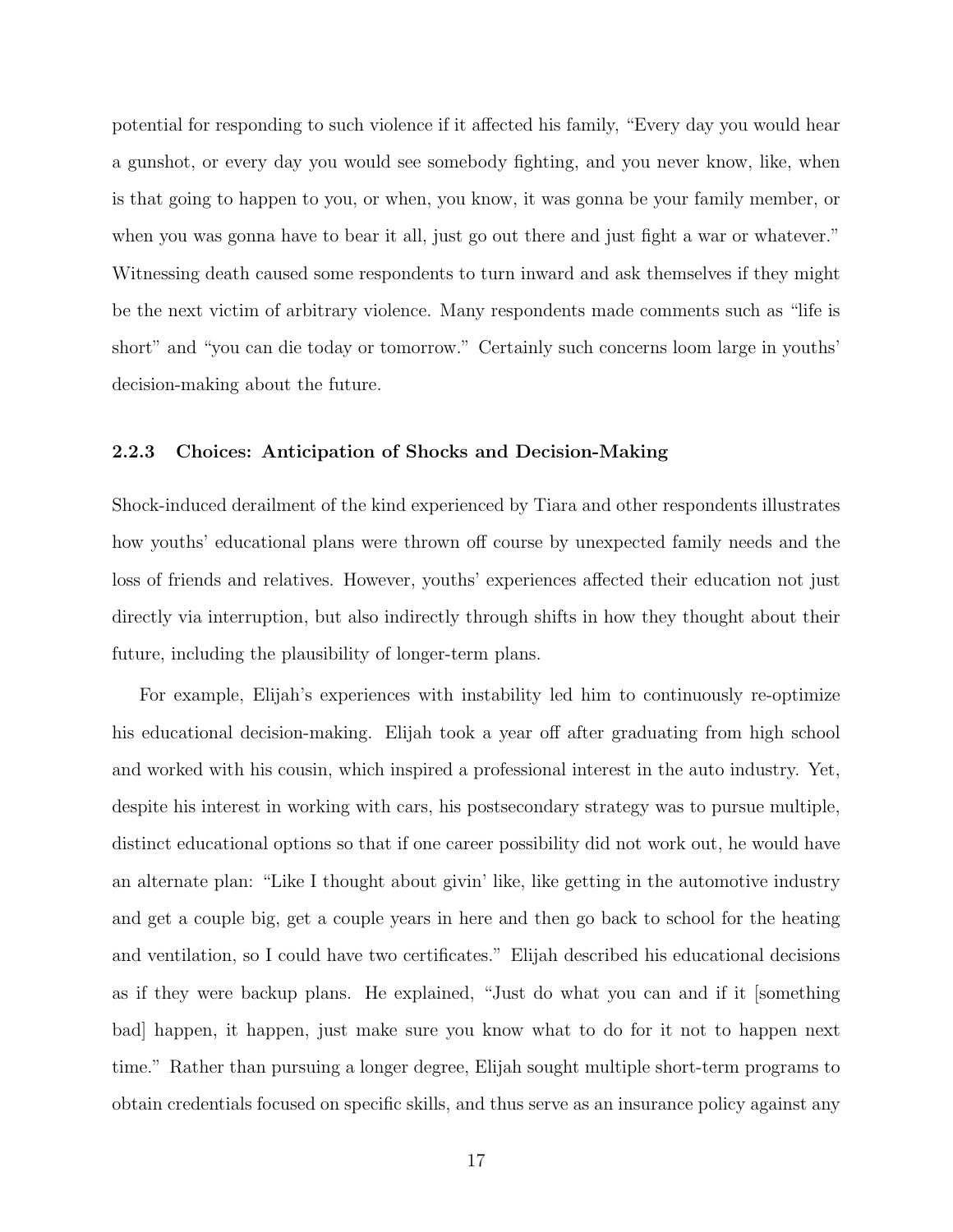instability that he might encounter in the future. This perceived need to try to accumulate multiple credentials quickly or to develop educational or professional back-up plans may have diverted some youth like Elijah off the pathway to a four-year degree.

Few stories, though, could be as stark an example of uncertainty-induced postsecondary choice as that of Rhiannon, 22. When she was in 11th grade, her older brother was murdered, the victim of a random shooting while out with friends. As a result, her mother became very protective of Rhiannon and her younger brother. Rhiannon told us, "I wasn't able to be in high school and do much of anything, my mom was always worried that something would happen to me." Nevertheless, as a high school senior, at one of the best high schools in Baltimore, she applied to ten colleges and was accepted to all of them, some with substantial scholarship offers. Ultimately, though, she decided she would choose the school closest to home because, as she explained, "I had never really been outside of Baltimore and I was just afraid that something would happen while I was away, and [this school] was close enough to home but far enough away to get away from Baltimore" (emphasis added). In this instance, the negative shock of losing her brother did not create a concrete obstacle to college-going for Rhiannon; instead, it shaped her thinking about what kind of school was reasonable, given her competing desires to leave home and to be nearby in case some kind of tragedy befell her family again.

These experiences, and the choices that rationally follow them, make the educational trajectories of so many of our respondents fraught, but also leave their conclusions utterly uncertain. At 21 years old, Tony had experienced a somewhat stable childhood in comparison to other respondents. This is true only relatively, of course—he had witnessed several incidents of violence throughout his childhood as well as periods of anxiety and depression, and had two brothers who sold drugs and lived with him sporadically between stints in jail. However, Tony benefitted from a solid support system and an older sister whom he considered a role model. Still, he worried about making the same mistakes as his brothers. Although Tony hoped to pursue a bachelor's degree and become a pharmacist, he was con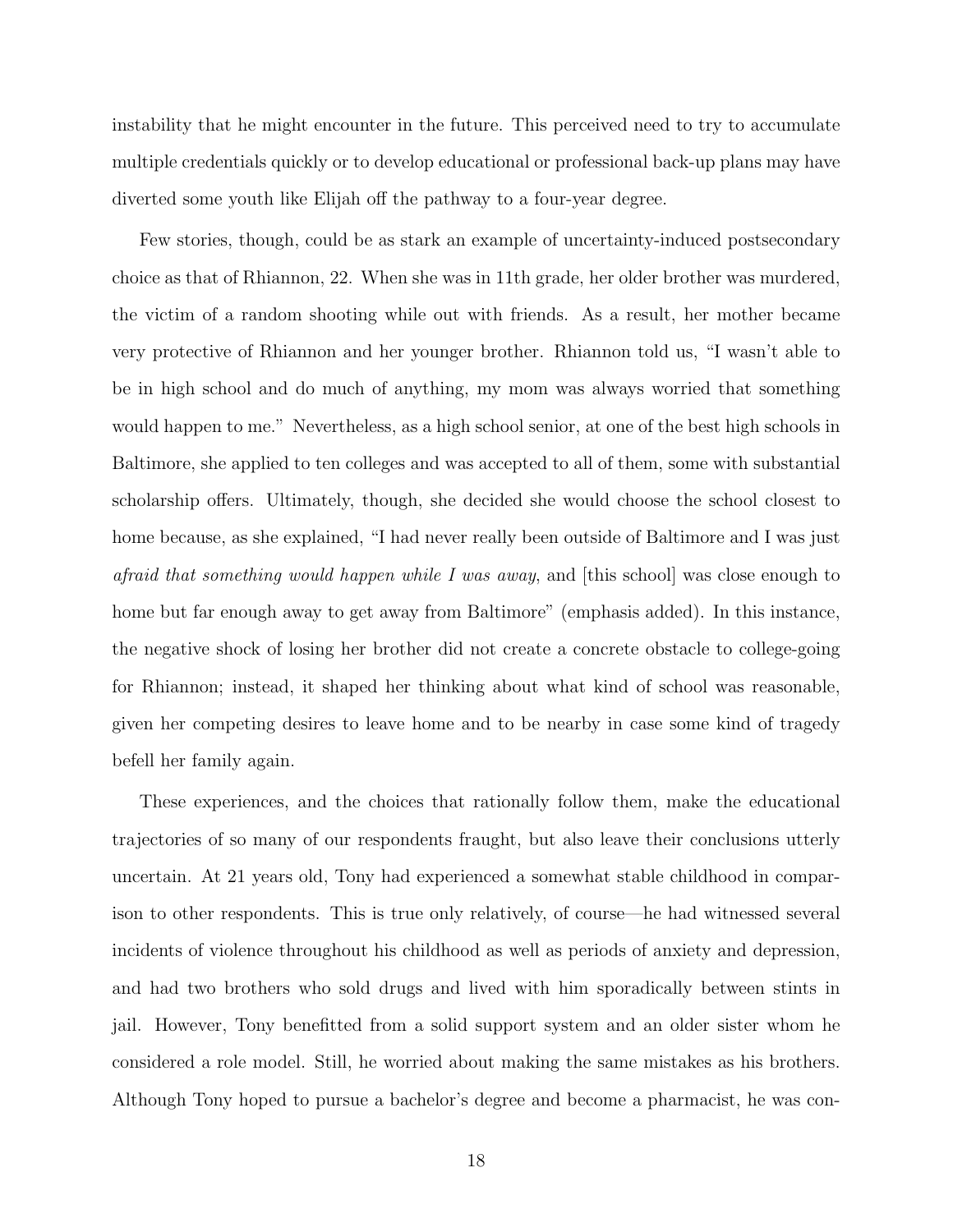cerned about his ability to finish his current program at community college. As he put it, "I'm just tryin' to, I want everything to stay like it is now. I really don't want no changes until I get my degree."

When asked where he expected to be in five years, he responded, "[f]ive years, I still don't think that's enough time, but I'll probably still be here, still be in school, chasing my education, yep." Thus, even Tony—enrolled in a degree program, planning to pursue a bachelor's degree, and feeling that "everything is good"—still struggled to predict how long his educational trajectory would take, or whether unanticipated circumstances might derail it. As with other adolescents who we spoke to, Tony internalized the lack of consistency and predictability in his daily life and the possibility that negative shocks might happen at any time in ways that fundamentally shaped his approach to thinking about his education.

These experiences are emblematic of a larger narrative that emerges from the 150 interviews a narrative that we examine further and model more explicitly in the rest of this paper: disadvantaged youths anticipate that the instability to which their lives are subject may make it impossible or unreasonable to complete a bachelor's degree, and they rationally opt for other types of educational programs, abandon certain goals, and collect backup-plan credentials in order to avoid such a dire outcome. The impact on outcomes is clear in these stories, and the picture becomes sharper with the inclusion of quantitative analysis. It is important to note, though, that it is on the foundation of the qualitative interviews that we are able to propose a novel narrative of postsecondary decision-making among disadvantaged youth, which we corroborate using another data set and formalize as a model.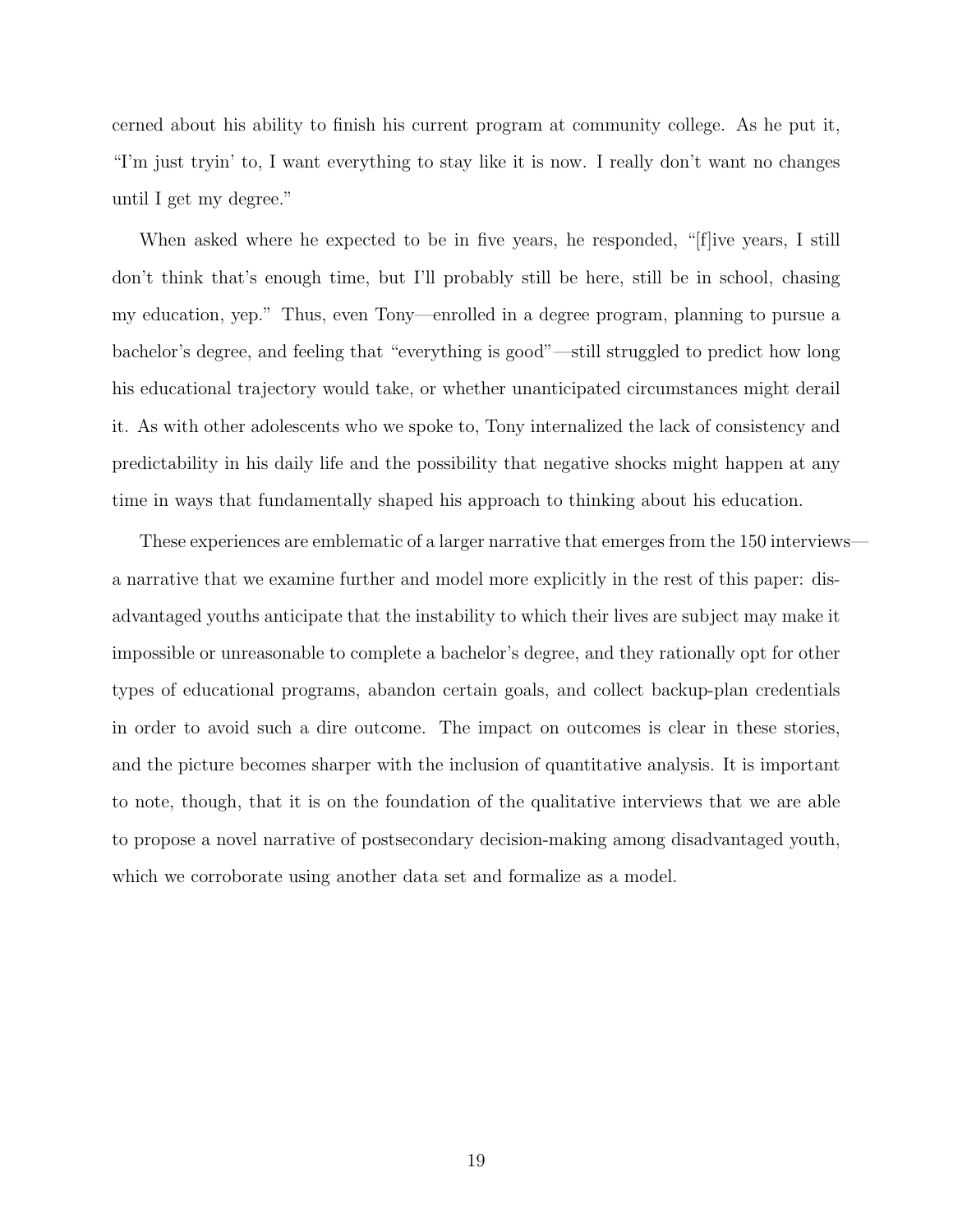# 3 Quantitative Data: Analysis and Findings

### 3.1 Introduction to the Data Set and Preliminary Analysis

Given the essentially unexpected emergence of our conceptual narrative in a set of interviews not collected for that purpose, we hope to verify its relevance for a wider, nationallyrepresentative non-MTO population. We therefore utilize data from the National Longitudinal Survey of Youth of 1997 (NLSY) to further examine our findings regarding anticipation of negative shocks and postsecondary derailment. The results we report are all qualitatively replicable in the Education Longitudinal Study (ELS) given variable availability, and we supplement our results with that data where necessary below. However, the NLSY has the advantages of reporting GPA on a yearly basis in publicly available files and (significantly for our purposes) including a few questions about students' expectations regarding some types of adverse shocks in their own futures, so we focus a majority of our analysis there.

Table [3](#page-44-0) summarizes key background and academic variables for the full NLSY sample, as well as for subsamples by actual final educational attainment. The "Some Coll" column includes individuals who start a postsecondary program but never earn any credential as well as certificate earners, while associate's degree holders appear in a separate column. Mother's education, high school GPA, and test scores bear the expected relationships with attainment overall. It is clear that in both panels, minority and low-income students are more highly concentrated in the low-attainment groups and, in particular, only end up with half their proportional representation in the degree-earning group. The some-college and associate's degree groups appear to be similar to one another and on all characteristics intermediate between those who stop school after high school and those who earn college degrees. The some-college students who do not earn associate's degrees are, like high school graduates, more likely to be non-white, but have higher test scores and grades than those who never attend postsecondary school. What explains their educational outcomes?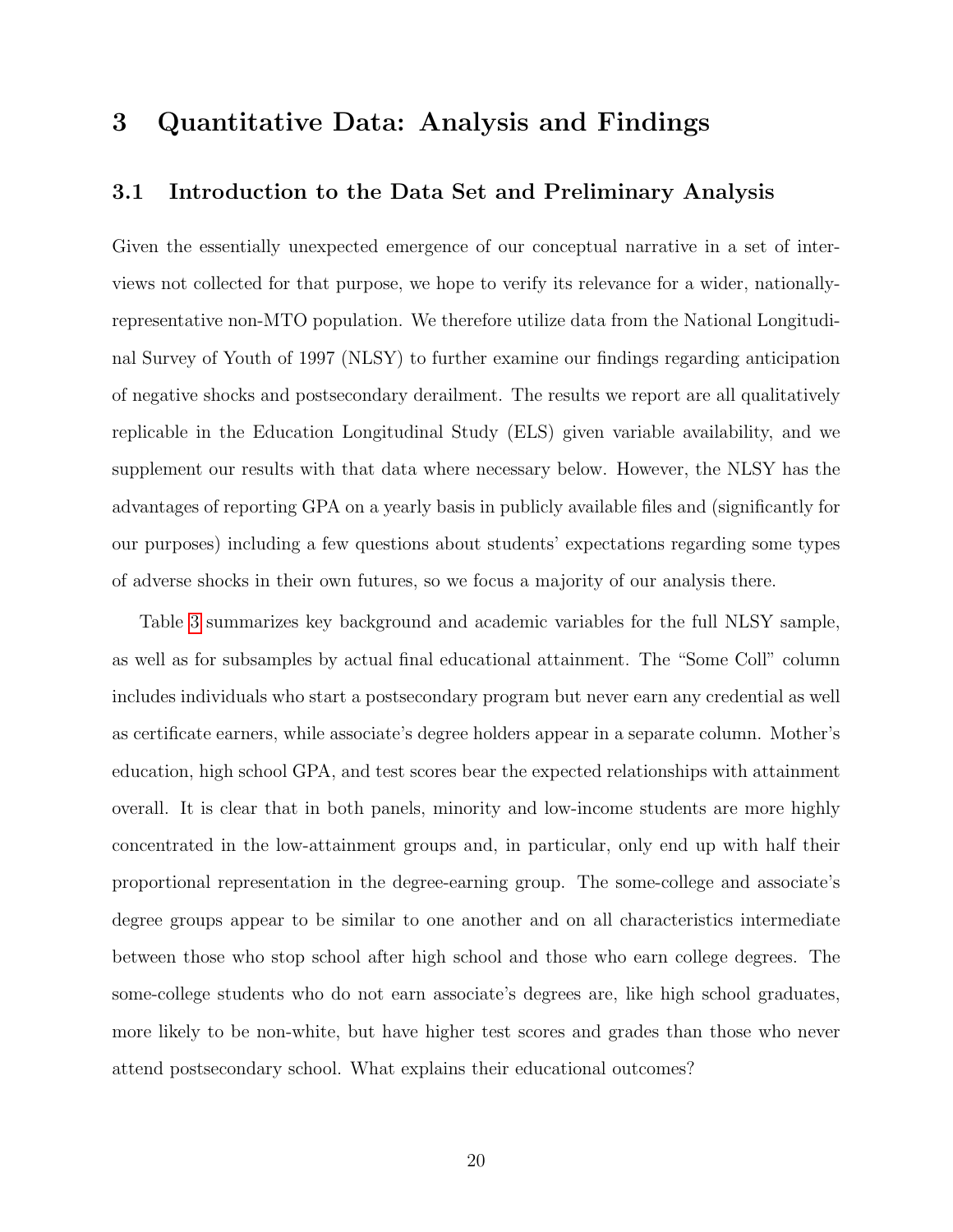### 3.2 Findings Using Quantitative Data

In this section, we provide evidence of the following relationships. First, we establish that many respondents encounter adverse shocks in their youth just like our qualitative interview participants, and that such shocks may often derail educational trajectories just as they did the paths of Chanel, Vicky, Isaac, and Tiara. Second, we show that a personal history of adverse shocks appears to affect a student's beliefs about the future just as it did for Erica, Taniya, and Matthew. Further, we demonstrate that beliefs (expectations) are related to outcomes in the same ways our interviews would suggest. Finally, we explore an explanation for the connection between expectations and outcomes: students' decisions about where and how to attend postsecondary school are affected by their beliefs about the future, like the choice Rhiannon made to stay near her family.

#### 3.2.1 Adverse Shocks: Histories and Paths Forward

Table [4](#page-44-1) summarizes the rates of a wide variety of adverse shocks among NLSY respondents for the full sample, by final educational attainment and by race and family income. Outside of a few parental issues (hospitalization, divorce, and unemployment), respondents with lower educational attainment are more likely to have reported each of these problems during their teen years. In particular, having an absent father, changing schools, seeing someone shot, parental incarceration, and ever experiencing homelessness correlate most strongly with final attainment. These same shock event indicators also correlate with respondent race and socioeconomic context, with Black and low-income individuals more likely to experience these issues. NLSY respondents resembling our interview participants, then, experience adverse shocks at notably higher rates than others.

Do students actually have to worry about such events derailing their educational paths? This is difficult to verify in the NLSY data, though as we have seen above there is certainly an association between adverse shocks in general and lower attainment. However, in this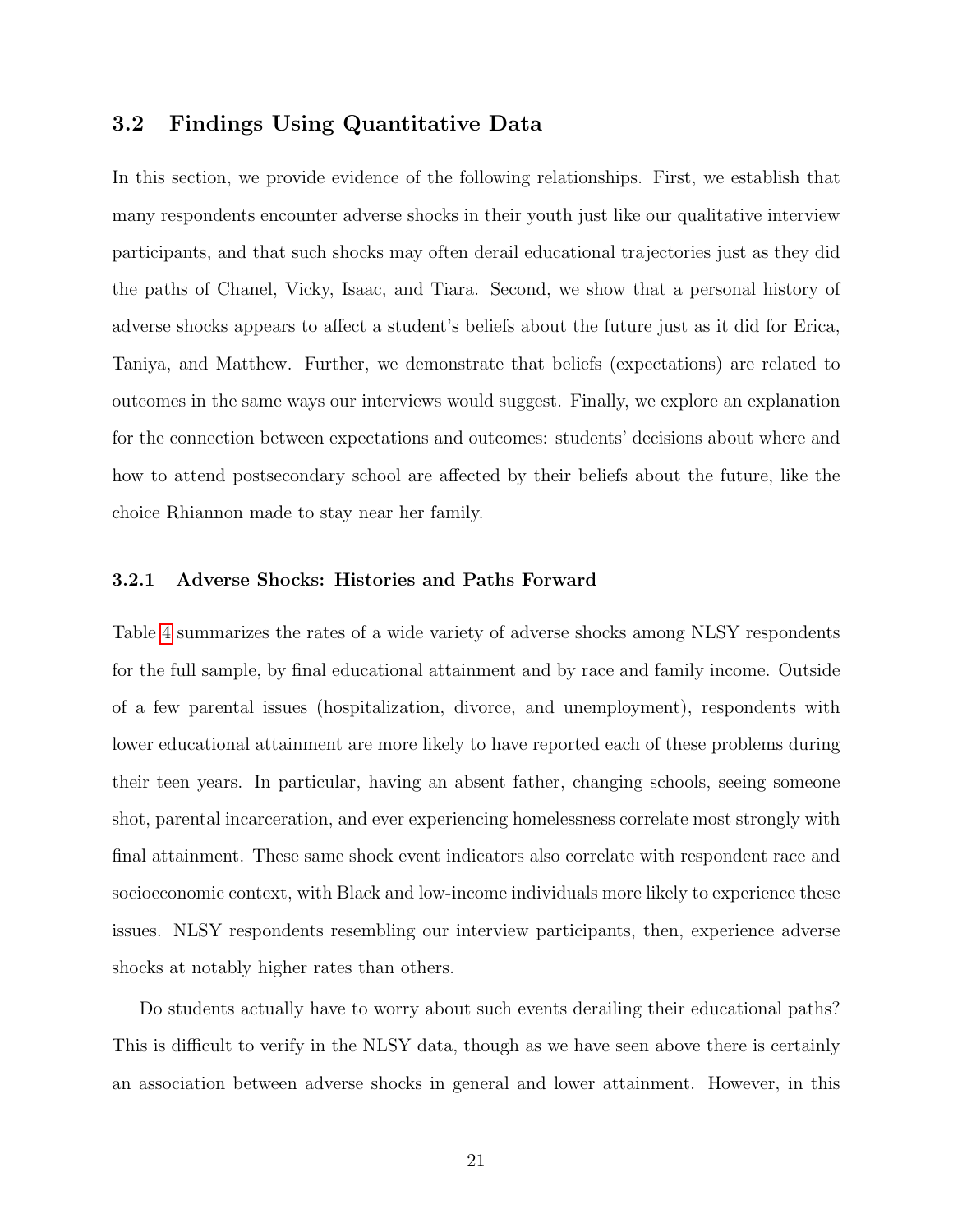instance the ELS, for which summary statistics are supplied in Table [5,](#page-45-0) can provide more conclusive results. Respondents to that survey supplied information regarding events that occurred in their lives in the period just after their expected date of graduation from high school, when those who attended postsecondary schools would have been enrolled. This information is not available in the NLSY. Relevant shock events include whether their parents divorced, became unemployed, or died, whether another loved one died, whether the student or an immediate family member fell seriously ill, or whether the student was the victim of violence. We sum these indicators (labeled "shocks in college") and treat this sum as representative of the level of instability in a college student's life. This sum is visibly correlated with final attainment in Table [5.](#page-45-0) Now we can more formally analyze the effect of such instability among only those students who actually enroll in some kind of postsecondary program and look for evidence of adverse-shock-related derailment.

In Table [6,](#page-46-0) we report results from estimation in the ELS of an ordered probit model of final educational attainment, with the possible outcomes being (in the following order) no credential, a certificate, an associate's degree, and a bachelor's degree or more. Adverse shock events have a significant negative relationship with final attainment given enrollment, even in the presence of controls for demographic and socioeconomic background as well as high school academic performance and standardized test scores. Similarly significant relationships can be found in a linear probability model of bachelor's degree attainment. It would appear, then, that adverse shocks—typically subsumed into an error term and thus treated as unobserved heterogeneity—likely help to derail educational paths. Any young person who is concerned about life-altering negative events happening in their futures might further reason that such events would make it difficult to complete a bachelor's or other degree. Do they in fact reason this? The results in the next section suggest that they do.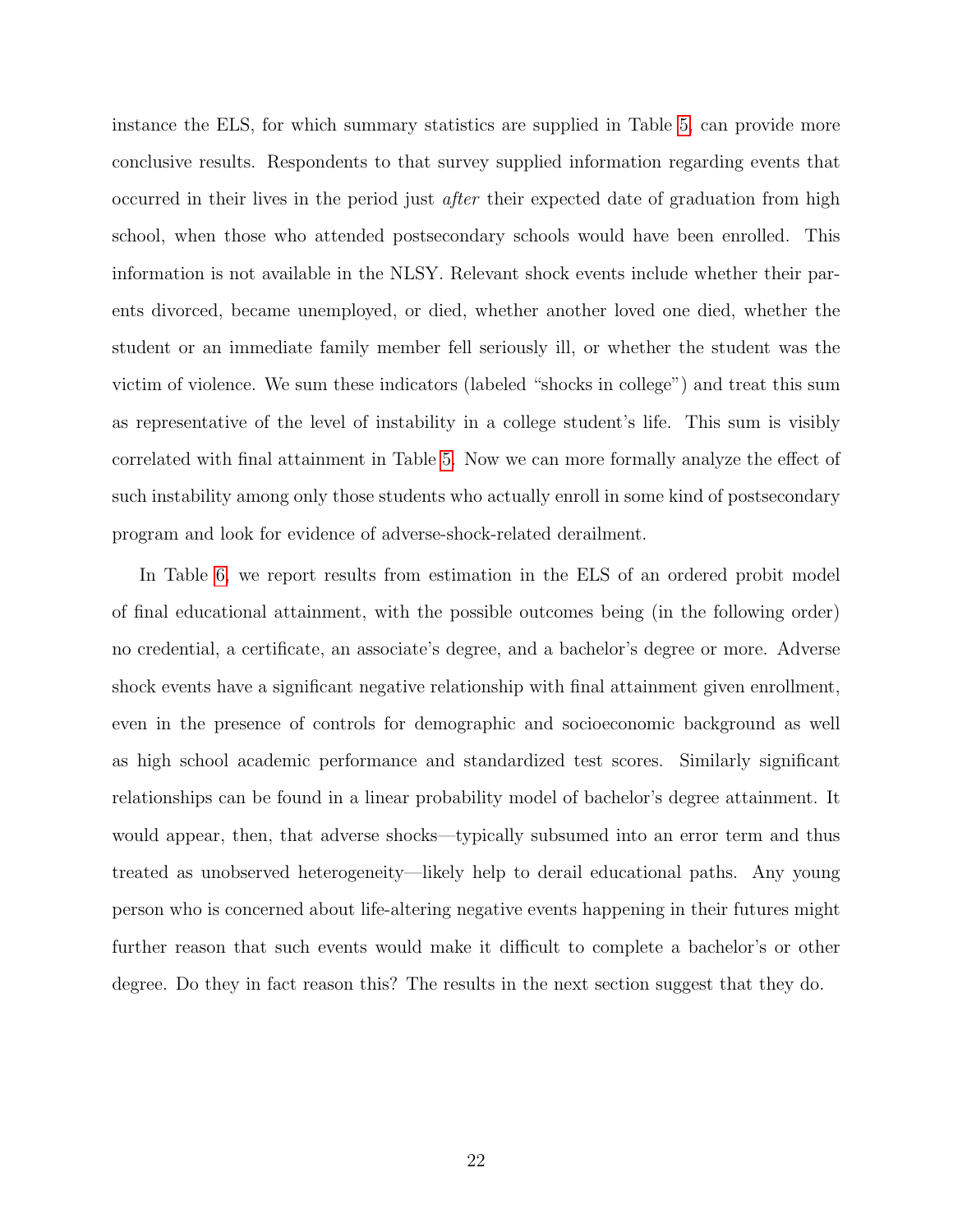#### 3.2.2 Expectations: Causes and Effects

Next, we consider NLSY respondents' beliefs about the future that were formed in high school. Table [7](#page-47-0) summarizes expectations responses for the full sample and subgroups. The top panel in the table shows the proportions of NLSY respondents in each column group who said in high school that they believed their probability of earning a bachelor's degree by age 30 was in the quartile specified by the row. First, note that while attainment expectations are positively correlated with outcomes, many appear to be overly optimistic. For instance, over 30 percent of those who never attended any postsecondary school, as well as 60 percent of those who did but never earned a bachelor's degree, assigned a probability over 75 percent to earning such a degree. Many expressed 100 percent certainty. Explaining why these individuals fall short of their own expectations is key to determining the role of expectations in decision-making.

The second panel of Table [7](#page-47-0) summarizes expectations with regard to the occurrence of other events in the year following the first survey, for which respondents also supplied subjective probabilities on a 0-100 scale. These events include being the victim of a crime, being arrested, dying, and becoming pregnant.<sup>[5](#page-23-0)</sup> The most obvious trend is that those who eventually complete a bachelor's degree report much lower subjective probabilities of all these events.<sup>[6](#page-23-1)</sup>

<span id="page-23-0"></span><sup>&</sup>lt;sup>5</sup>There are large spikes, for this and any question requiring a probabilistic response, at 50 percent, but even removing individuals giving this response leaves an average subjective probability of death of over 10 percent, as many students supply round values like 5, 10, and 20 percent at the low end. This raises concerns about numeracy and students' ability to accurately characterize their expectations in percentages as noted previously; however, the concentration of expectations for adverse shocks at higher percentages is correlated with other variables we would expect to generate such expectations, like low income and a history of adverse shocks, so we believe the relative values of these expectations represent useful, if noisy, information. Moreover, these subjective probabilities do comport with the high frequency of references to fear of death or uncertainty that the future will even happen found in the qualitative interviews.

<span id="page-23-1"></span><sup>&</sup>lt;sup>6</sup>Interestingly, eventual degree earners assign just as high a probability to getting drunk in the next year, the other adverse event the NLSY asks about, as those with lower educational attainment (that is, unless race is controlled for). High-income and white students are both more likely to earn a bachelor's degree and more likely to expect drunkenness in the year after the survey, so there is some correlation between these two measures. However, after dividing the sample by race or income group, we find that an expectation of drunkenness displays the same pattern as the shocks reported here (increased adverse expectations among those with lower eventual attainment).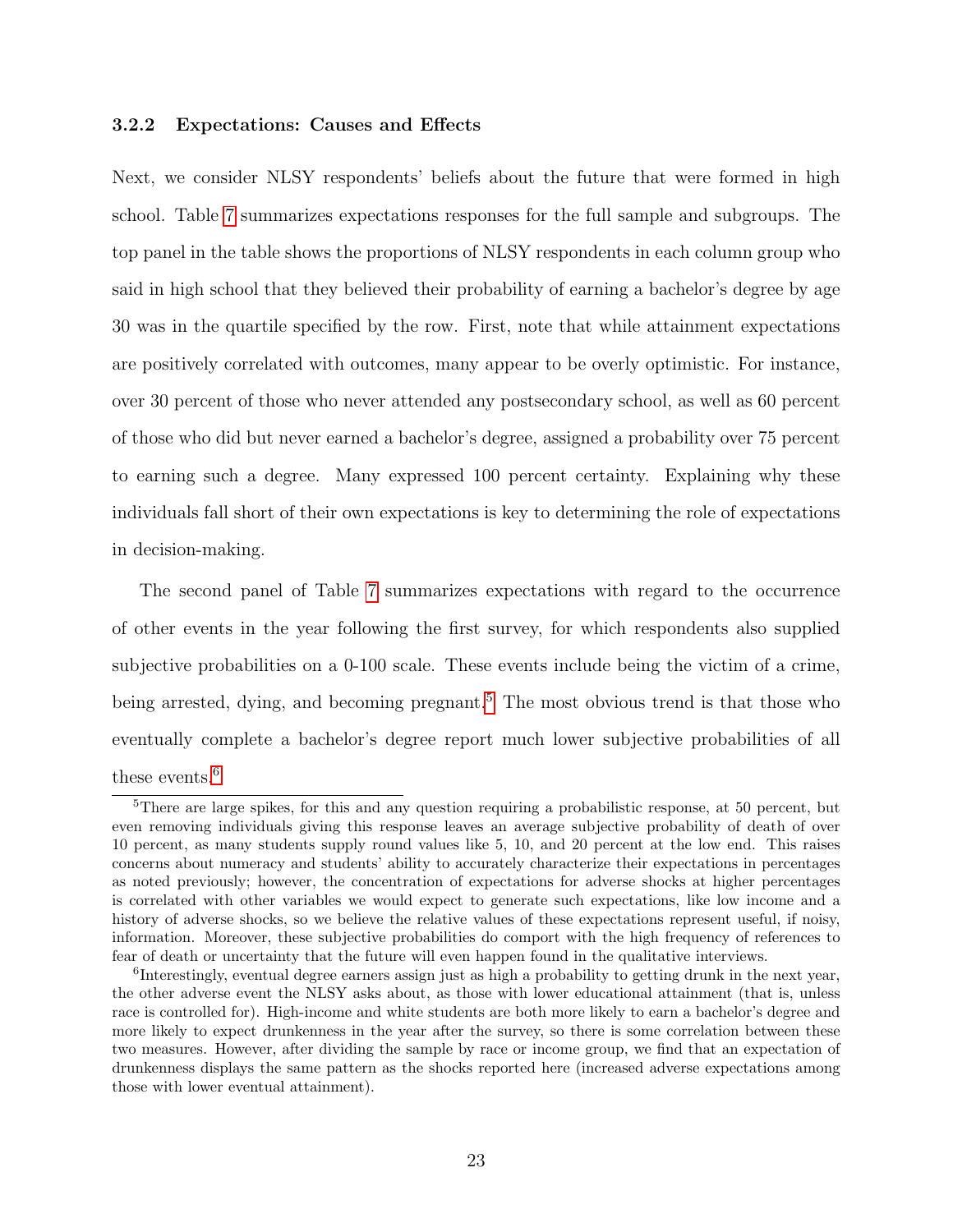However, it is also valuable to compare the trends in both types of expectations across attainment groups. Specifically, in terms of expectations for educational attainment, the "some college" group closely resembles the "college" group. In general, their subjective probability distribution is roughly the average of that of the "high school" and college groups. However, their expectations regarding adverse shocks are nearly identical to those of the high school group, and quite different from those of students who eventually earn a bachelor's degree.

This suggests that, among those with greater concern about future adverse shocks, those who start a postsecondary program are the most optimistic about their ability to complete it, but they often fail to do so. It may well be that the very adverse shocks to which these students assigned a high probability eventually did hinder their educational progress, and students who instead revised their educational expectations downward were in fact "correct" in this sense. Chanel had to abandon a four-year program to supplement family income, and transitioned to a short-term credentialing program; is it possible that Chanel's neighbor saw this, forecast a similar problem in their own future, and never enrolled at a university in the first place? With the following analysis, we assess this possibility more rigorously.

In Table [8,](#page-48-0) we report results from regressions of various kinds of expectations on covariates including shock indicators. In the first three columns, the outcome variable is the student's subjective probability of earning a bachelor's degree; in the final two columns, the outcome is each student's average subjective probability assigned to all the future shocks we have discussed. In columns 1, 2, and 4, our adverse shock indicators are collected into sums within large categories: family shocks (absent mother or father and changing schools) and victimization shocks (feeling unsafe, high neighborhood crime rates, and being the victim of various crimes). Conditional on our control variables, victimization shocks during high school predict significantly lower attainment expectations. Family shocks predict lower expectations in a way that becomes statistically significant when victimization shocks are removed from the model. Both types of childhood shock are associated with statistically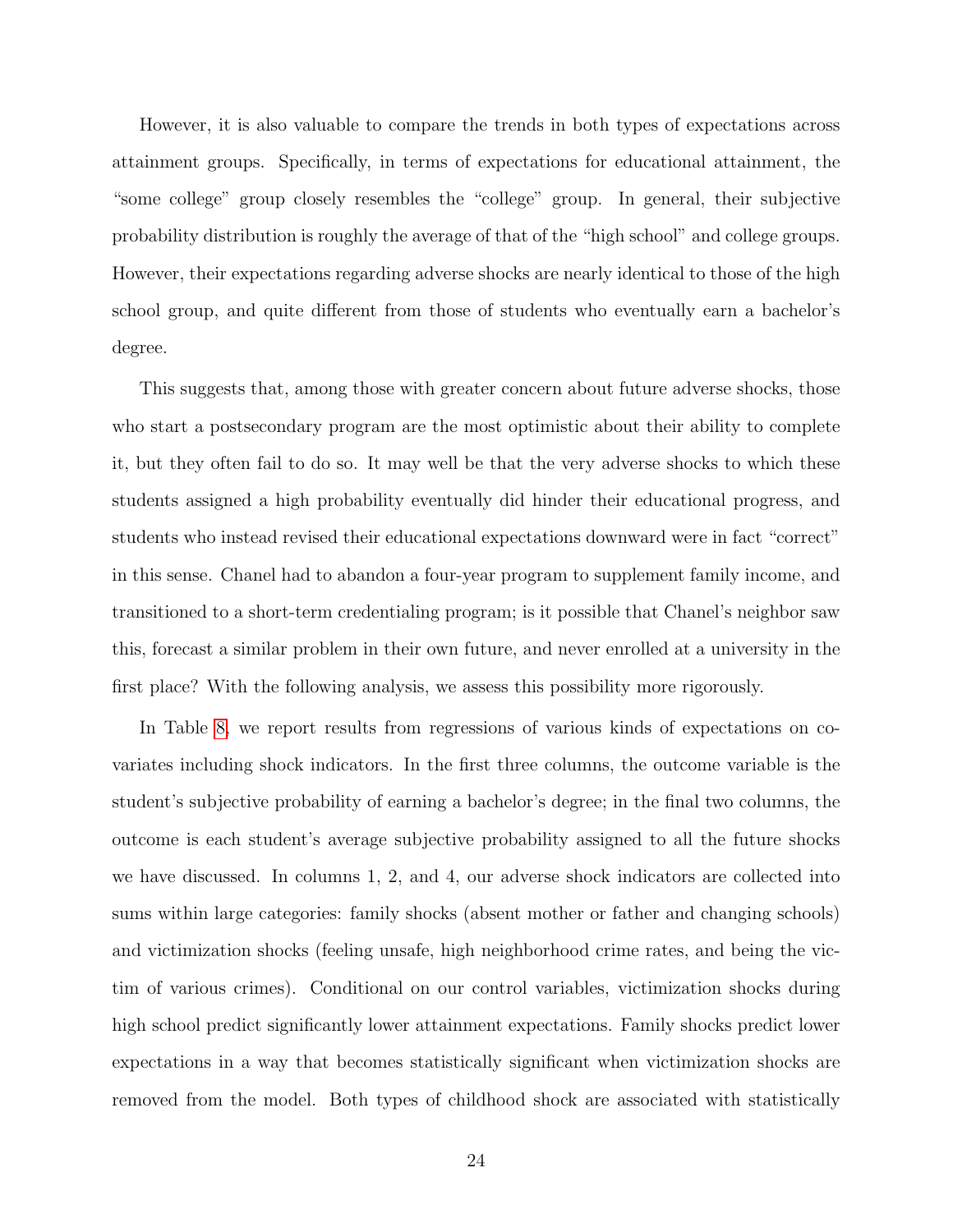significant increases in respondents' expectations regarding future shock events.<sup>[7](#page-25-0)</sup>

Columns 3 and 5 of Table [8](#page-48-0) show which adverse shocks in particular appear to have a dampening effect on attainment expectations and an inflating effect on shock expectations. Changing schools, feeling unsafe at school, the absence of a father, and the death of a parent are significantly correlated with lower attainment expectations. Other than the absence of the father, these same events increase respondents' expected probability of future adverse events. Other crime-related shocks including the incarceration of a parent, having the family home broken into, and witnessing a shooting also increase these negative expectations. We thus have evidence from nationally-representative data that beliefs about the future are affected by adverse shock events in the way those of our interview participants appeared to be. Next, we explore the importance of these beliefs themselves.

[Jacob and Wilder](#page-40-6) [\(2010\)](#page-40-6) show that ELS respondents who expect to complete college are more likely to enroll in college. Yet our interest is also in where they enroll and whether they are more likely to complete college. As we saw previously, educational expectations are strongly correlated with attainment. In order to at least suggest causality (that is, to suggest that students' expectations with regard to graduation influence their enrollment and persistence decisions), we control for growing sets of covariates, including demographics, socioeconomic background, adverse shock history, and academic performance, in linear probability models of college completion. The results can be found in Table [9,](#page-49-0) where the subjective percentages supplied by respondents are again collapsed into quartiles. The introduction of control variables reduces the magnitude of the estimated relationship between expectations and graduation probabilities. However, that estimate remains significant even after the inclusion of all the above-noted covariates. Believing one has at least a 50 percent chance of earning a bachelor's degree appears to be something of an inflection point. These results lend credence to the idea that expectations have some causal effect on eventual attainment.

<span id="page-25-0"></span><sup>7</sup>This is true for each type of shock expectation individually as well.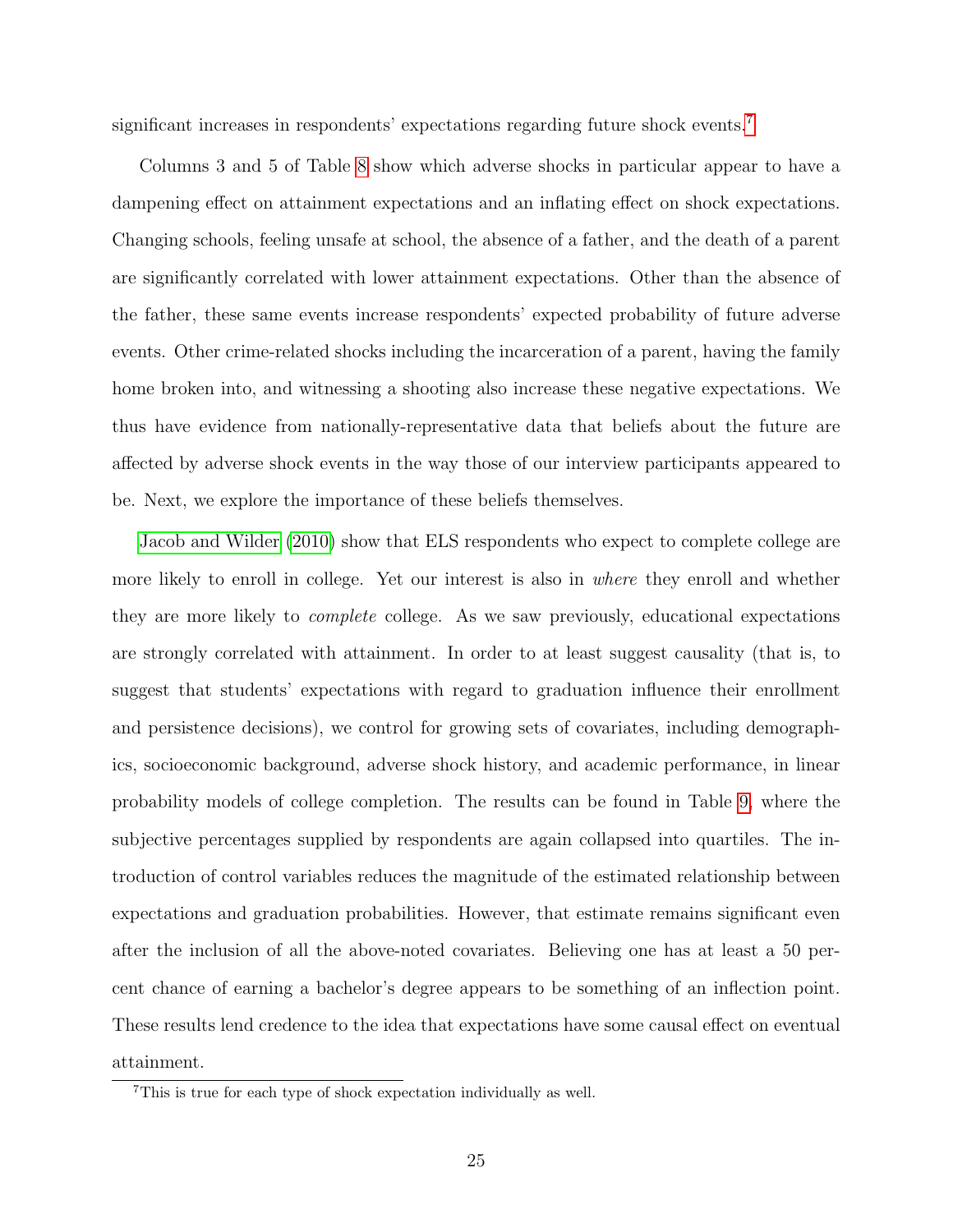To assess the role played in this process by expectations regarding adverse shocks, we further estimate a linear probability model of college completion including expectations regarding both adverse shocks and attainment as covariates, along with demographics, shocks, and high school performance. Results are reported in Table [10.](#page-50-0) Greater expectations regarding adverse shocks predict a lower probability of graduation, but this relationship is significantly attenuated by the introduction of attainment expectations themselves to the model. Attainment expectations thus appear to adjust, appropriately, for concerns about future instability.

We have provided evidence that adverse shocks likely affect expectations with regard to future instability as well as educational attainment, and that in turn these expectations likely affect educational outcomes, in part mediating the relationship between shocks and ultimate attainment. This represents a new way of thinking about youths' educational decision-making—an addition to the information set we consider relevant for individuals like Sierra, Chanel, and Rhiannon.

#### 3.2.3 Choices: Institutions and Outcomes

One specific mechanism through which expectations may translate into educational outcomes is the choice of what kind of postsecondary institution to attend. In fact, the main way in which expectations regarding attainment seemed to manifest themselves in our interview participants' stories is through their choice of educational institution after high school, as with Elijah and Rhiannon. The multinomial logit estimates in Table [11](#page-51-0) demonstrate the connection between attainment expectations and students' choice of postsecondary school type in the NLSY. Those with higher expectations regarding final attainment in the first interview are significantly less likely to later attend public two-year programs, and significantly more likely to start their postsecondary education at a public four-year school, even after demographics, socioeconomic status, and academic performance have been accounted for.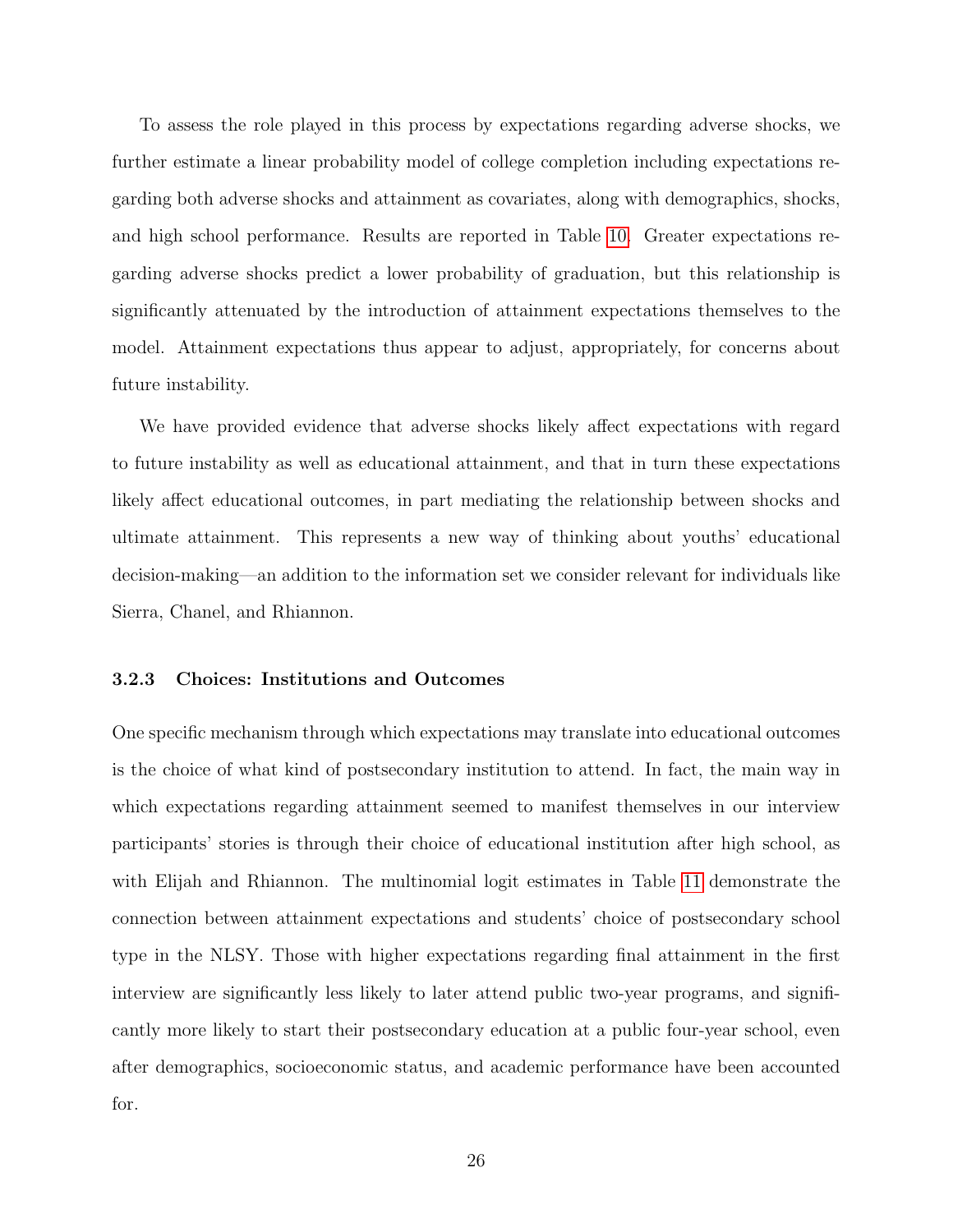We can supplement these results with some analysis of the High School Longitudinal Study (HSLS) incorporating variables which are not available in the NLSY. Summary statistics for the HSLS sample on essential demographic characteristics are shown in Table [12,](#page-52-0) while the unique variables are summarized in Table [13.](#page-52-1) The latter include students' own beliefs regarding their ability to earn a bachelor's degree as well as whether they expect to do so, whether they anticipate qualifying for financial aid after high school, and even whether and why they would eventually take a break from postsecondary school. When we estimate the relationship between these variables and what kind of institution students eventually graduate from, these other new kinds of expectations do not eliminate a statistically significant estimated link between attainment expectations and outcomes. Students who expect to earn a bachelor's are more likely to end up at four-year programs of the public and non-profit varieties, and less likely to get a credential from a two-year school. These results demonstrate that students' predictions regarding their own academic ability and financial aid eligibility do not drive the relationship between attainment expectations and institution choice we found in the NLSY, enhancing the case for a direct causal link.

Back in the NLSY, we can also examine the degree to which postsecondary institution choice accounts for the relationship between expectations and final attainment. Table [15](#page-54-0) reports results from estimation of a multinomial logit model for attainment, given enrollment in some kind of postsecondary program. Expectations are included as a predictor of attainment along with demographics, background, and high school GPA. Initially, a higher subjective probability of college graduation has a positive relationship with the final true probability that an individual will earn a bachelor's degree. Any graduation expectation over 50 percent increases the probability of completion in a statistically significant way and reduces the probability of never attaining any credential.

When we incorporate institution type, however, the estimated relationships between attainment expectations and outcomes are halved and insignificant—the kind of postsecondary school one attends appears to account for a large proportion of the connection between ex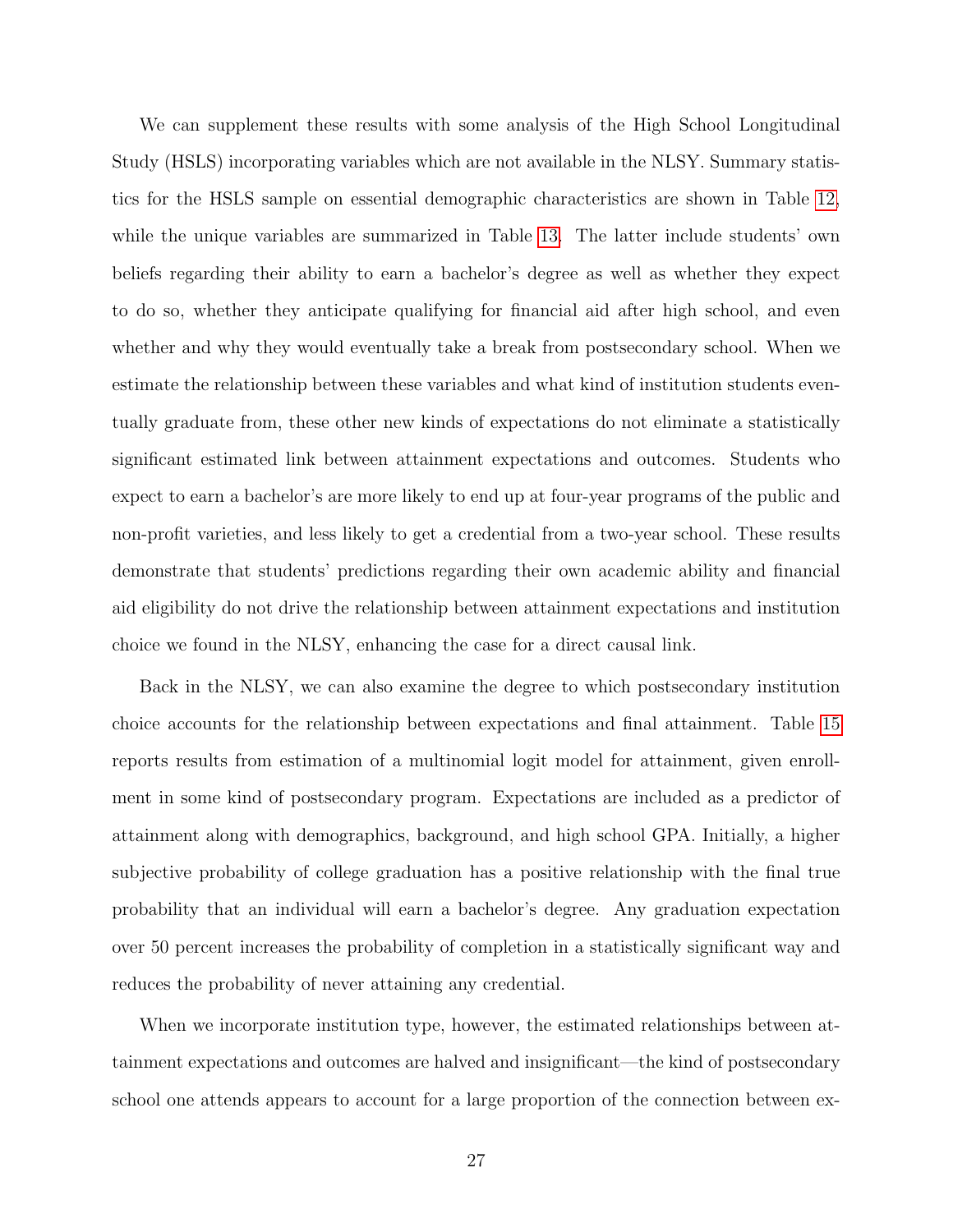pectations and outcomes. The estimated relationships between demographics and outcomes are not altered nearly as much by the inclusion of institution type. Meanwhile, attending a public or non-profit four-year school significantly increases the probability of earning a degree. It thus appears that institution type selection is a main mechanism through which attainment expectations affect outcomes.[8](#page-28-0) This may be what underlies the fact that so many of our interview respondents ended up at short-term credentialing institutions—their choice of postsecondary institution was an expression of their beliefs about, or fears for, the future.

The foregoing evidence aligns with a story of high school students who form expectations about their futures based on past experiences and make different, but fundamentally rational, choices regarding education based on those expectations. However, it is somewhat indirect, and it does not provide us with a way to predict the effects of any policy we might use to address the educational attainment gaps that result. We address the former issue in Appendix A, where we estimate by two-stage least squares models of the way that attainment expectations, shock expectations, and institution choice affect attainment. It turns out that these estimates align with our story—heightened shock expectations lower attainment expectations; both sets of expectations negatively affect enrollment institution choice; and all these factors contribute to lower final attainment. But these results can only be produced if we make assumptions about instrumental variables that are unrealistic, such as that adverse shock expectations are not influenced by attainment expectations. These necessary but concerning assumptions point to the insufficiency of both this modelling approach and the available data. In the next section, we begin to formulate a solution to both problems.

<span id="page-28-0"></span><sup>&</sup>lt;sup>8</sup>In results available by request, we also demonstrate that postsecondary institution type choice is associated with a history of adverse shock events. In particular, having an absent father or an incarcerated parent, having witnessed a shooting or been the victim of a crime, and feeling unsafe in the home neighborhood make enrolling in a two-year program more likely and a four-year enrollment less likely, controlling for demographics and background.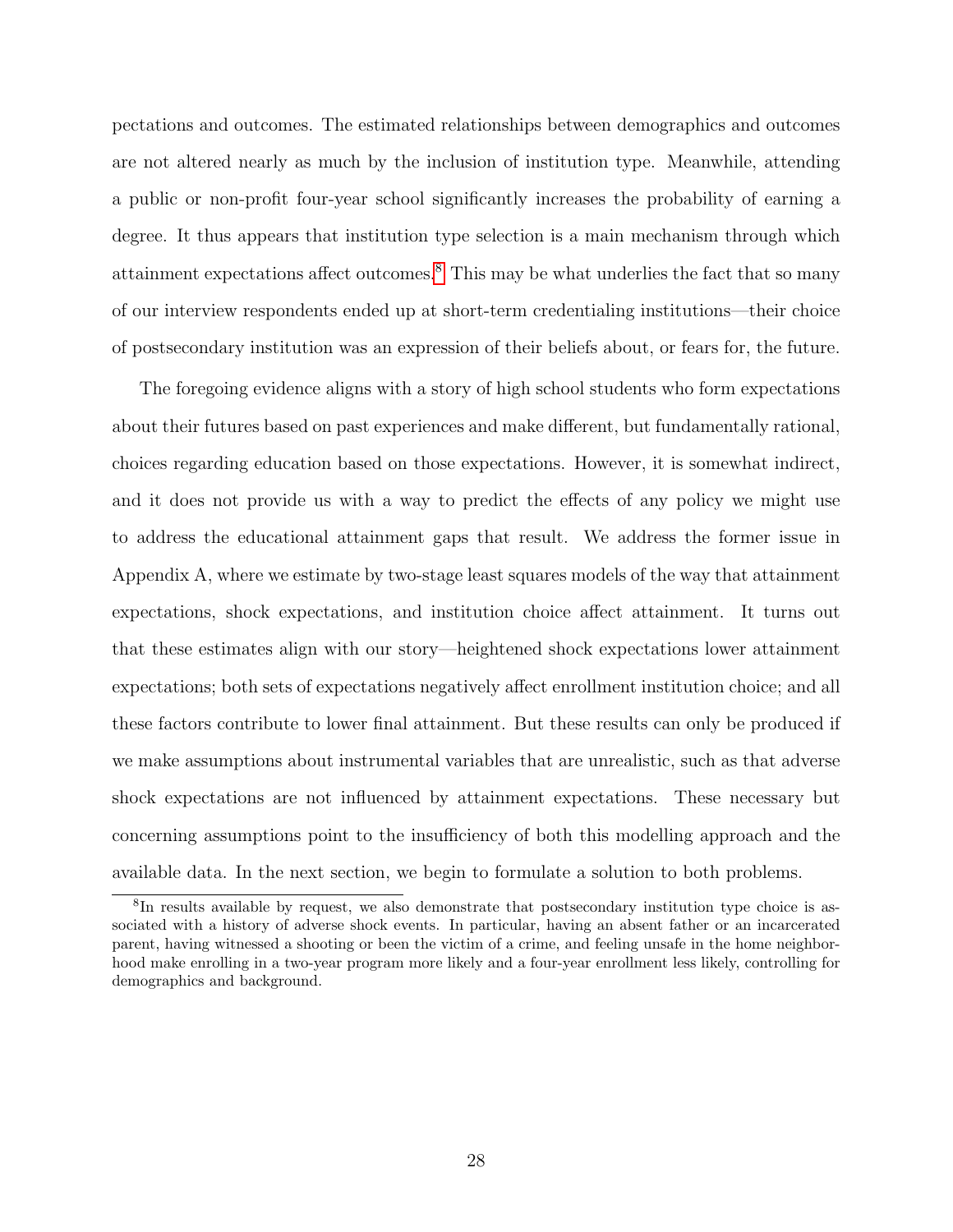### <span id="page-29-0"></span>4 Structurally Modelling Educational Decision-Making

Our narrative interviews show that not only are adverse shock events common in the lives of disadvantaged youth, but these shocks frequently derail educational trajectories and force students to drop out or transfer into less lucrative programs. Moreover, many youths discussed the way these events affected how they thought about the future, increasing their concerns about economic crisis, family tragedy, and death.

However, because these interviews were not formulated with this research question in mind, for most individuals the effects of expectations on decision-making can only be inferred. Many youths say that getting a job quickly to contribute to family income or a similar motivation is behind their choice to enroll in a sub-baccalaureate postsecondary program. However, fewer make the direct connection between this and "subjective probabilities of future adverse shocks" or other kinds of expectations—Rhiannon is one of the only students to say specifically and explicitly that her choice of postsecondary school was influenced by her concerns about adverse events at home. While one such story is enough to spark an investigation, it requires further corroboration.

We have provided some corroboration from NLSY data. We find a high frequency of adverse shocks in the disadvantaged population, though we are not able to conclusively demonstrate a direct connection between these events and educational derailment. This connection is important—in our story, it is the threat of shock-induced derailment that causes students to alter their educational paths. We infer the connection from our qualitative data, which are abundant in this area, and from the fact that the adverse shock variables available in the NLSY are associated with lower educational expectations. We can produce more explicit evidence of expectations' effects on postsecondary institution choice and eventual attainment, but as we explore below, the expectations variables are imprecise and causality is unclear.

In the end, each data set has its strengths and can fill in gaps left in our argument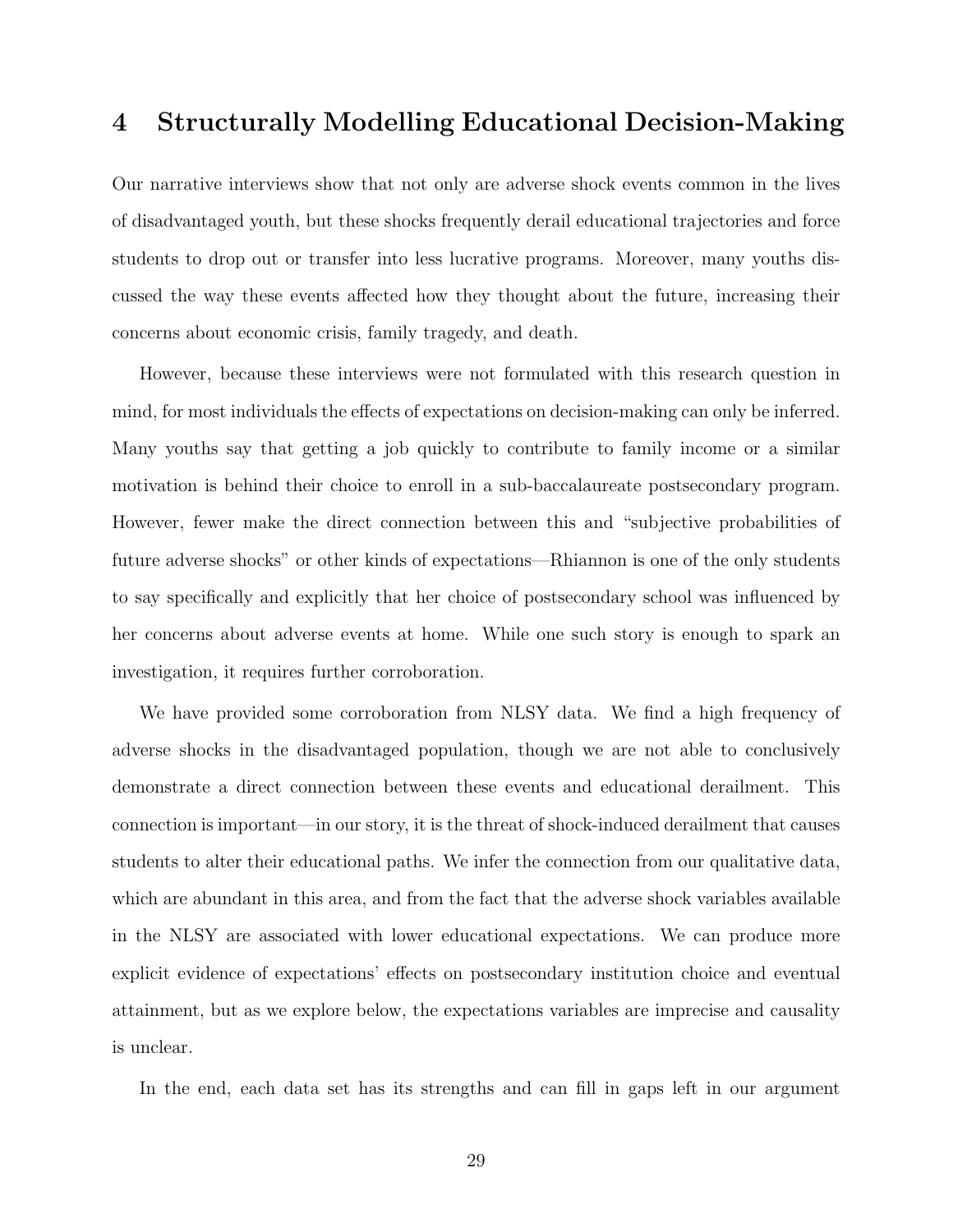by the other. Together they paint a picture in which concerns about future shocks affect youths' rational educational choices. To move beyond a suggestive story, though, we must specify a structural econometric model that nests many proposed explanations—finances, information, adverse shocks, expectations, etc.—that conform to the narrative generated by both our qualitative interviews and our reduced-form analysis.

Ideally, such a model would nest the many forces that may significantly impact students' decisions: financial and informational constraints, risk attitudes, family and social background, and the possibility of dropping out of school. Due to deficiencies in the data which we discuss below, it is difficult to estimate such a model and get valid estimates regarding the impact of shock-induced derailment. However, we can calibrate a model that can *suggest* the effect that youths' expectations regarding derailment could have—the potential size of their effect on decision-making as well as the risk of ignoring these expectations in models of choice. To be sure, the model in this section is extremely simplistic, and its numerical results only gesture at reality. But they quantify, to a degree, the potentially important contribution that an attention to qualitative evidence can make to research in this area.

For this purpose, we write a simple model supposing that students are infinitely-lived agents attempting to maximize the present-discounted value of the stream of their future income less any student loan debt payments and ignoring income growth and debt elimination, while also having some (positive or negative) consumption value of education. Assuming that students all enroll in some sort of postsecondary institution, have only two choices—enrolling in a "long" bachelor's degree program which yields the consumption value or a "short" subbaccalaureate program which does not—and begin earning income at the same time, we can express their problem at the end of high school as a choice between the value of the short program,

$$
V_S = \phi(1+\beta) + \frac{\beta^2}{1-\beta} \times \ln(I_S - D_S) + \varepsilon_S,
$$
\n(1)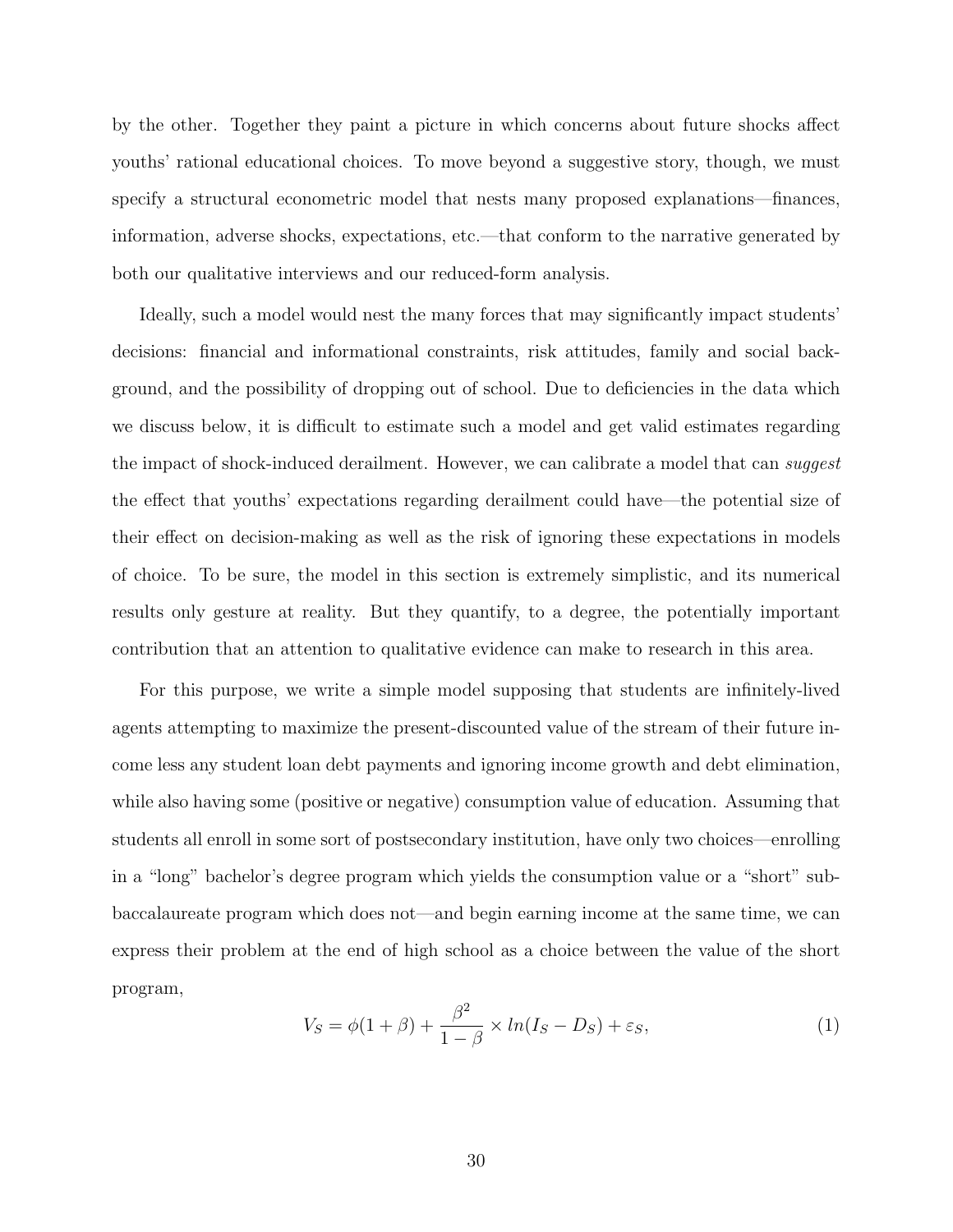and the value of the long program,

$$
V_L = \phi(1 + \beta + \beta^2 + \beta^3) + \frac{\beta^4}{1 - \beta} \times \ln(I_L - D_L) + \varepsilon_L,
$$
\n(2)

where  $\beta$  is the annual discount factor which we assume to be equal to .95,  $\phi$  is the annual contemporaneous utility of being in school,  $I_j$  is the annual income a student can expect to earn with a degree of type  $j$ ,  $D_j$  is the annual student loan debt payment students can expect to make thereafter, and  $\varepsilon_i$  is the idiosyncratic individual value of enrolling in program i.

Assuming further that the  $\varepsilon_i$  are distributed type-I extreme value, the probability a student will choose the long program is

$$
P(L) = \frac{exp(\bar{V}_L)}{exp(V_S) + exp(\bar{V}_L)},
$$
\n(3)

where  $\bar{V}_S$  equals  $V_S - \epsilon_S$  and  $\bar{V}_L$  equals  $V_L - \epsilon_L$ . The utility of being in postsecondary school,  $\phi$ , is a value of interest so we supply the other values from data. NLSY data tell us that among respondents in their late twenties and early thirties, mean incomes were approximately \$31,000 per year for associate's degree holders and \$48,000 per year for bachelor's degree holders. In the ELS (since no such values are recorded in the NLSY), average annual student loan debt payments for those who graduated were \$648 for associate's degree holders and  $$1836$  for bachelor's degree holders.<sup>[9](#page-31-0)</sup> For simplicity we assume that students project these values accurately.

In the model as currently specified,  $\phi$  must explain the actual rate at which postsecondary enrollees attend long programs in each group, which is approximately 47 percent in the NLSY. It turns out that to explain this choice probability, it must be that  $\phi = 6.4$ , indicating that students positively value education as consumers. If we take the exponential of this

<span id="page-31-0"></span><sup>9</sup>These averages include all those respondents who attained the given level of education but say they make zero student loan payments. Annual payments for those who actually pay are two to four times larger depending on various characteristics.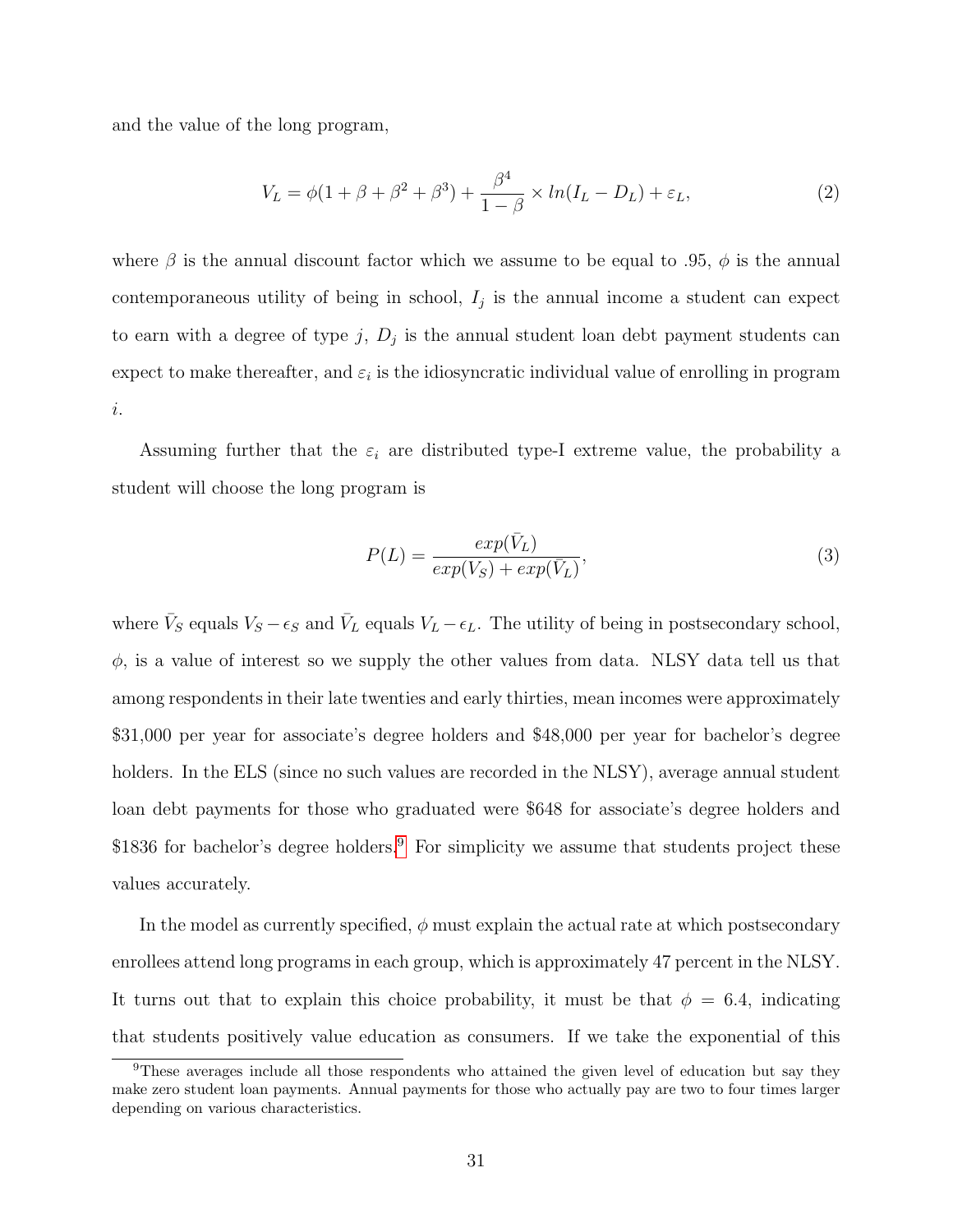to (crudely) translate  $\phi$  into dollars, the consumption value estimated is \$585. In this simple model, this consumption value is making up for foregone earnings not recouped by (discounted) larger incomes in later years. The numerical result, and even its sign, depends greatly on the use of the natural log utility function; a utility function that is linear in dollars, for instance, returns a negative consumption value of education that amounts to the opposite of the present discounted value of the income gap, a value of over two hundred thousand dollars for two extra years in school.[10](#page-32-0) As a part of our method of data-gathering for future work on this question, we plan to gather information on students' risk attitudes to better specify utility, since its functional form is clearly of importance.

However, even in the present model, we would obviously not want to assume that future income and contemporaneous schooling utility are the only things students consider when deciding whether to attend various programs. As the model is specified, the schooling choice is solely a result of expected future income increases and the current-period utility of the chosen action. Assuming the college wage premium is at least as large for disadvantaged students as it is for advantaged ones, such a model would translate the fact that fewer disadvantaged students end up in bachelor's programs into the result that those students simply dislike four-year degree programs. As noted above, many forces are absent in this model—financial concerns, informational issues, risk due to the distribution of income results, etc.—but here we introduce just one: the possibility of dropping out of the long educational program at random. Thus final income is not purely a function of individuals' choices, but also of events and circumstances beyond their control, for which they rationally account when enrolling.

Specifically, we suppose that there is some probability  $\alpha$  each year that a student in either type of program will be derailed somehow and become a college dropout. These students

<span id="page-32-0"></span><sup>&</sup>lt;sup>10</sup>This is visible in Figure [2](#page-56-0) at 0 on the x-axis. The true underlying utility value of education is not our focus in this case, but we note for context that [Keane and Wolpin](#page-40-10) [\(1997\)](#page-40-10) estimated in their extended model that the dollar equivalent of the contemporaneous utility of one additional year of education for their least school-loving type of student would be equal to \$5,763 at age 16 but fall to -\$5,379 by age 21, a range into which the log-utility estimate falls.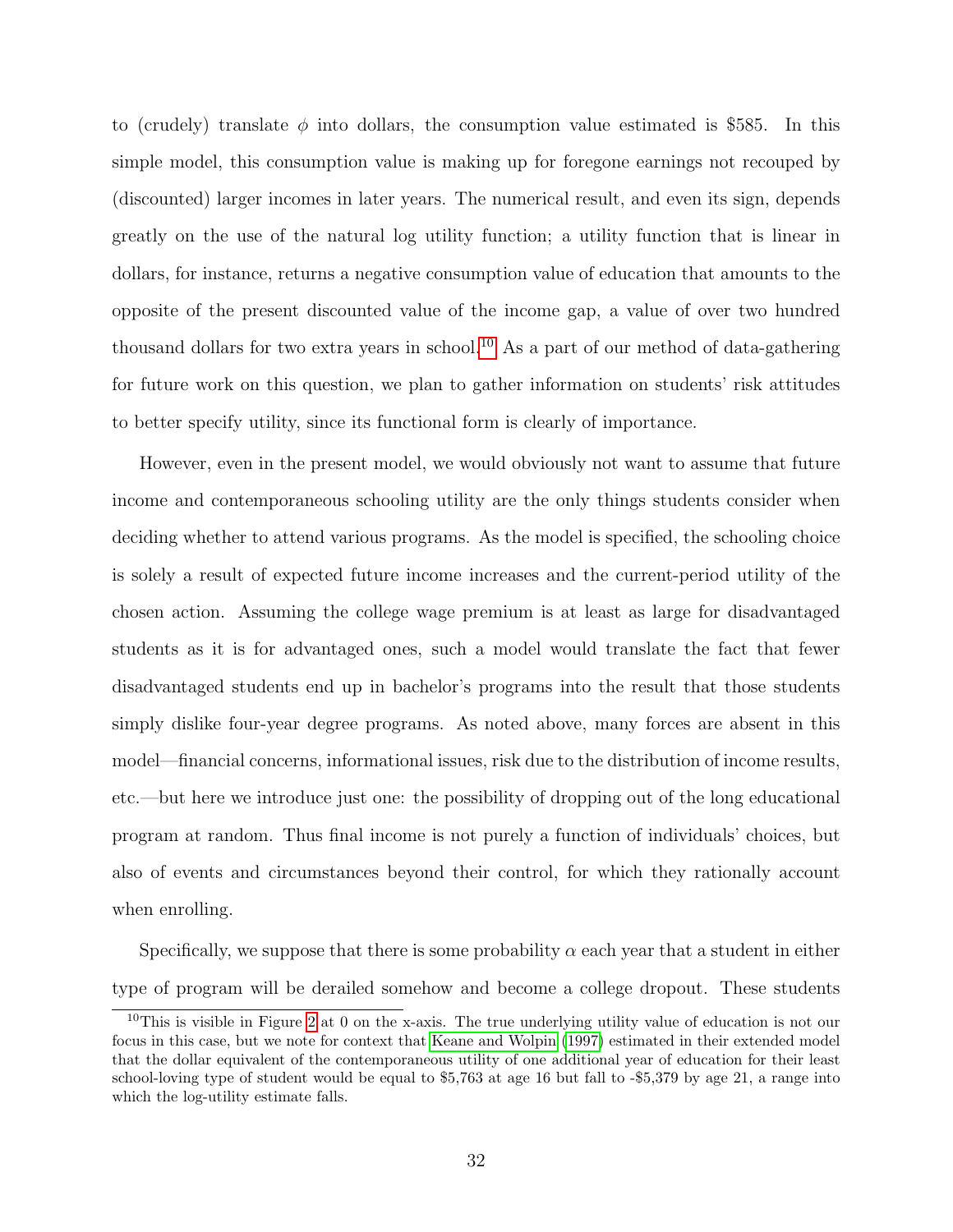receive  $\phi$  for the years up to and including the one in which they drop out, but do not earn a degree. Dropouts without a degree in our NLSY sample face annual income of approximately \$24,000 per year on average. Dropouts have also incurred student loan debt while in school, and we assume for simplicity that they pay a fraction of the payment made by students who complete the degree they attempted based on the number of years they attended before being derailed. In this case, if D denotes dropout results, the value of the short program is

$$
\tilde{V}_S = \alpha \left[ \phi + \frac{\beta}{1 - \beta} \times \ln \left( I_D - \frac{D_S}{2} \right) \right]
$$
  
+ 
$$
(1 - \alpha)\alpha \left[ \phi(1 + \beta) + \frac{\beta^2}{1 - \beta} \times \ln (I_D - D_S) \right]
$$
  
+ 
$$
(1 - \alpha)^2 \bar{V}_S + \tilde{\epsilon}_S,
$$
 (4)

and the value of the long program is

$$
\tilde{V}_L = \alpha \left[ \phi + \frac{\beta}{1 - \beta} \times \ln \left( I_D - \frac{D_L}{4} \right) \right]
$$
  
+  $(1 - \alpha)\alpha \left[ \phi(1 + \beta) + \frac{\beta^2}{1 - \beta} \times \ln \left( I_D - \frac{D_L}{2} \right) \right]$   
+  $(1 - \alpha)^2 \alpha \left[ \phi(1 + \beta + \beta^2) + \frac{\beta^3}{1 - \beta} \times \ln \left( I_D - \frac{3D_L}{4} \right) \right]$   
+  $(1 - \alpha)^3 \alpha \left[ \phi(1 + \beta + \beta^2 + \beta^3) + \frac{\beta^4}{1 - \beta} \times \ln(I_D - D_L) \right]$   
+  $(1 - \alpha)^4 \bar{V}_L + \tilde{\epsilon}_L$ , (5)

where, as before, the disturbance (denoted  $\tilde{\epsilon}_L$  and  $\tilde{\epsilon}_L$ ) are distributed type-I extreme value. Since we cannot see values of  $\alpha$  or  $\phi$  in the data, we generate pairs. We assign values of  $\alpha$ at intervals of .01 from 0 to .8, with  $\alpha = 0$  being the case in which graduation from the long program is guaranteed given enrollment, and derive the corresponding necessary values of  $\phi$ .

Figure [1](#page-55-0) depicts the estimated relationship between  $\alpha$  and  $\phi$ . The utility value of education that we estimate depends strongly on the probability of derailment—for instance, if we assume  $\alpha$  is equal to the true annual rate at which NLSY respondents enroll in four-year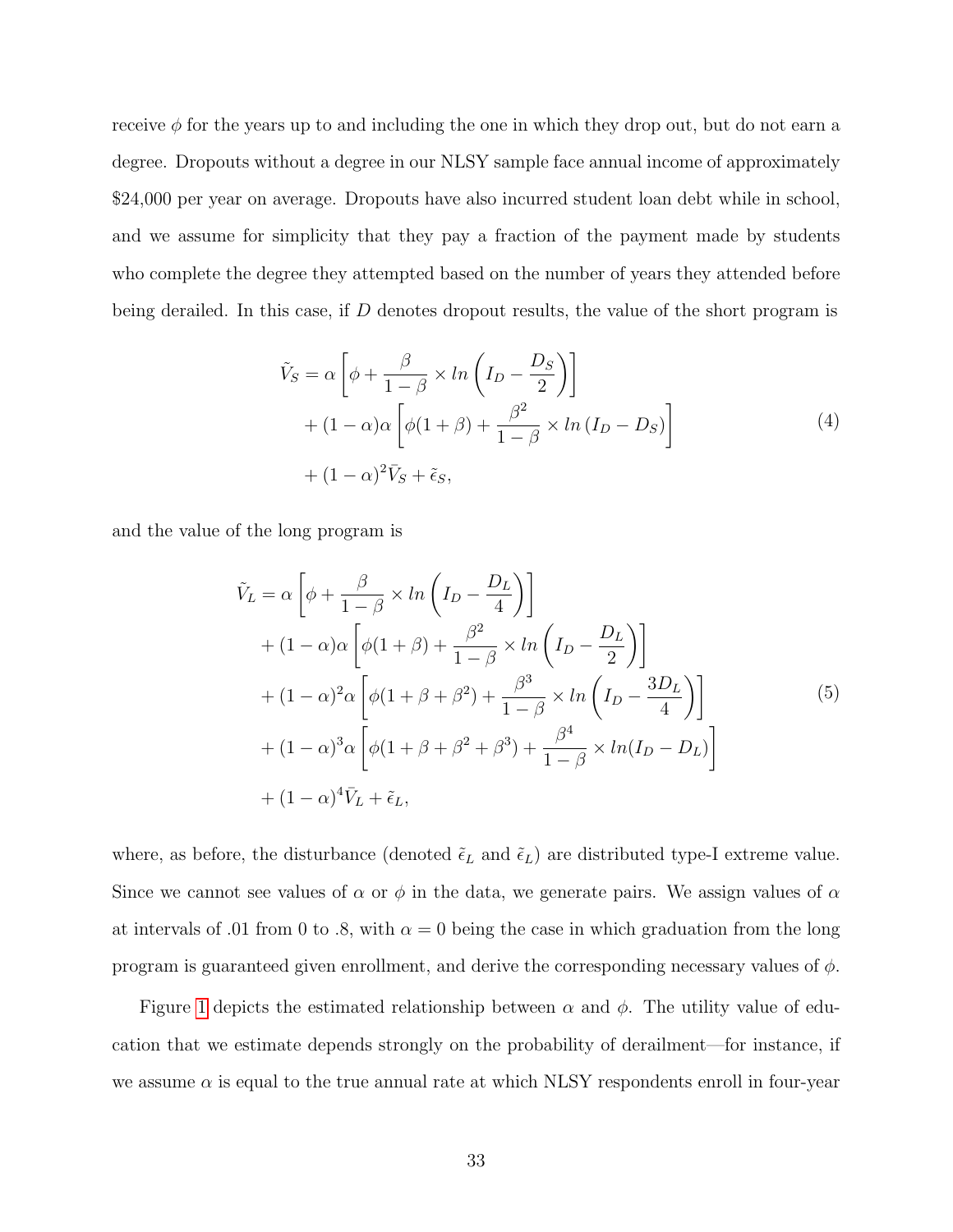programs but fail to earn a degree—which, based on four-year dropout rates, is approximately 11 percent— $\phi$  is estimated to equal 7.5, and the utility from schooling is just under two thousand dollars annually, or nearly four times that estimated when  $\alpha = 0$ . As students' perceived probability of dropping out grows larger than this, the estimated utility value of education necessary to maintain their enrollment rates continues to increase dramatically.<sup>[11](#page-34-0)</sup> Of course, the students we expect to have larger subjective probabilities of being derailed are precisely those with more disadvantaged and unstable personal histories.

The subjective probabilities represented by  $\alpha$  that students actually assign to this kind of choice-failure are objects of great interest, but unfortunately are not available in the data. The NLSY contains a subjective probability of degree attainment, as we have seen, but this is too imprecise. For example, suppose a student assigns a 40 percent probability to their own attainment of a bachelor's degree. It could be that this respondent has relatively little interest in going to college and places just a 40 percent probability on enrolling, though they are sure they would graduate if enrolled. But it could also be that this student plans to enroll, but fears adverse shock events, which they believe will derail their educational pathway with 40 percent probability. These two students have very different  $\alpha$  in mind when making enrollment decisions. More specifically, there are no measures available of the subjective probability that adverse shock events will affect educational outcomes. For this reason, we plan on further work in data collection and more precise structural modelling.

The precision of our present estimates aside, the results of the model make clear that we should not expect to reliably infer the contribution of contemporaneous educational utility, or any other factor in the postsecondary decision-making process, from a model that does not

<span id="page-34-0"></span><sup>&</sup>lt;sup>11</sup>As depicted in Figure [2,](#page-56-0) the dollar values follow a more extreme and interesting path in the linear-utility case. At  $\alpha = .11$ , the annual dropout rate predicted by the NLSY data, students whose income utility is linear are still estimated to value school negatively, at a rate of approximately -\$90,000 per year. Estimates of φ fall in the [Keane and Wolpin](#page-40-10) [\(1997\)](#page-40-10) estimated range noted above in the  $\alpha \in [.37, .41]$  range, and transition from negative to positive at an annual dropout rate around  $\alpha = 0.39$ . The rising estimate of  $\phi$ actually begins to fall again at extremely high values of  $\alpha$  (above .6) because the probability of dropping out in the first two years is now so high that the foregone short-program-graduate income in years 3 and 4 is very unlikely to come, and the long-program income is financially worth the risk again. However, an annual dropout probability of 60 percent is far above the true value.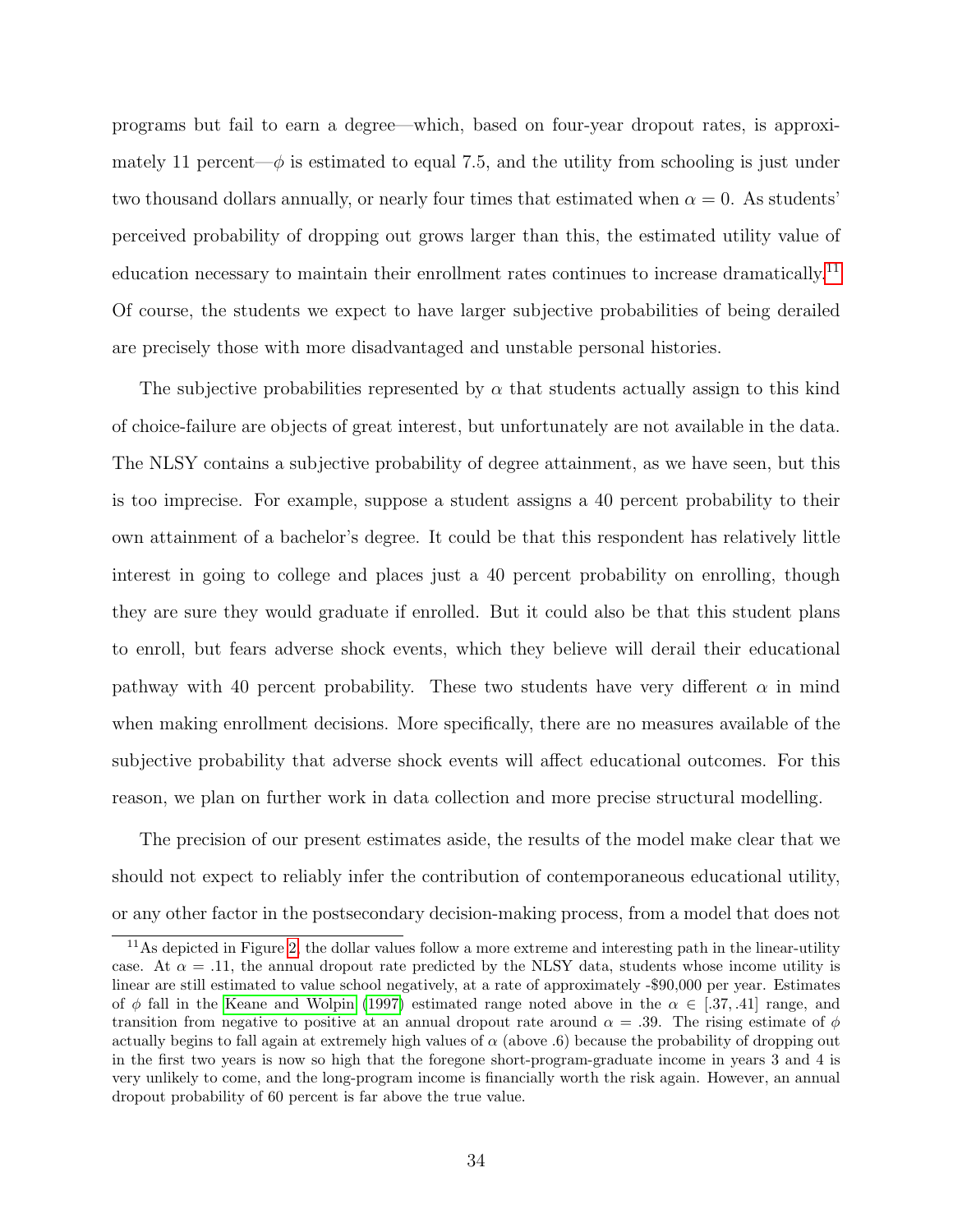incorporate concerns students have about their educational paths being derailed by adverse events. If such concerns are significant, as we have demonstrated using both qualitative and quantitative evidence above, this omission from models of educational choice requires attention and remedy.

### <span id="page-35-0"></span>5 Discussion

This paper examines the idea that anticipated future adverse events affect students' choices of postsecondary pathways. The idea emerged from the analysis of qualitative data based on interviews with disadvantaged Black youth in Baltimore describing how they made choices about postsecondary education. To the degree possible, we corroborated the generalizability of this narrative using nationally representative survey data. Finally, we formalized the narrative as a simple dynamic choice model of educational decisions wherein students not only face a tradeoff between shorter educational investments and larger long-run returns, but must also acknowledge that longer investments may be derailed by future shocks. These shocks were operationalized in the model as a non-zero probability that returns to education are nullified but upfront costs are still incurred. Using the model, we show that different assumptions about probabilities of completion imply vastly different upfront utility costs of education, which is a relevant quantity for counterfactual policy analysis. Put another way, absent data on students' perceived likelihood of non-completion, which may be far from zero for many, it is difficult to identify utility costs associated with school. Our approach thus sheds light on what data might be missing and help to set priorities for future data collection

The model we posit is highly stylized. A more elaborate and useful model would include heterogeneity across students, a richer set of degree program options, differences in unemployment rates for each type of educational outcome, and the possibility of returning to school at a later point in the lifecycle. Such a model could explicitly tie anticipation of shocks to earlier-life instability. In this manner, anticipation of future shocks becomes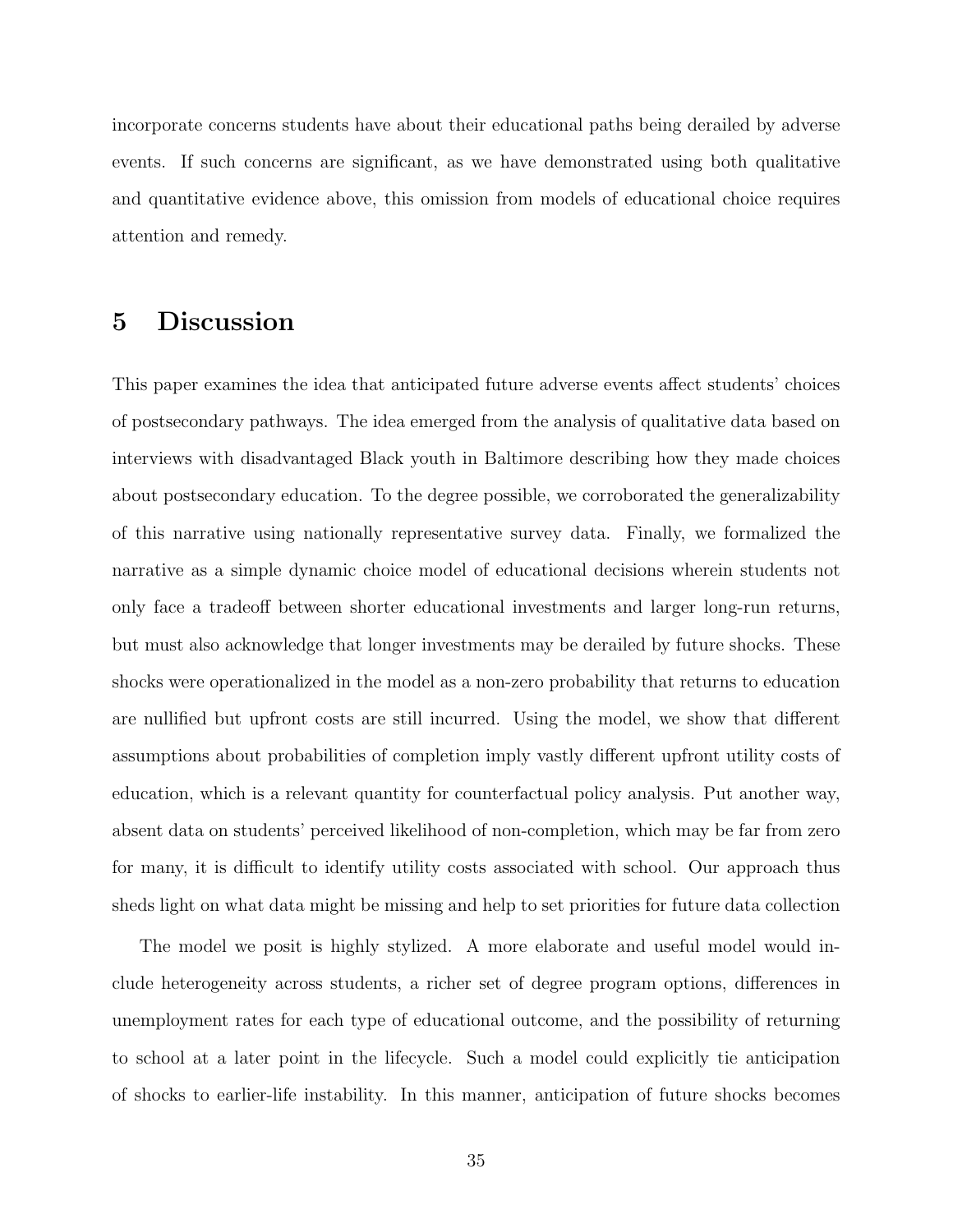an indirect channel through which shocks witnessed or experienced during childhood and adolescence negatively affect future educational outcomes and another mechanism through which disadvantage affects educational outcomes. Even if no future shocks occur, earlier shocks can shift how students perceive the future and how they view the plausibility of different educational options. Finally, a more useful model would explicitly incorporate factors that could help break the link between anticipated shocks and educational attainment. For example, modeling scholarship or federal grant rules would allow the researcher to experiment with policies that loosen rules to assess whether doing so shifts expectations about the impact of shocks and thus encourages disadvantaged students to choose longer and more lucrative programs.

More broadly, our approach using mixed methods builds directly on qualitative data to characterize a particular discrete choice model designed to approximate the emergent narrative. This is the essence of what structural modeling is often after: an internally consistent framework that quantifies a particular set of tradeoffs that can help to explain behavior. We propose that qualitative evidence from narrative interview data can help in the development of such models in a variety of contexts where behavior is not fully understood and extant data do not contain all of the information needed to generate and test plausible hypotheses. Examples include housing, migration, crime and health decisions, some of which seem puzzling to researchers. This is particularly important when studying behavior among disadvantaged groups, i.e., individuals who have little say in large-N data collection efforts. Such data sets are often designed to collect information that prior research has deemed important, but which may not fully reflect the barriers, circumstances and constraints that disadvantaged groups face. This can lead to model misspecification—including inappropriately labeling disadvantaged individuals as irrational since they appear to make poor decisions according to models specified using extant data. Seeking insight from decision-makers themselves could improve model specification and thus help to generate more useful policy proposals.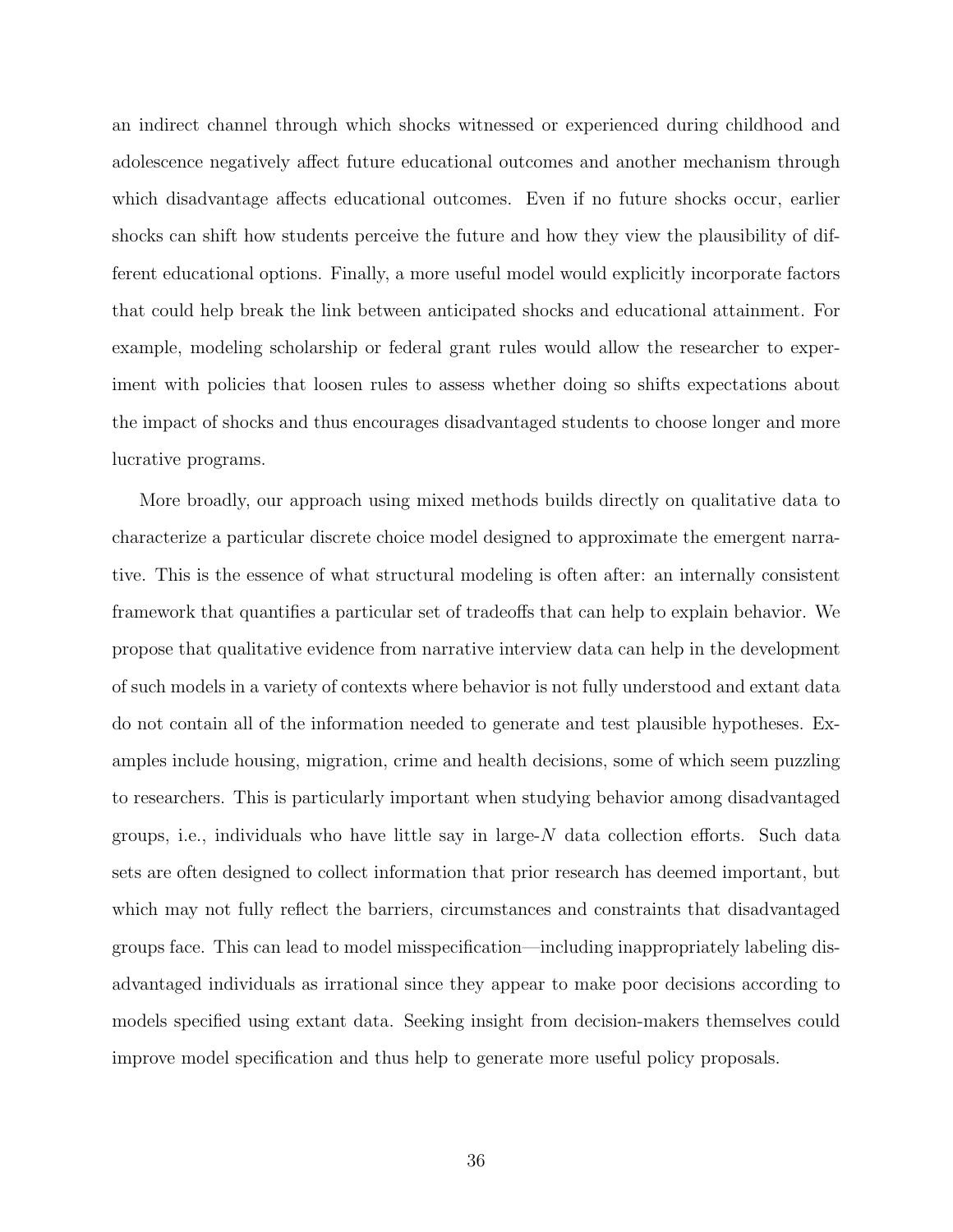# References

- <span id="page-37-7"></span>E. Anderson. Streetwise: Race, Class, and Change in an Urban Community. University of Chicago Press, Illinois, 1990.
- <span id="page-37-3"></span>P. Attewell, S. Heil, and L. Reisel. Competing Explanations of Undergraduate Noncompletion. American Educational Research Journal, 48(3):536–559, 2011.
- <span id="page-37-5"></span>W. G. Axinn and L. D. Pearce. *Mixed Method Data Collection Strategies*. Cambridge University Press, 2006.
- <span id="page-37-0"></span>M. J. Bailey and S. M. Dynarski. Gains and Gaps: Changing Inequality in U.S. College Entry and Completion. NBER Working Paper 17633, 2011.
- <span id="page-37-1"></span>R. Baker, D. Klasik, and S. F. Reardon. Race and Stratification in College Enrollment Over Time. American Educational Research Association Open, 4(1), 2018.
- <span id="page-37-8"></span>H. S. Becker. Tricks of the Trade: How to Think About Your Research while You're Doing It. University of Chicago Press, Illinois, 1990.
- <span id="page-37-6"></span>H. S. Becker, B. Geer, E. C. Hughes, and A. L. Strauss. Boys in White: Student Culture in Medical School. University of Chicago Press, Illinois, 1961.
- <span id="page-37-4"></span>C. Belzil and M. Leonardi. Risk Aversion and Schooling Decisions. Annals of Economics and Statistics, 111:35–70, 2013.
- <span id="page-37-2"></span>E. P. Bettinger, B. T. Long, P. Oreopoulos, and L. Sanbonmatsu. The Role of Application Assistance and Information in College Decisions: Results from the H&R Block FAFSA Experiment. The Quarterly Journal of Economics, 127(3):1205–1242, 2012.
- <span id="page-37-9"></span>M. L. Boyd and S. DeLuca. Fieldwork with In-Depth Interviews: How to Get Strangers in the City to Tell You Their Stories. In J. M. Oakes and J. S. Kaufman, editors, Methods in Social Epidemiology, pages 239–253. Wiley: Jossey-Bass, New Jersey, 2017.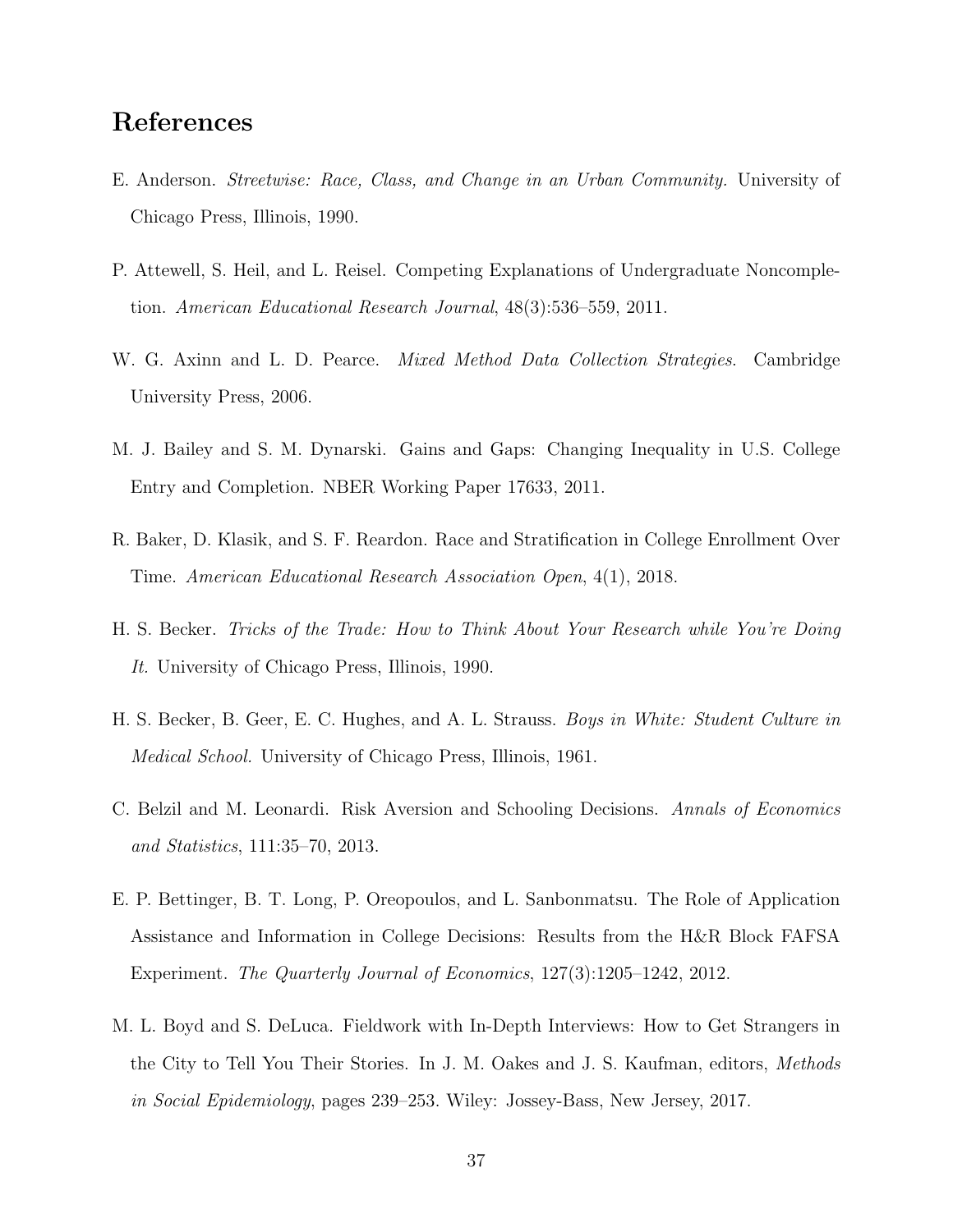- <span id="page-38-5"></span>R. Bozick, K. Alexander, D. Entwisle, S. Dauber, and K. Kerr. Framing the Future: Revisiting the Place of Educational Expectations in Status Attainment. Social Forces, 88(5): 2027–2052, 2010.
- <span id="page-38-8"></span>M. Burawoy. Manufacturing Consent: Changes in the Labor Process under Monopoly Capitalism. University of Chicago Press, Illinois, 1979.
- <span id="page-38-9"></span>L. Burton. Childhood Adultification in Economically Disadvantaged Families: A Conceptual Model. Family Relations, 56(4):329–345, 2007.
- <span id="page-38-2"></span>S. Cellini and N. Turner. Gainfully Employed? Assessing the Employment and Earnings of For-Profit College Students Using Administrative Data. Journal of Human Resources, 54 (2):342–370, 2019.
- <span id="page-38-0"></span>S. E. Dahill-Brown, J. F. Witte, and B. Wolfe. Income and Access to Higher Education: Are High Quality Universities Becoming More or Less Elite? Russell Sage Foundation Journal of the Social Sciences, 2(1):69–89, 2016.
- <span id="page-38-6"></span>S. DeLuca, S. Clampet-Lundquist, and K. Edin. Coming of Age in the Other America. Russell Sage Foundation, New York, 2016.
- <span id="page-38-1"></span>D. J. Deming, C. Goldin, and L. F. Katz. The For-Profit Postsecondary School Sector: Nimble Critters or Agile Predators. Journal of Economic Perspectives, 26(1):139–64, 2012.
- <span id="page-38-4"></span>M. Desmond. Evicted: Poverty and Profit in the American City. Broadway Books, New York, 2016.
- <span id="page-38-3"></span>S. M. Dynarski, C. Libassi, K. Michelmore, and S. Owen. Closing the Gap: The Effect of a Targeted, Tuition-Free Promise on College Choices of High-Achieving, Low-Income Students. NBER Working Paper 25349, 2021.
- <span id="page-38-7"></span>K. Edin and L. Lein. Making Ends Meet: How Single Mothers Survive Welfare and Low-Wage Work. Russell Sage Foundation, New York, 1997.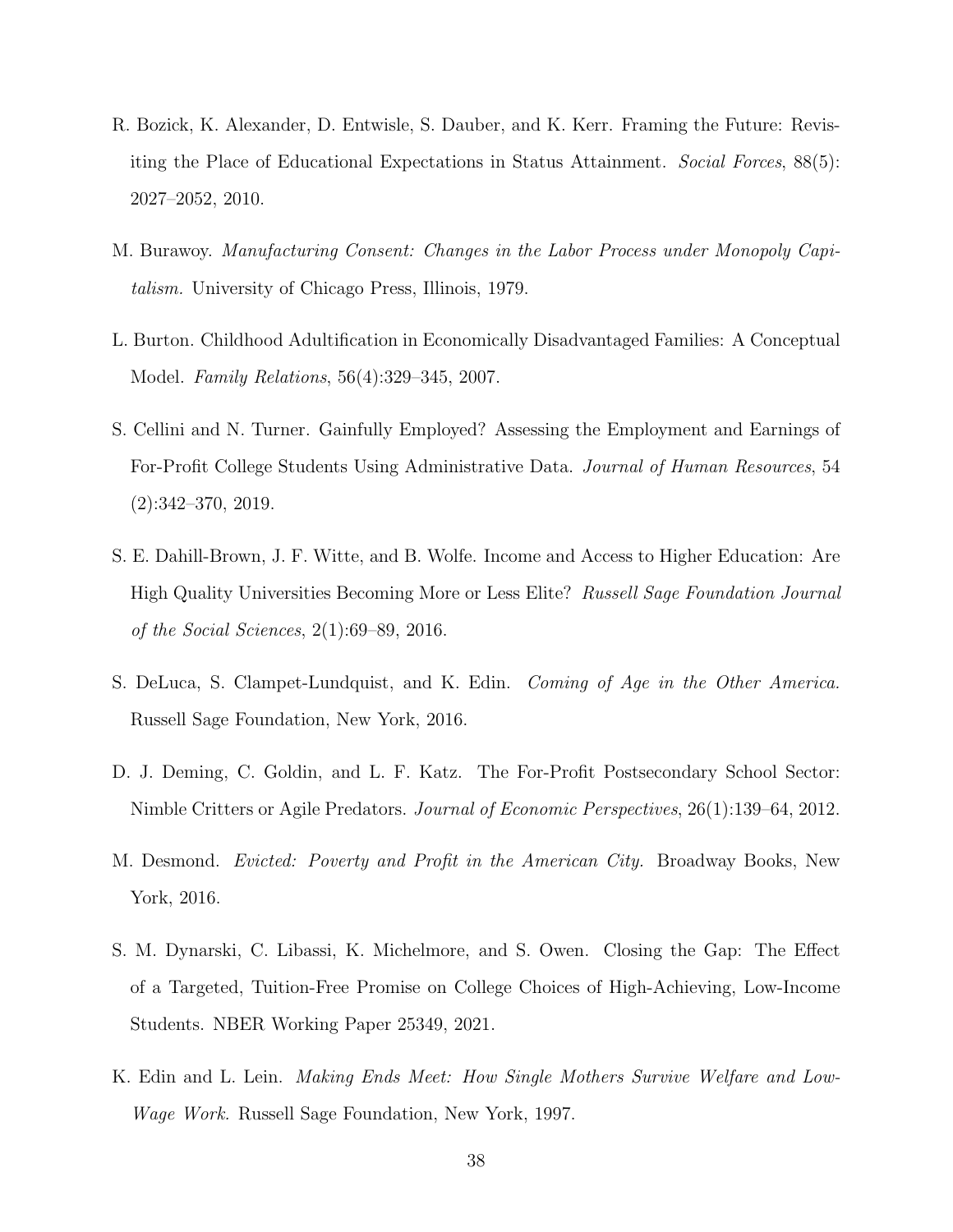- <span id="page-39-9"></span>W. N. Evans, M. S. Kearney, B. Perry, and J. X. Sullivan. Increasing Community College Completion Rates Among Low-Income Students: Evidence from a Randomized Controlled Trial Evaluation of a Case-Management Intervention. Journal of Policy Analysis and Management, 39(4):930–965, 2020.
- <span id="page-39-1"></span>D. Gelbgiser. College for All, Degrees for Few: For-Profit Colleges and Socioeconomic Differences in Degree Attainment. Social Forces, 96(4):1785–1824, 2018.
- <span id="page-39-5"></span>S. Goldrick-Rab. Paying the Price: College Costs, Financial Aid, and the Betrayal of the American Dream. University of Chicago Press, Illinois, 2016.
- <span id="page-39-2"></span>J. Goodman, M. Hurwitz, and J. Smith. Access to 4-Year Public Colleges and Degree Completion. Journal of Labor Economics, 35(3):829–867, 2017.
- <span id="page-39-6"></span>D. J. Harding. Living the Drama. University of Chicago Press, Illinois, 2010.
- <span id="page-39-10"></span>S. Hesse-Biber and R. B. Johnson, editors. The Oxford Handbook of Multimethod and Mixed Methods Research Inquiry. Oxford University Press, Oxford, 2015.
- <span id="page-39-0"></span>N. W. Hillman. College on Credit: A Multilevel Analysis of Student Loan Default. Review of Higher Education, 37(2):169–195, 2014.
- <span id="page-39-3"></span>C. M. Hoxby and S. Turner. What High-Achieving Low-Income Students Know About College. American Economic Review, 105(5):514–517, 2015.
- <span id="page-39-4"></span>G. Ilic, J. E. Rosenbaum, I. Matthies, and L. Meissner. The college counseling dilemma: Information and/or advice? Phi Delta Kappan, 102(2):40–43, 2020. doi: 10.1177/ 0031721720963230. URL <https://doi.org/10.1177/0031721720963230>.
- <span id="page-39-7"></span>C. Iloh. Toward a New Model of College "Choice" for a Twenty-First-Century Context. Harvard Educational Review, 88(2):227–244, 2018.
- <span id="page-39-8"></span>C. Iloh and W. G. Tierney. Understanding For-Profit College and Community College Choice Through Rational Choice. Teachers College Record, 116(3):1–34, 2014.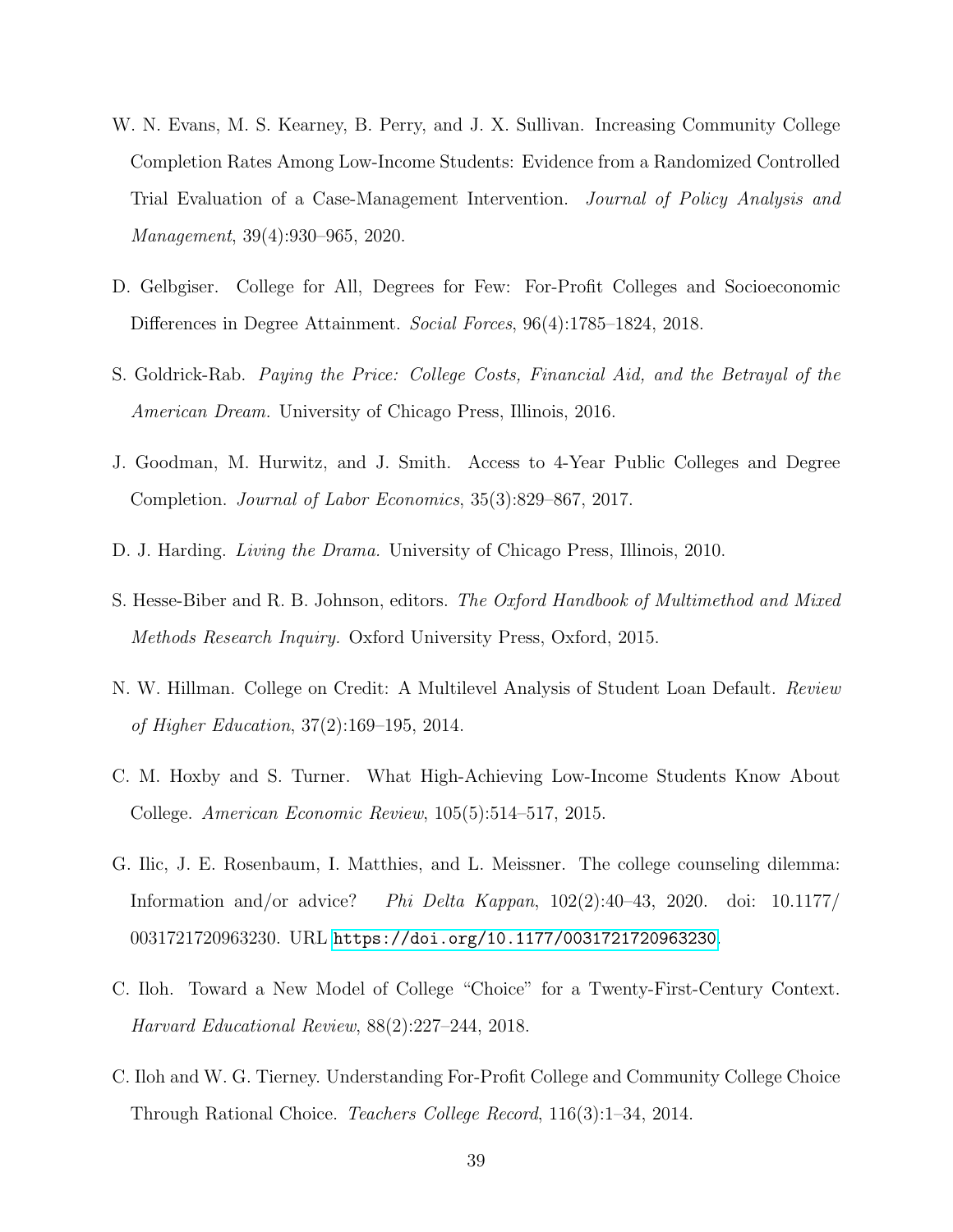- <span id="page-40-4"></span>A. A. Jack. The Privileged Poor: How Elite Colleges Are Failing Disadvantaged Students. Harvard University Press, Massachusetts, 2019.
- <span id="page-40-6"></span>B. A. Jacob and T. Wilder. Educational Expectations and Attainment. NBER Working Paper 15683, 2010.
- <span id="page-40-1"></span>C. Jepsen, K. Troske, and P. Coomes. The Labor-Market Returns to Community College Degrees, Diplomas, and Certificates. Journal of Labor Economics, 32(1):95–121, 2014.
- <span id="page-40-5"></span>N. Jones. Between Good and Ghetto: African-American Girls and Inner-City Violence. Rutgers University Press, New Jersey, 2010.
- <span id="page-40-9"></span>K. A. Kalmakis and G. E. Chandler. Adverse Childhood Experiences: Towards a Clear Conceptual Meaning. Journal of Advanced Nursing, 70(7):1489–1501, 2013.
- <span id="page-40-10"></span>M. P. Keane and K. I. Wolpin. The Career Decisions of Young Men. Journal of Political Economy, 105(3):473–522, 1997.
- <span id="page-40-3"></span>M. P. Keane and K. I. Wolpin. The Effect of Parental Transfers and Borrowing Constraints on Educational Attainment. International Economic Review, 42(4):1051–1103, 2001.
- <span id="page-40-8"></span>E. Liebow. Tally's Corner: A Study of Negro Streetcorner Men. Rowman & Littlefield, Maryland, 1967.
- <span id="page-40-0"></span>V. Y. Liu, C. R. Belfield, and M. J. Trimble. The Medium-Term Labor Market Returns to Community College Awards: Evidence from North Carolina. Economics of Education Review, 44:42–55, 2015.
- <span id="page-40-2"></span>J. Ma, M. Pender, and M. Welch. Education Pays. The College Board Trends in Education Series, 2016.
- <span id="page-40-7"></span>R. Moffitt. Perspectives on the Qualitative-Quantitative Divide. Poverty Research News, 4  $(1):5-8, 2000.$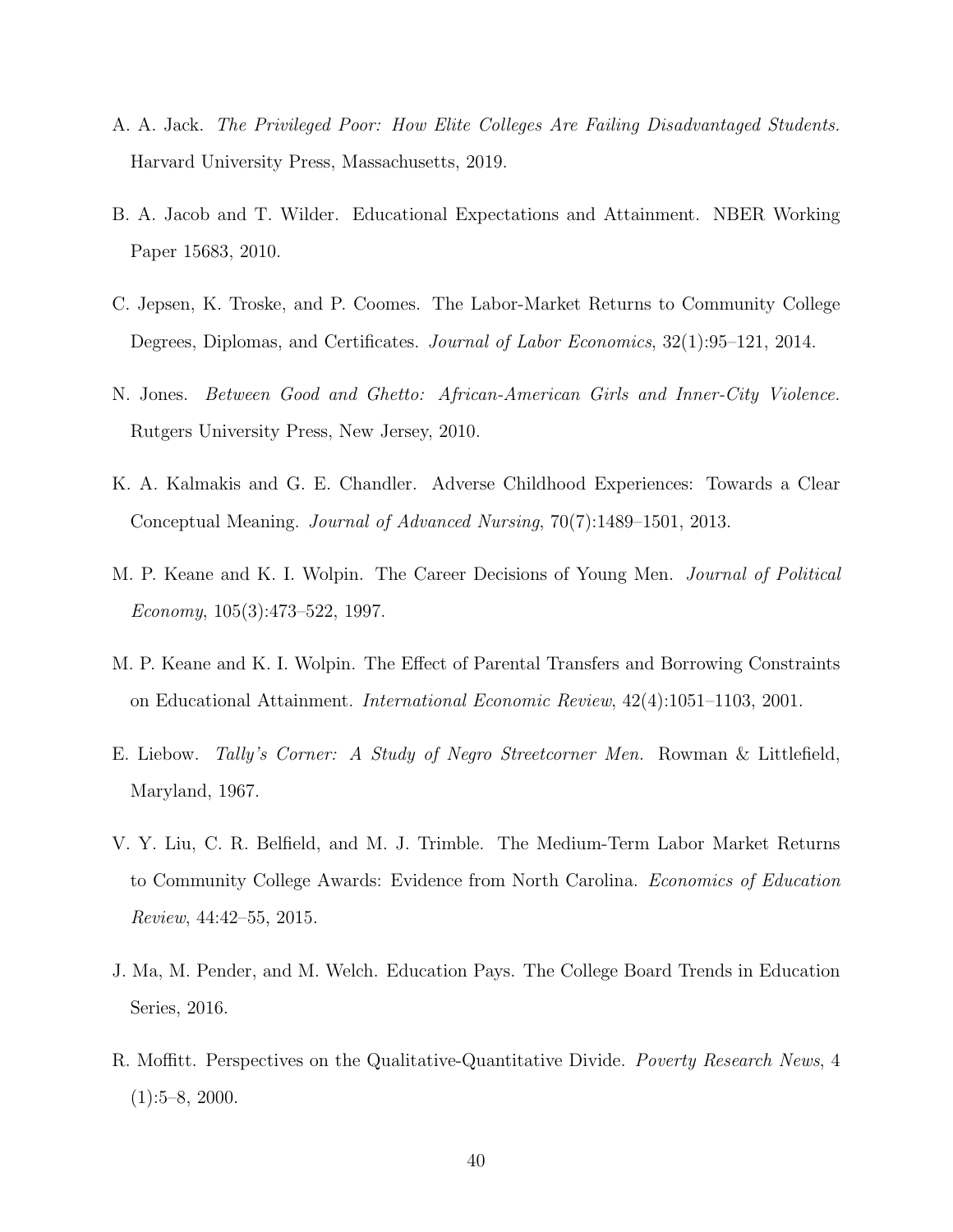- <span id="page-41-9"></span>K. Myers and J. Oetzel. Exploring the Dimensions of Organizational Assimilation: Creating and Validating a Measure. Communication Quarterly, 1(2):164–182, 2003.
- <span id="page-41-2"></span>P. Oreopoulos and U. Petronijevic. Making College Worth It: A Review of Research on the Returns to Higher Education. NBER Working Paper 19053, 2013.
- <span id="page-41-8"></span>N. W. Papageorge, S. Gershenson, and K. M. Kang. Teacher Expectations Matter. Review of Economics and Statistics, 102(2):234–251, 2020.
- <span id="page-41-3"></span>L. W. Perna and C. Li. College Affordability: Implications for College Opportunity. Journal of Student Financial Aid, 36(1):7–24, 2006.
- <span id="page-41-5"></span>C. H. Persell and J. Peter W. Cookson. Chartering and Bartering: Elite Education and Social Reproduction. Social Problems, 33(2):114–129, 1985.
- <span id="page-41-7"></span>R. K. Raley, Y. Kim, and K. Daniels. Young Adults' Fertility Expectations and Events: Associations with College Enrollment and Persistence. Journal of Marriage and Family, 74(4):866–879, 2012.
- <span id="page-41-4"></span>M. Roderick, V. Coca, and J. Nagaoka. Potholes on the Road to College: High School Effects in Shaping Urban Students' Participation in College Application, Four-Year College Enrollment, and College Match. Sociology of Education, 84(3):178–211, 2011.
- <span id="page-41-1"></span>J. Rosenbaum and J. Rosenbaum. The New Forgotten Half and Research Directions to Support Them. William T. Grant Foundation Inequality Paper, 2015.
- <span id="page-41-6"></span>J. E. Rosenbaum, R. Deil-Amen, and A. Person. After Admission: From College Access to College Success. Russell Sage Foundation, New York, 2006.
- <span id="page-41-0"></span>J. E. Rosenbaum, C. E. Ahearn, and J. E. Rosenbaum. Bridging the Gaps: College Pathways to Career Success. Russell Sage Foundation, New York, 2017.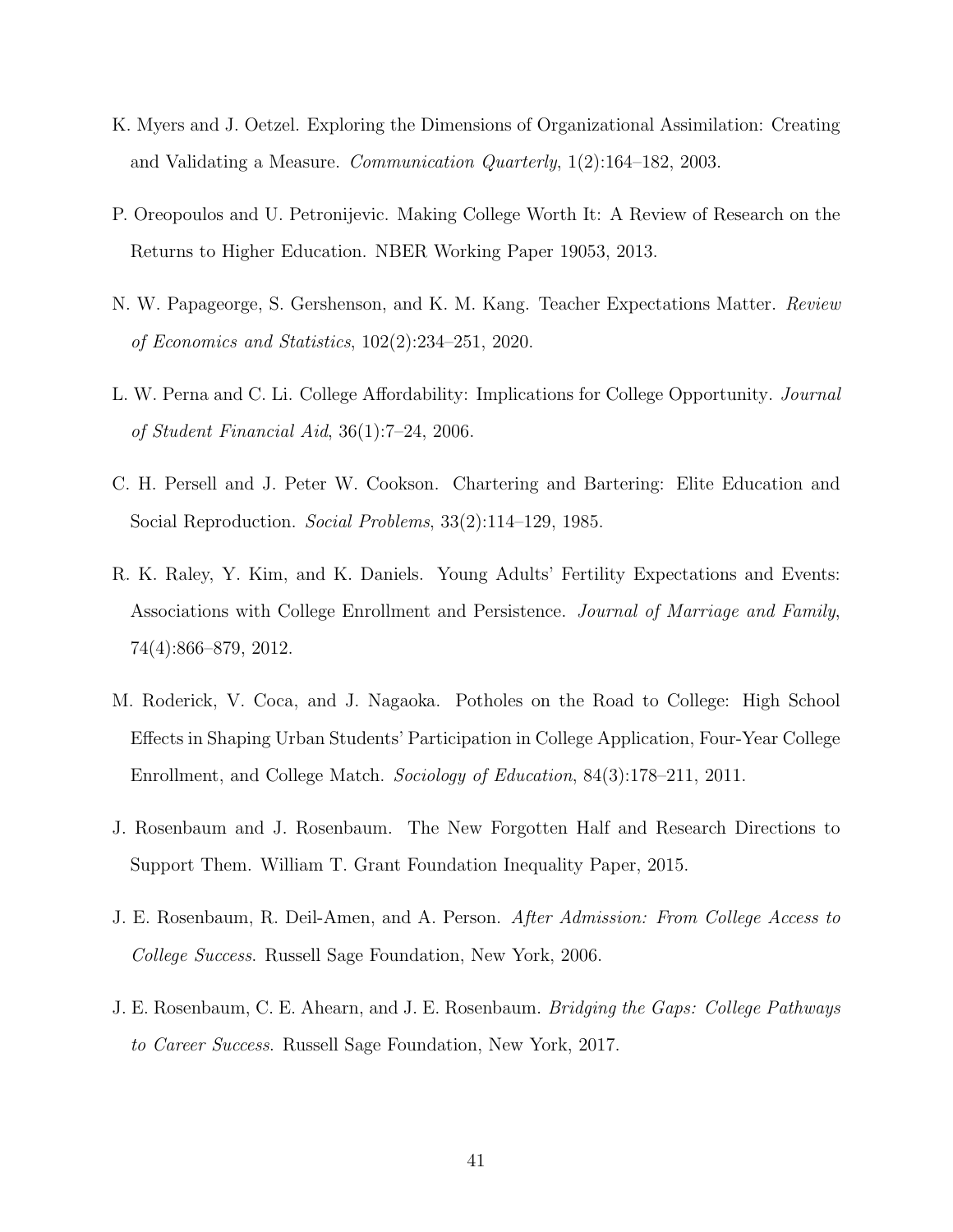- <span id="page-42-7"></span>K. Roy, L. Messina, J. Smith, and D. Waters. Growing Up as "Man of the House": Adultification and Transition into Adulthood for Young Men in Economically Disadvantaged Families. New Directions for Child and Adolescent Development, 143:55–72, 2014.
- <span id="page-42-3"></span>R. J. Sampson, P. Sharkey, and S. W. Raudenbush. Durable Effects of Concentrated Disadvantage on Verbal Ability among African-American Children. Proceedings of the National Academy of Sciences, 105(3):845–852, 2008.
- <span id="page-42-2"></span>P. Sharkey. The Acute Effect of Local Homicides on Children's Cognitive Performance. Proceedings of the National Academy of Sciences, 107(26):11733–11738, 2010.
- <span id="page-42-5"></span>M. L. Small. How to Conduct a Mixed Methods Study: Recent Trends in a Rapidly Growing Literature. Annual Review of Sociology, 37:57–86, 2011.
- <span id="page-42-6"></span>A. Tashakkori and C. Teddlie, editors. Handbook of Mixed Methods in Social & Behavioral Research. SAGE Publications, Inc., California, 2003.
- <span id="page-42-0"></span>D. A. Webber. Are College Costs Worth It? How Ability, Major, and Debt Affect the Returns to Schooling. Economics of Education Review, 53:296–310, 2016.
- <span id="page-42-4"></span>M. Wiswall and B. Zafar. Determinants of College Major Choice: Identification Using an Information Experiment. The Review of Economic Studies, 82(2):791–824, 2015.
- <span id="page-42-1"></span>G. T. Wodtke, D. J. Harding, and F. Elwert. Neighborhood Effects in Temporal Perspective: The Impact of Long-Term Exposure to Concentrated Disadvantage on High School Graduation. American Sociological Review, 76(5):713–736, 2011.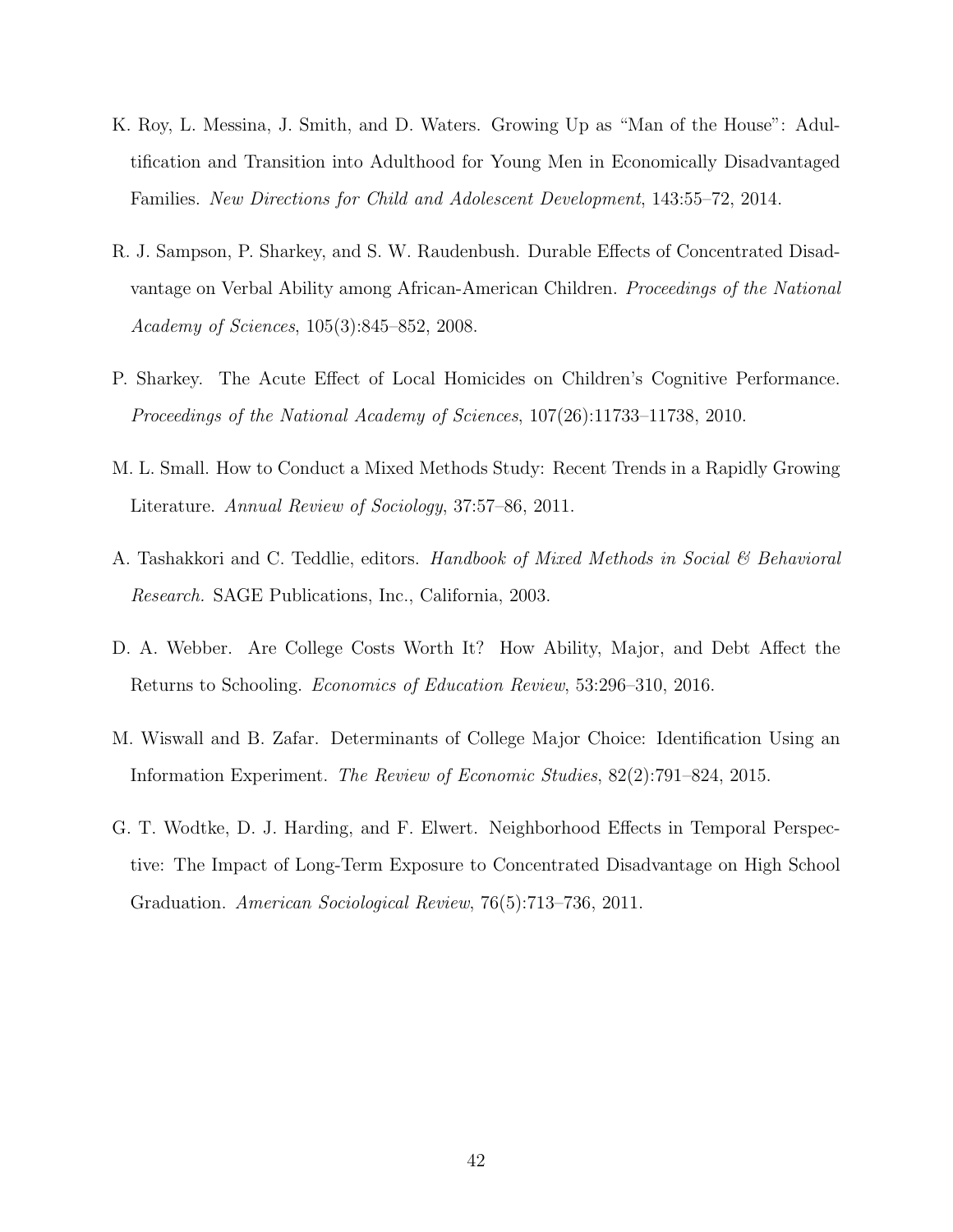# 6 Tables

<span id="page-43-0"></span>

|         |               |            |                      | Family Death Parent Jailed Witness Violence Arrested or Probation |
|---------|---------------|------------|----------------------|-------------------------------------------------------------------|
| Count   | 55            |            | -53                  | 44                                                                |
| Percent | 36.7          | 49.3       | 35.3                 | 29.3                                                              |
|         | Absent Parent | Victimized | <b>Housing Shock</b> |                                                                   |
| Count   |               | 23         |                      |                                                                   |
| Percent | 29.3          | 15.3       | 32                   |                                                                   |

Table 1: NEGATIVE SHOCKS AMONG INTERVIEW RESPONDENTS

Number of narrative interview respondents who reported various types of adverse shocks, by raw count and percent of sample.

|  |  | Table 2: EXPECTATION OF SHOCKS AMONG INTERVIEW RESPONDENTS |  |  |  |  |  |
|--|--|------------------------------------------------------------|--|--|--|--|--|
|--|--|------------------------------------------------------------|--|--|--|--|--|

<span id="page-43-1"></span>

|                       |    |      | 0 Shocks 1 Shock 2 Shocks 3 or More Total |     |
|-----------------------|----|------|-------------------------------------------|-----|
| Count                 |    | 35   | 65                                        | 150 |
| % Anticipating Shocks | 79 | 88.6 | 100                                       |     |

Number of narrative interview respondents who anticipated adverse shocks in the future, by raw count and percent of subsample. Columns represent subsamples of respondents who mentioned zero, one, two, or more adverse shocks in their histories.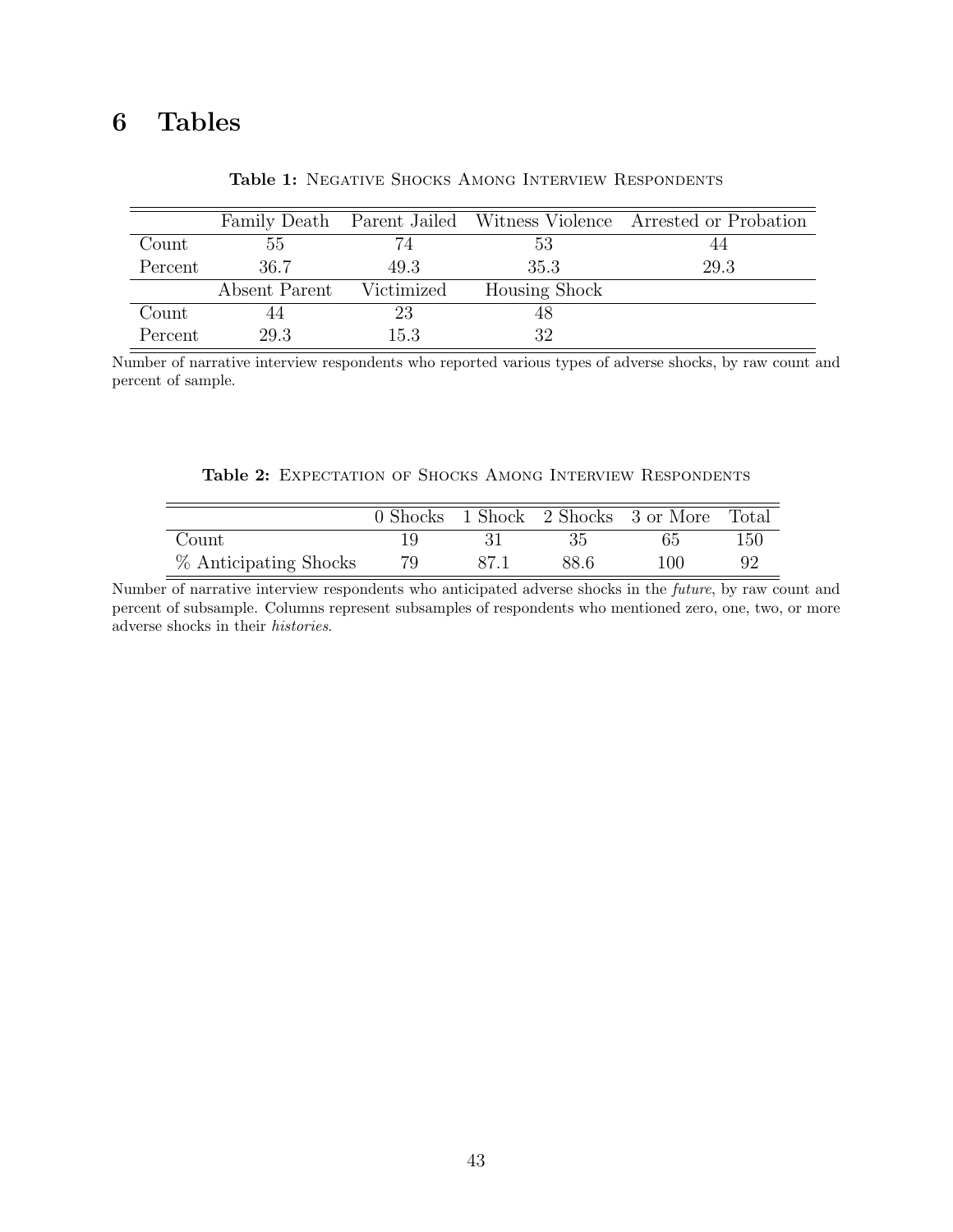<span id="page-44-0"></span>

|                    | All     | No Deg  | HS      | Some Coll | Assoc   | College |
|--------------------|---------|---------|---------|-----------|---------|---------|
| White              | 0.49    | 0.38    | 0.45    | 0.43      | 0.53    | 0.63    |
| Black              | 0.26    | 0.29    | 0.29    | 0.30      | 0.23    | 0.17    |
| Hispanic           | 0.21    | 0.31    | 0.23    | 0.23      | 0.20    | 0.14    |
| Low income         | 0.40    | 0.61    | 0.50    | 0.39      | 0.37    | 0.20    |
| Mid income         | 0.39    | 0.21    | 0.34    | 0.39      | 0.44    | 0.50    |
| High income        | 0.07    | 0.02    | 0.04    | 0.07      | 0.05    | 0.16    |
| Mother: No degree  | 0.23    | 0.46    | 0.31    | 0.20      | 0.18    | 0.08    |
| Mother: HS diploma | 0.36    | 0.34    | 0.42    | 0.39      | 0.40    | 0.25    |
| Mother: Some coll  | 0.24    | 0.15    | 0.20    | 0.25      | 0.27    | 0.29    |
| Mother: Bachelor's | 0.18    | 0.05    | 0.07    | 0.16      | 0.16    | 0.38    |
| $GPA$ 0-1          | 0.01    | 0.06    | 0.02    | 0.00      | 0.00    | 0.00    |
| $GPA$ 1-2          | 0.08    | 0.22    | 0.14    | 0.08      | 0.05    | 0.01    |
| $GPA$ 2-3          | 0.50    | 0.60    | 0.64    | 0.56      | 0.56    | 0.27    |
| GPA 3 and up       | 0.41    | 0.12    | 0.20    | 0.35      | 0.40    | 0.72    |
| Math score         | $-0.12$ | $-0.81$ | $-0.54$ | $-0.26$   | $-0.23$ | 0.26    |
| Verbal score       | $-0.09$ | $-0.44$ | $-0.60$ | $-0.33$   | $-0.25$ | 0.19    |
| Observations       | 8984    | 969     | 2897    | 2028      | 703     | 2355    |

Table 3: NLSY SUMMARY STATS BY ATTAINMENT

NLSY means for group indicator variables and standardized test scores. Test scores have themselves been statistically standardized. The "Some Coll" column includes all individuals who attended some kind of postsecondary institution but never earned an associate's or bachelor's degree.

<span id="page-44-1"></span>

|                     | All  | No Deg | HS   | Some Coll | $\overline{\text{College}}$ | <b>Black</b> | White | Low Inc | Mid Inc |
|---------------------|------|--------|------|-----------|-----------------------------|--------------|-------|---------|---------|
| No mother in HH     | 0.03 | 0.05   | 0.04 | 0.03      | 0.02                        | 0.03         | 0.04  | 0.04    | 0.03    |
| No father in HH     | 0.28 | 0.37   | 0.33 | 0.28      | 0.19                        | 0.47         | 0.19  | 0.46    | 0.14    |
| Changed schools     | 0.11 | 0.17   | 0.14 | 0.11      | 0.05                        | 0.11         | 0.11  | 0.15    | 0.08    |
| Break-in by 18      | 0.10 | 0.12   | 0.11 | 0.11      | 0.07                        | 0.13         | 0.09  | 0.11    | 0.10    |
| Bullied by 18       | 0.10 | 0.11   | 0.11 | 0.10      | 0.09                        | 0.08         | 0.12  | 0.11    | 0.10    |
| Seen shooting by 18 | 0.12 | 0.21   | 0.16 | 0.13      | 0.05                        | 0.21         | 0.08  | 0.16    | 0.10    |
| Parent died         | 0.03 | 0.04   | 0.04 | 0.04      | 0.02                        | 0.05         | 0.03  | 0.05    | 0.03    |
| Other family died   | 0.51 | 0.52   | 0.54 | 0.50      | 0.48                        | 0.57         | 0.50  | 0.52    | 0.50    |
| Parent hospitalized | 0.09 | 0.07   | 0.09 | 0.09      | 0.09                        | 0.09         | 0.09  | 0.09    | 0.09    |
| Parent jailed       | 0.02 | 0.04   | 0.03 | 0.02      | 0.01                        | 0.02         | 0.02  | 0.03    | 0.02    |
| Parents divorced    | 0.08 | 0.08   | 0.08 | 0.08      | 0.07                        | 0.07         | 0.09  | 0.08    | 0.09    |
| Parent unemp        | 0.08 | 0.08   | 0.08 | 0.09      | 0.08                        | 0.10         | 0.07  | 0.09    | 0.07    |
| Victim of crime     | 0.07 | 0.07   | 0.08 | 0.07      | 0.04                        | 0.07         | 0.07  | 0.08    | 0.07    |
| Ever homeless       | 0.02 | 0.03   | 0.03 | 0.01      | 0.00                        | 0.02         | 0.02  | 0.02    | 0.01    |
| Sibling count       | 1.45 | 1.71   | 1.56 | 1.43      | 1.24                        | 1.65         | 1.24  | 1.65    | 1.31    |
| Observations        | 8984 | 969    | 2897 | 2731      | 2355                        | 2334         | 4413  | 3588    | 3478    |

Table 4: NLSY ADVERSE SHOCK RATES

NLSY means for various adverse shock indicators in the full sample, by final attainment group, by race, and by family income.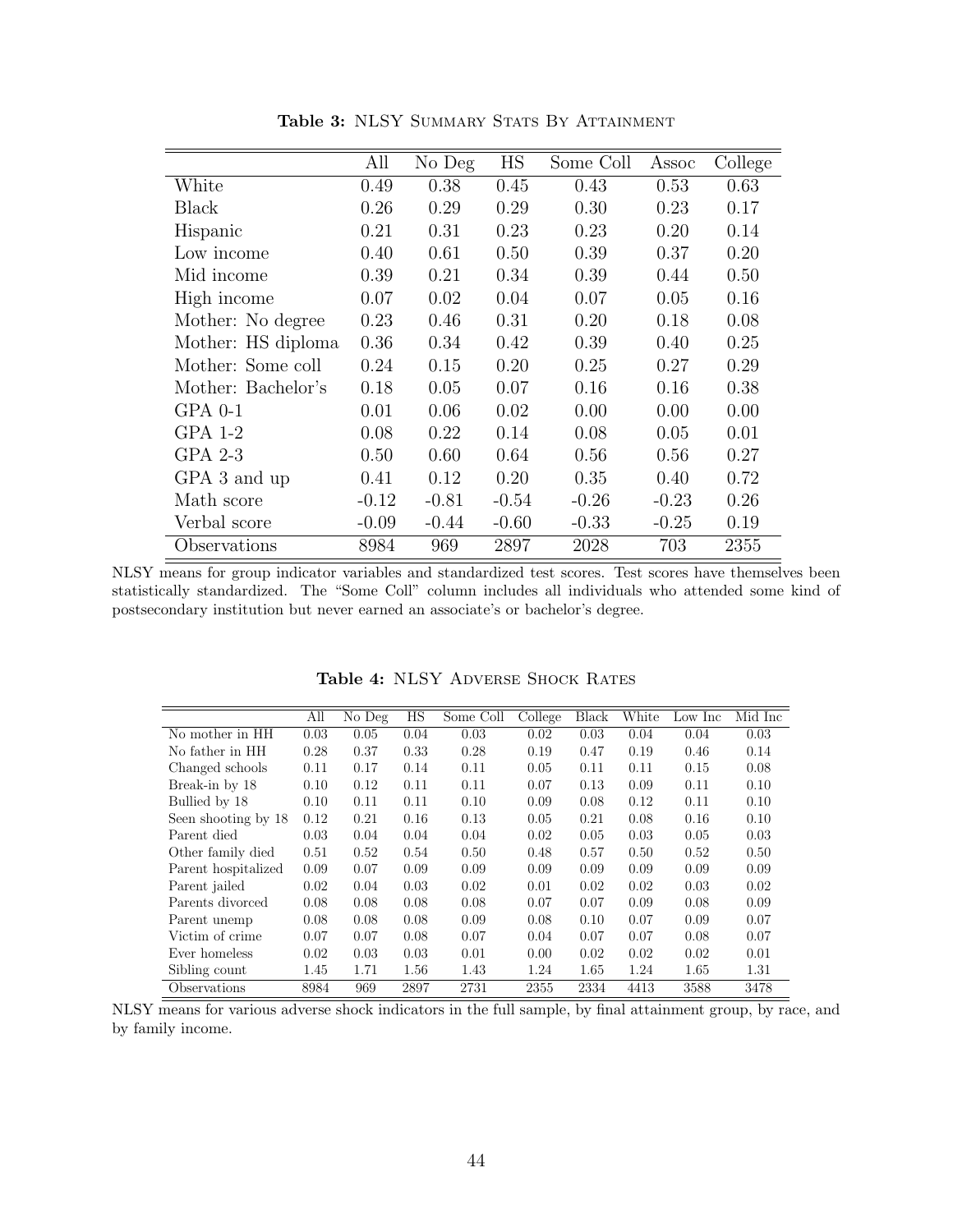<span id="page-45-0"></span>

|                      | All   | No Deg | $\mathop{\rm HS}\nolimits$ | Some Coll | Bachelor |
|----------------------|-------|--------|----------------------------|-----------|----------|
| White                | 0.54  | 0.31   | 0.52                       | 0.51      | 0.64     |
| <b>Black</b>         | 0.12  | 0.19   | 0.12                       | 0.15      | 0.07     |
| Hispanic             | 0.14  | 0.28   | 0.17                       | 0.16      | 0.08     |
| Low income           | 0.28  | 0.49   | 0.42                       | 0.31      | 0.15     |
| Mid income           | 0.53  | 0.38   | 0.46                       | 0.54      | 0.56     |
| High income          | 0.15  | 0.02   | 0.04                       | 0.10      | 0.27     |
| Mother: No degree    | 0.13  | 0.38   | 0.23                       | 0.13      | 0.05     |
| Mother: HS diploma   | 0.27  | 0.33   | 0.40                       | 0.29      | 0.18     |
| Mother: Some college | 0.33  | 0.20   | 0.28                       | 0.37      | 0.31     |
| Mother: Bachelor     | 0.27  | 0.09   | 0.09                       | 0.21      | 0.45     |
| $GPA: 0-1$           | 0.02  | 0.17   | 0.04                       | 0.02      | 0.00     |
| GPA: 1-2             | 0.17  | 0.59   | 0.36                       | 0.20      | 0.02     |
| GPA: 2-3             | 0.41  | 0.22   | 0.47                       | 0.51      | 0.25     |
| GPA: 3-4             | 0.40  | 0.02   | 0.13                       | 0.28      | 0.73     |
| Math score           | 50.71 | 40.73  | 44.36                      | 49.04     | 56.87    |
| Reading score        | 50.53 | 40.85  | 44.66                      | 49.17     | 56.39    |
| Composite score      | 50.66 | 40.16  | 44.13                      | 49.04     | 57.08    |
| No degree            | 0.03  | 1.00   | 0.00                       | 0.00      | 0.00     |
| HS diploma           | 0.10  | 0.00   | 1.00                       | 0.00      | 0.00     |
| Some college         | 0.48  | 0.00   | 0.00                       | 1.00      | 0.00     |
| <b>Bachelor</b>      | 0.38  | 0.00   | 0.00                       | 0.00      | 1.00     |
| Shocks in college    | 0.93  | 1.05   | 1.04                       | 1.00      | 0.80     |
| Observations         | 16197 | 356    | 1388                       | 6406      | 5100     |

Table 5: ELS SUMMARY STATS BY ATTAINMENT

ELS means for group indicator variables, standardized test scores, and a count of adverse shock events during college. Test scores have themselves been statistically standardized. The "Some Coll" column includes all individuals who attended some kind of postsecondary institution but never earned an associate's or bachelor's degree.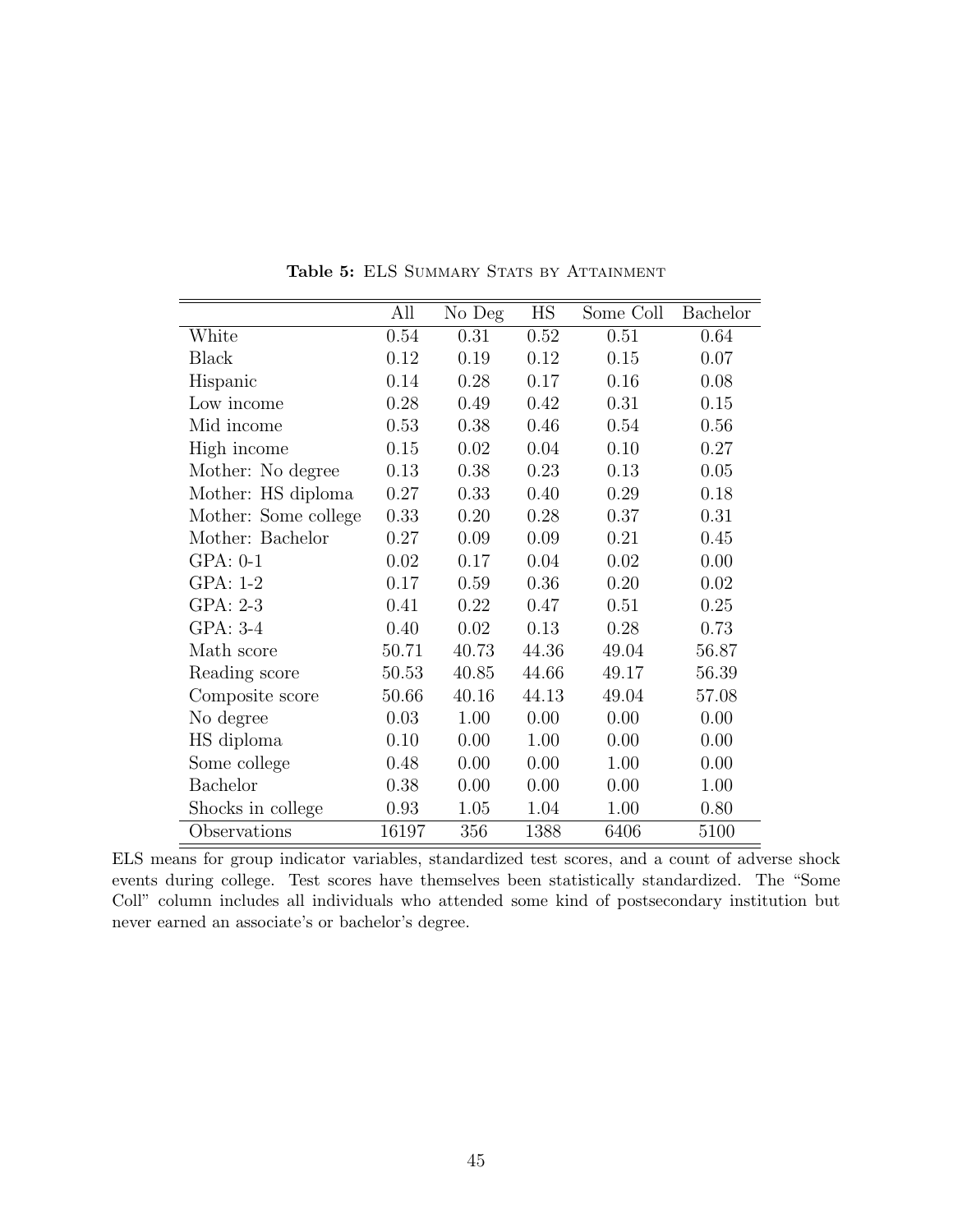|                      | $\left( 1\right)$ | (2)        | (3)        | (4)                   |
|----------------------|-------------------|------------|------------|-----------------------|
| <b>Black</b>         | $-0.53***$        | $-0.51***$ | $-0.41***$ | 0.04                  |
| Hispanic             | $-0.49***$        | $-0.48***$ | $-0.32***$ | $-0.07*$              |
| Asian or PI          | $0.08^{\ast\ast}$ | $0.07*$    | $0.15***$  | $0.08*$               |
| Native American      | $-0.66***$        | $-0.63***$ | $-0.49***$ | $-0.15$               |
| Multiple races       | $\text{-}0.26***$ | $-0.24***$ | $-0.22***$ | $-0.12**$             |
| Male                 | $-0.12***$        | $-0.13***$ | $-0.17***$ | $-0.09***$            |
| Shocks in college    |                   | $-0.10***$ | $-0.09***$ | $-0.06***$            |
| Low income           |                   |            | $-0.42***$ | $-0.29***$            |
| Mid income           |                   |            | $-0.22***$ | $-0.17***$            |
| Mother: no degree    |                   |            | $-0.62***$ | $-0.34***$            |
| Mother: HS diploma   |                   |            | $-0.49***$ | $-0.29***$            |
| Mother: some college |                   |            | $-0.38***$ | $-0.24***$            |
| GPA: 3-4             |                   |            |            | $1.25^{\ast\ast\ast}$ |
| GPA: 2-3             |                   |            |            | $0.56***$             |
| GPA: 1-2             |                   |            |            | 0.13                  |
| Reading score        |                   |            |            | $0.01***$             |
| Math score           |                   |            |            | $0.02***$             |
|                      |                   |            |            |                       |
| HS Cutoff            | $-0.61***$        | $-0.71***$ | $-1.21***$ | $1.19***$             |
| Associate Cutoff     | $-0.33***$        | $-0.42***$ | $-0.92***$ | $1.52***$             |
| Bachelor Cutoff      | $-0.09***$        | $-0.18***$ | $-0.67***$ | $1.81***$             |
| Observations         | 9239              | 9239       | 9239       | 9239                  |

<span id="page-46-0"></span>Table 6: ELS: Ordered Probit for Attainment Given PS Enrollment

 $\frac{p}{p}$  < 0.10, \*\*  $p$  < 0.05, \*\*\*  $p$  < 0.01

Ordered probit for final attainment in ELS data. "Shocks in college" refers to the count of adverse events that happen to respondents while they are in postsecondary school, including parental divorce, unemployment, and death, the death of other loved ones, serious illness befalling the student or a family member, and violent victimization. A significant negative effect suggests that college-period shocks do reduce eventual attainment, even in the presence of increasing sets of covariates.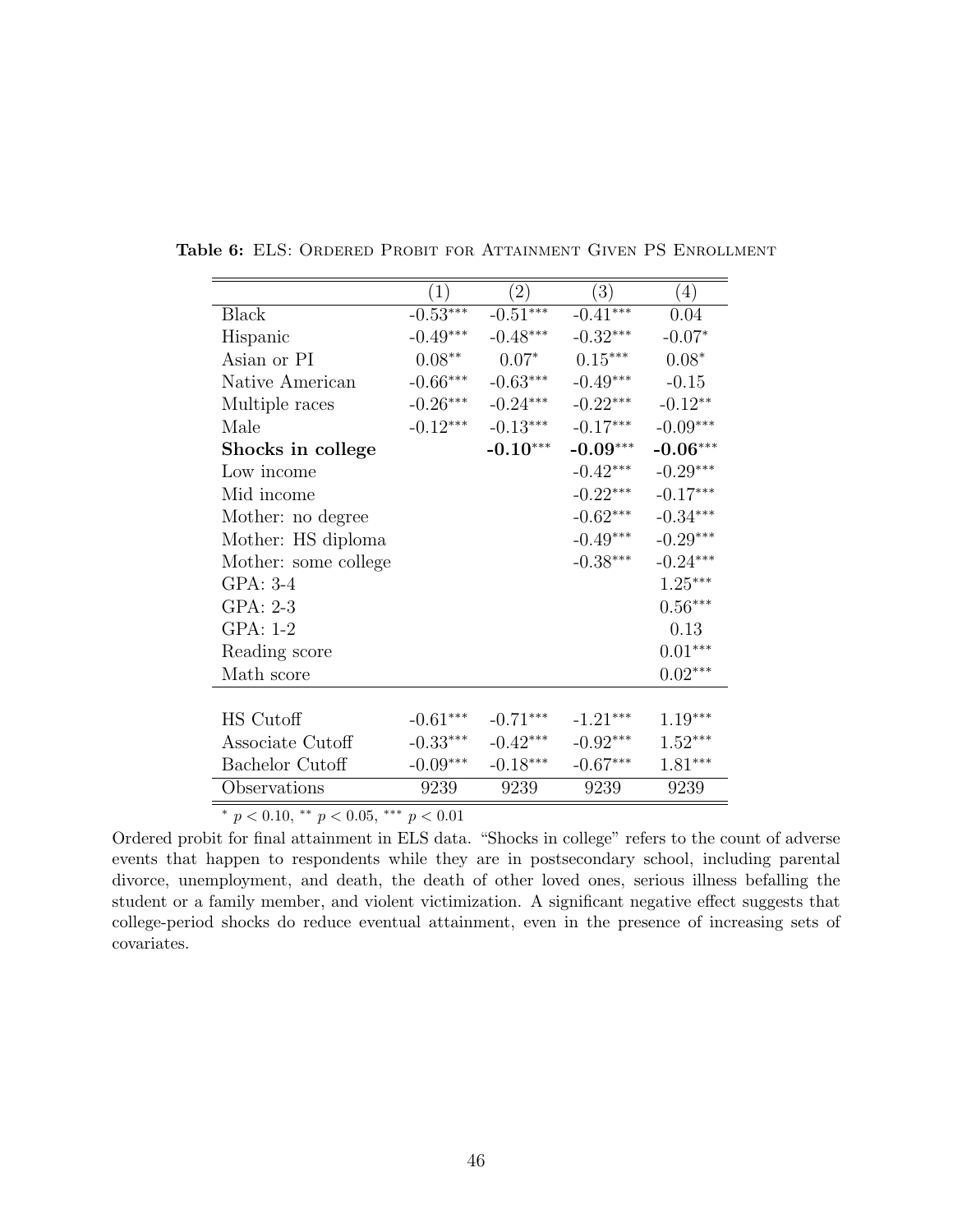<span id="page-47-0"></span>

|                    | All   | No Deg | HS    | Some Coll | College |
|--------------------|-------|--------|-------|-----------|---------|
| Coll $\exp 0-25$   | 0.13  | 0.31   | 0.23  | 0.08      | 0.01    |
| Coll $\exp 25-50$  | 0.18  | 0.30   | 0.25  | 0.17      | 0.05    |
| Coll $\exp 50-75$  | 0.13  | 0.09   | 0.13  | 0.15      | 0.11    |
| Coll $\exp$ 75-100 | 0.56  | 0.30   | 0.39  | 0.60      | 0.83    |
| Observations       | 3546  | 370    | 1164  | 1069      | 930     |
| Exp: crime victim  | 14.70 | 16.64  | 15.91 | 15.53     | 11.43   |
| $Exp:$ arrest      | 10.22 | 15.08  | 11.80 | 10.51     | 6.06    |
| $Exp:$ death       | 18.64 | 21.06  | 20.20 | 19.04     | 15.30   |
| Exp: pregnancy     | 7.90  | 15.24  | 9.50  | 6.96      | 3.97    |
| Observations       | 3531  | 367    | 1156  | 1068      | 926     |

Table 7: EXPECTATIONS BY ATTAINMENT

Average expectations responses from the NLSY. Educational expectations are stated as a percent chance of completing a bachelor's degree, and are sorted into quartiles. Expectations over other adverse events are stated as a percent chance for the event to occur in the next year. The "Some Coll" column includes all individuals who attended some kind of postsecondary institution but never earned a bachelor's degree (but may have a lesser credential like an associate's degree).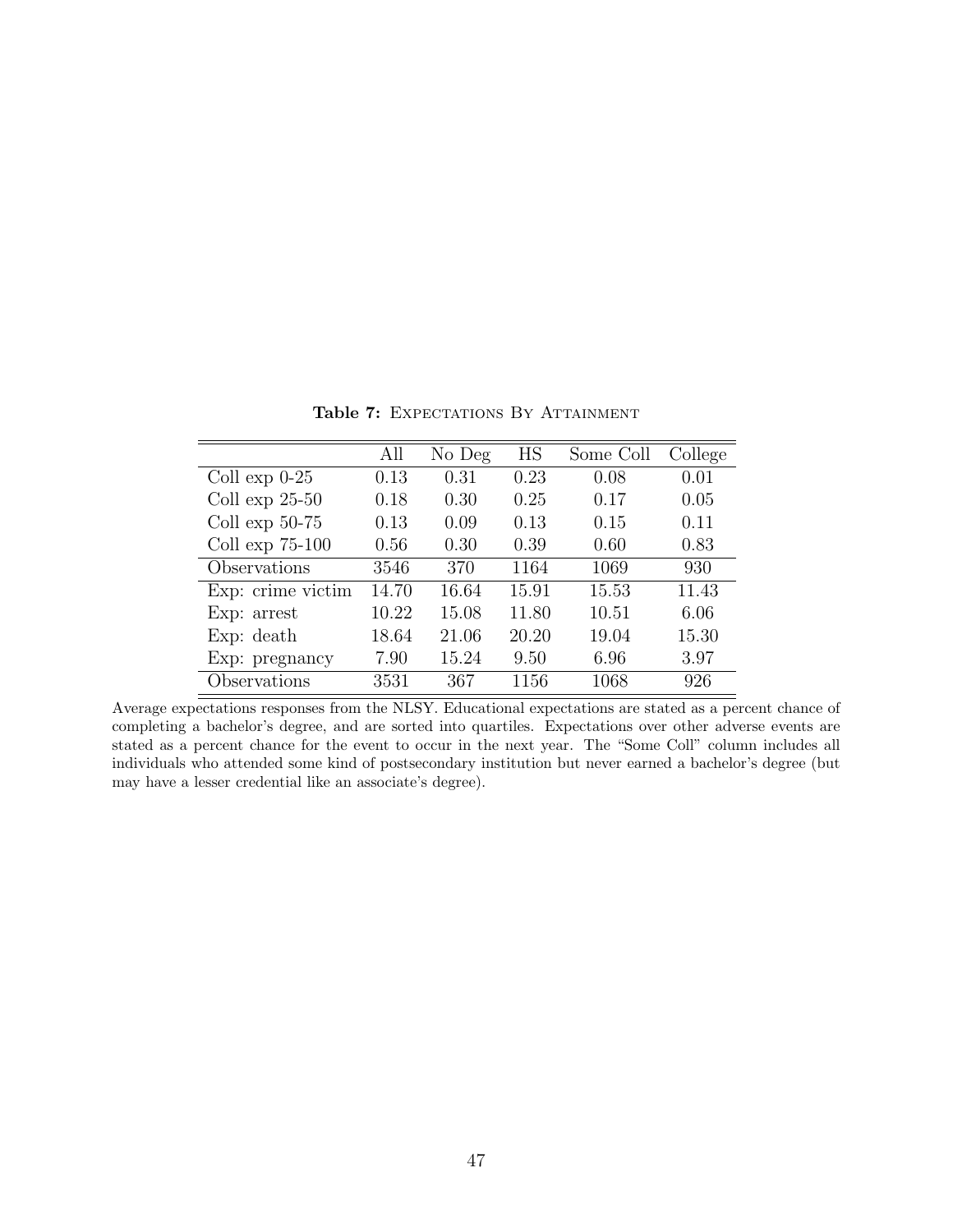|                     | Exp Coll   | Exp Coll                   | Exp Coll   | Exp Shocks | Exp Shocks            |
|---------------------|------------|----------------------------|------------|------------|-----------------------|
| <b>Black</b>        | $0.08***$  | $0.07***$                  | $0.09***$  | $0.03***$  | $0.03***$             |
| Hispanic            | 0.02       | 0.02                       | $0.03*$    | $0.03***$  | $0.03***$             |
| Asian or PI         | $0.11***$  | $0.11***$                  | $0.11***$  | $-0.01$    | $-0.01$               |
| Native American     | 0.04       | 0.01                       | 0.03       | $-0.04$    | $-0.04$               |
| Multiple races      | $-0.02$    | $-0.04$                    | 0.00       | $0.09***$  | $0.08***$             |
| Male                | $-0.08***$ | $-0.08***$                 | $-0.08***$ | $0.03***$  | $0.02***$             |
| Low income          | $-0.11***$ | $\textnormal{-}0.12^{***}$ | $-0.10***$ | 0.01       | 0.01                  |
| Mid income          | $-0.04**$  | $-0.05***$                 | $-0.04**$  | 0.00       | 0.00                  |
| Mother no degree    | $-0.22***$ | $-0.22***$                 | $-0.21***$ | $-0.00$    | $-0.01$               |
| Mother HS diploma   | $-0.15***$ | $\textnormal{-}0.15^{***}$ | $-0.14***$ | $-0.00$    | $-0.00$               |
| Mother some college | $-0.08***$ | $-0.08***$                 | $-0.08***$ | $-0.01$    | $-0.01$               |
| Family shocks       | $-0.01$    | $-0.02**$                  |            | $0.01***$  |                       |
| Victimization       | $-0.03***$ |                            |            | $0.02***$  |                       |
| No mother in HH     |            |                            | 0.00       |            | 0.00                  |
| No father in HH     |            |                            | $-0.03**$  |            | 0.01                  |
| Changed schools     |            |                            | $-0.05***$ |            | $0.04***$             |
| Parent died         |            |                            | $-0.07**$  |            | $0.03**$              |
| Other family died   |            |                            | 0.00       |            | 0.00                  |
| Parent hospitalized |            |                            | $0.04**$   |            | $-0.01$               |
| Parent jailed       |            |                            | $-0.06$    |            | $0.06^{\ast\ast\ast}$ |
| Parents divorced    |            |                            | $-0.02$    |            | $-0.01$               |
| Parent unemp        |            |                            | 0.02       |            | $-0.00$               |
| Sibling count       |            |                            | $-0.01*$   |            | $-0.00$               |
| Break-in by 18      |            |                            | 0.01       |            | $0.02**$              |
| Bullied by 18       |            |                            | $-0.00$    |            | 0.01                  |
| Seen shooting by 18 |            |                            | $-0.01$    |            | $0.05***$             |
| Feels unsafe        |            |                            | $-0.06***$ |            | $0.02***$             |
| Victim of crime     |            |                            | $-0.03$    |            | 0.02                  |
| Ever homeless       |            |                            | $-0.02$    |            | $-0.00$               |
| Constant            | $1.03***$  | $0.97***$                  | $1.06***$  | $0.04***$  | $0.05***$             |
| Observations        | 2586       | 2586                       | 2586       | 2584       | 2584                  |

<span id="page-48-0"></span>Table 8: ATTAINMENT AND SHOCK EXPECTATIONS' RELATIONSHIP TO PAST SHOCKS

 $\frac{1}{\sqrt{p}}$  + p < 0.10, \*\* p < 0.05, \*\*\* p < 0.01

Regressions of NLSY subjective probability of earning a bachelor's degree (Exp Coll) and average subjective probability of future shocks including pregnancy, arrest, and death (Exp Shocks) on various covariates. In columns 1, 2, and 4 indicators of past shocks are summed to arrive at two summary measures, "family shocks" (such as parental incarceration or unemployment or a death in the family) and "victimization" (such as seeing a shooting or being the victim of a crime). In columns 3 and 5 individual shock indicators are included as covariates.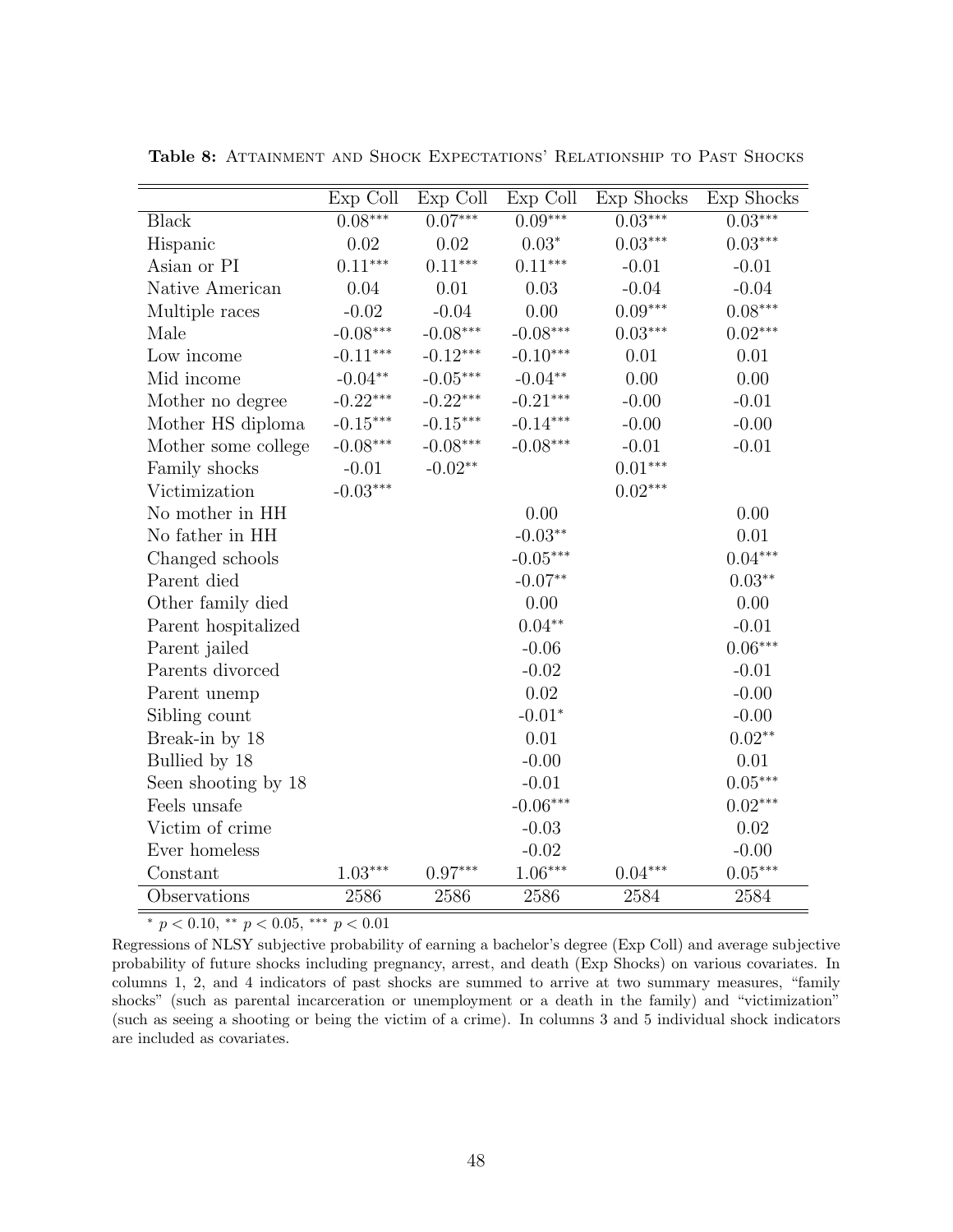<span id="page-49-0"></span>

|                                    | $\overline{(1)}$ | $\overline{(2)}$ | $\overline{(3)}$ | $\overline{(4)}$ | $\overline{(5)}$                               |
|------------------------------------|------------------|------------------|------------------|------------------|------------------------------------------------|
|                                    | College grad     | College grad     | College grad     | College grad     | $\operatorname{College}$ $\operatorname{grad}$ |
| Coll $\exp 25-50$                  | $0.05**$         | 0.04             | 0.04             | 0.04             | 0.10                                           |
| Coll exp $50-75$                   | $0.24***$        | $0.16***$        | $0.14***$        | $0.14***$        | $0.20***$                                      |
| Coll $\exp 75-100$                 | $0.42***$        | $0.28***$        | $0.25***$        | $0.25***$        | $0.26***$                                      |
| <b>Black</b>                       |                  | $-0.06**$        | $-0.02$          | $-0.02$          | $0.14***$                                      |
| Hispanic                           |                  | $-0.11***$       | $-0.11***$       | $-0.11***$       | $-0.11**$                                      |
| Asian or PI                        |                  | $0.15***$        | $0.15***$        | $0.14*$          | 0.05                                           |
| Native American                    |                  | $-0.04$          | 0.06             | 0.05             | 0.13                                           |
| Multiple races                     |                  | $-0.12$          | $-0.11$          | $-0.11$          | $-0.13$                                        |
| Male                               |                  | $-0.06***$       | $-0.06***$       | $-0.06***$       | $-0.07**$                                      |
| Low income                         |                  | $-0.16***$       | $-0.11***$       | $-0.11***$       | $-0.02$                                        |
| Mid income                         |                  | $-0.06*$         | $-0.04$          | $-0.04$          | 0.02                                           |
| Mother has no degree               |                  | $-0.31***$       | $-0.30***$       | $-0.30***$       | $-0.12**$                                      |
| Mother has HS diploma              |                  | $-0.28***$       | $-0.28***$       | $-0.28***$       | $-0.19***$                                     |
| Mother has some college            |                  | $-0.18***$       | $-0.18***$       | $-0.18***$       | $-0.11***$                                     |
| Break-in by 18                     |                  |                  | $-0.06**$        | $-0.06**$        | $-0.06$                                        |
| Bullied by 18                      |                  |                  | $-0.04$          | $-0.04$          | $-0.02$                                        |
| Seen shooting by 18                |                  |                  | $-0.07**$        | $-0.06**$        | $-0.06$                                        |
| Feels unsafe                       |                  |                  | $-0.08***$       | $-0.08***$       | $-0.06***$                                     |
| Victim of crime                    |                  |                  | $-0.01$          | $-0.01$          | $-0.04$                                        |
| Ever homeless, 1997-2002           |                  |                  | $-0.14***$       | $-0.15***$       | $-0.42**$                                      |
| No mother or female guardian in HH |                  |                  | 0.00             | $0.00\,$         | $0.00\,$                                       |
| No father or male guardian in HH   |                  |                  | $-0.03$          | $-0.03$          | $-0.03$                                        |
| Changed schools                    |                  |                  | $-0.09***$       | $-0.08***$       | $-0.05$                                        |
| Parent died                        |                  |                  | $-0.07$          | $-0.07$          | $-0.14$                                        |
| Other family died                  |                  |                  | $-0.03$          | $-0.02$          | $-0.04$                                        |
| Parent hospitalized                |                  |                  | $-0.03$          | $-0.03$          | $-0.06$                                        |
| Parent jailed                      |                  |                  | $-0.09$          | $-0.08$          | $-0.08$                                        |
| Parents divorced                   |                  |                  | $-0.04$          | $-0.04$          | $-0.09$                                        |
| Parent unemp                       |                  |                  | $-0.00$          | $-0.00$          | $0.05\,$                                       |
| Sibling count                      |                  |                  | $-0.01$          | $-0.01$          | $-0.02$                                        |
| Expect: victim of crime            |                  |                  |                  | 0.00             | $-0.00$                                        |
| Expect: arrest                     |                  |                  |                  | $-0.00$          | $-0.00$                                        |
| Expect: death                      |                  |                  |                  | $-0.00*$         | $-0.00$                                        |
| Expect: pregnancy                  |                  |                  |                  | 0.00             | 0.00                                           |
| Expect: get drunk                  |                  |                  |                  | $-0.00*$         | $0.00\,$                                       |
| GPA 3 and up                       |                  |                  |                  |                  | $0.67***$                                      |
| GPA 2-3                            |                  |                  |                  |                  | $0.51***$                                      |
| GPA 1-2                            |                  |                  |                  |                  | $0.28*$                                        |
| Verbal score                       |                  |                  |                  |                  | $0.05***$                                      |
| Math score                         |                  |                  |                  |                  | $0.07***$                                      |
| Constant                           | $0.04***$        | $0.49***$        | $0.69***$        | $0.72***$        | 0.03                                           |
| Adjusted $R^2$                     | 0.12             | 0.23             | 0.26             | 0.26             | 0.26                                           |
| Observations                       | 1954             | 1954             | 1954             | 1954             | 1028                                           |

Table 9: LPM FOR COLLEGE ATTAINMENT WITH SHOCKS AND EXPECTATIONS

 $\overline{\rule[-0.2cm]{0pt}{2.0cm} \rule[-0.2cm]{0pt}{2.0cm} \hspace{1.0cm} \hspace{1.0cm} \cdot \ p \, < 0.10, \, \rule[-0.2cm]{0pt}{2.0cm} \hspace{1.0cm} \cdot \ p \, < 0.05, \, \rule[-0.2cm]{0pt}{2.0cm} \hspace{1.0cm} \cdot \ p \, < 0.01}$ 

Linear probability model in NLSY with bachelor's degree completion as the outcome.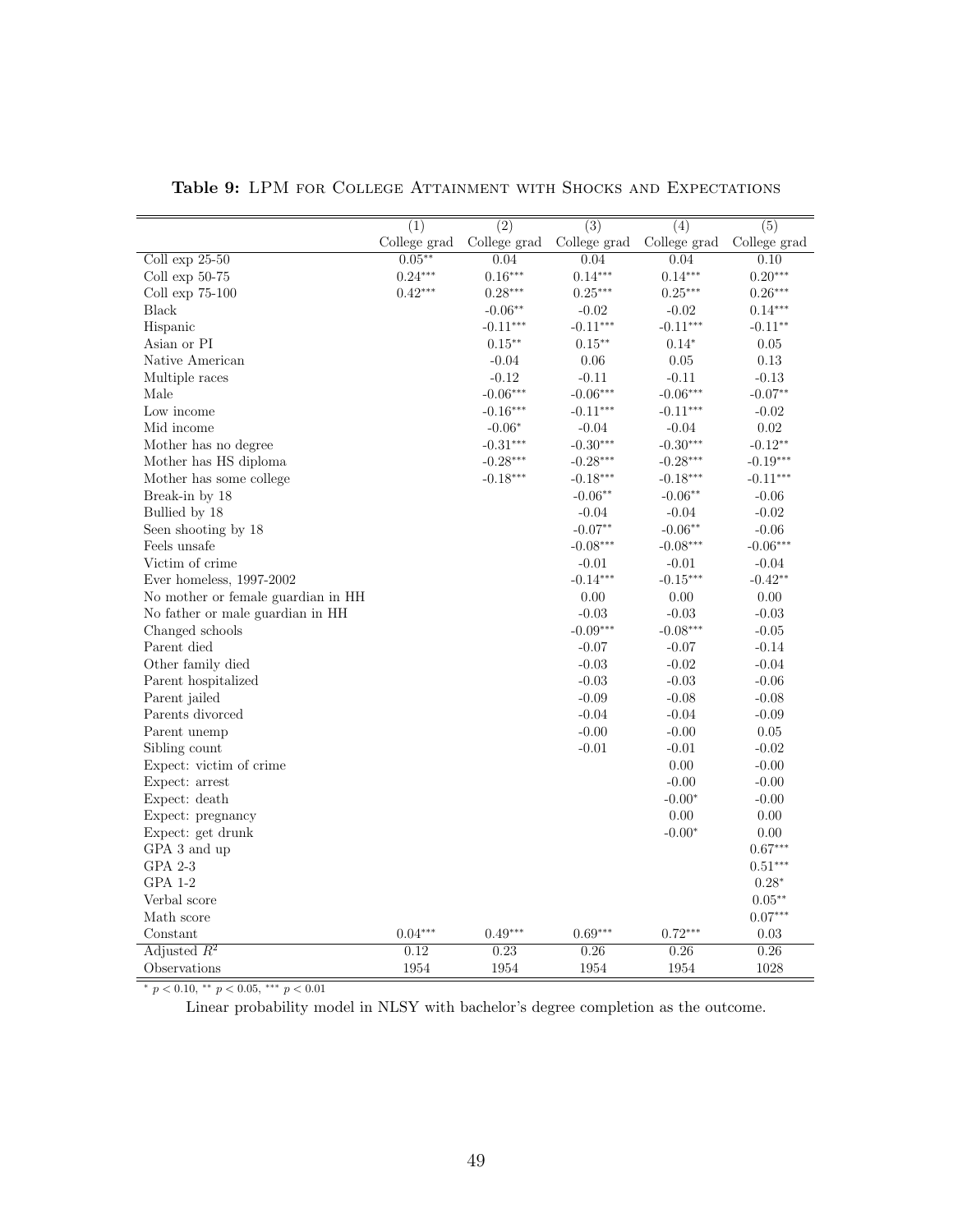|                                    | $\overline{(1)}$ | $\overline{(2)}$ | $\overline{(3)}$ | $\overline{(4)}$          | $\overline{(5)}$ |
|------------------------------------|------------------|------------------|------------------|---------------------------|------------------|
|                                    | College grad     | College grad     | College grad     | College grad College grad |                  |
| Expect: victim of crime            | $-0.04$          | $-0.06$          | $-0.05$          | 0.01                      | 0.01             |
| Expect: arrest                     | $-0.22***$       | $-0.09$          | $-0.06$          | $-0.04$                   | 0.01             |
| Expect: death                      | $-0.10*$         | $-0.07$          | $-0.07$          | $-0.08*$                  | $-0.06$          |
| Expect: pregnancy                  | $-0.23***$       | $-0.11*$         | $-0.00$          | 0.02                      | 0.04             |
| Expect: get drunk                  | 0.00             | $-0.01$          | $-0.06*$         | $-0.06*$                  | $-0.03$          |
| Coll $\exp 25-50$                  |                  | $0.06**$         | $0.04\,$         | $0.04\,$                  | $0.04\,$         |
| Coll $\exp 50-75$                  |                  | $0.23***$        | $0.16***$        | $0.14***$                 | $0.12***$        |
| Coll $\exp$ 75-100                 |                  | $0.40***$        | $0.27***$        | $0.25***$                 | $0.20***$        |
| Black                              |                  |                  | $-0.06**$        | $-0.02$                   | 0.02             |
| Hispanic                           |                  |                  | $-0.11***$       | $-0.11***$                | $-0.09***$       |
| Asian or PI                        |                  |                  | $0.14*$          | $0.14^{\ast}$             | 0.10             |
| Native American                    |                  |                  | $-0.05$          | 0.05                      | 0.02             |
| Multiple races                     |                  |                  | $-0.12$          | $-0.11$                   | $-0.08$          |
| Male                               |                  |                  | $-0.06***$       | $-0.06***$                | $-0.03$          |
| Low income                         |                  |                  | $-0.16***$       | $-0.11***$                | $-0.10***$       |
| Mid income                         |                  |                  | $-0.06*$         | $-0.04$                   | $-0.04$          |
| Mother has no degree               |                  |                  | $-0.31***$       | $-0.30***$                | $-0.25***$       |
| Mother has HS diploma              |                  |                  | $-0.28***$       | $-0.28***$                | $-0.24***$       |
| Mother has some college            |                  |                  | $-0.19***$       | $-0.18***$                | $-0.16***$       |
| Break-in by 18                     |                  |                  |                  | $-0.06**$                 | $-0.03$          |
| Bullied by 18                      |                  |                  |                  | $-0.04$                   | $-0.04$          |
| Seen shooting by 18                |                  |                  |                  | $-0.06**$                 | $-0.05*$         |
| Feels unsafe                       |                  |                  |                  | $-0.08***$                | $-0.07***$       |
| Victim of crime                    |                  |                  |                  | $-0.01$                   | $-0.00$          |
| Ever homeless, 1997-2002           |                  |                  |                  | $-0.15***$                | $-0.13**$        |
| No mother or female guardian in HH |                  |                  |                  | 0.00                      | 0.00             |
| No father or male guardian in HH   |                  |                  |                  | $-0.03$                   | $-0.01$          |
| Changed schools                    |                  |                  |                  | $-0.08***$                | $-0.06*$         |
| Parent died                        |                  |                  |                  | $-0.07$                   | $-0.08*$         |
| Other family died                  |                  |                  |                  | $-0.02$                   | $-0.03$          |
| Parent hospitalized                |                  |                  |                  | $-0.03$                   | $-0.03$          |
| Parent jailed                      |                  |                  |                  | $-0.08$                   | $-0.04$          |
| Parents divorced                   |                  |                  |                  | $-0.04$                   | $-0.04$          |
| Parent unemp                       |                  |                  |                  | $-0.00$                   | $\rm 0.02$       |
| Sibling count                      |                  |                  |                  | $-0.01$                   | $-0.01$          |
| GPA 3 and up                       |                  |                  |                  |                           | $0.38***$        |
| GPA 2-3                            |                  |                  |                  |                           | $0.14***$        |
| <b>GPA 1-2</b>                     |                  |                  |                  |                           | 0.04             |
| Constant                           | $0.40***$        | $0.10***$        | $0.54***$        | $0.72***$                 | $0.41***$        |
| Adjusted $R^2$                     | 0.02             | 0.13             | 0.23             | 0.26                      | 0.32             |
| Observations                       | 1954             | 1954             | 1954             | 1954                      | 1954             |

<span id="page-50-0"></span>Table 10: LPM COLLEGE ATTAINMENT ON EXPECTATIONS FOR OTHER EVENTS

 $\frac{1}{\sqrt{p}}$  + p < 0.10, \*\* p < 0.05, \*\*\* p < 0.01

Linear probability model in NLSY with bachelor's degree completion as the outcome. Expectations for future shocks are the initial 5 covariates; in column 2, attainment expectations are added; thereafter, demographics, past shocks, and GPA. Attainment expectations account for shock expectation effects, and are not accounted for by other variables.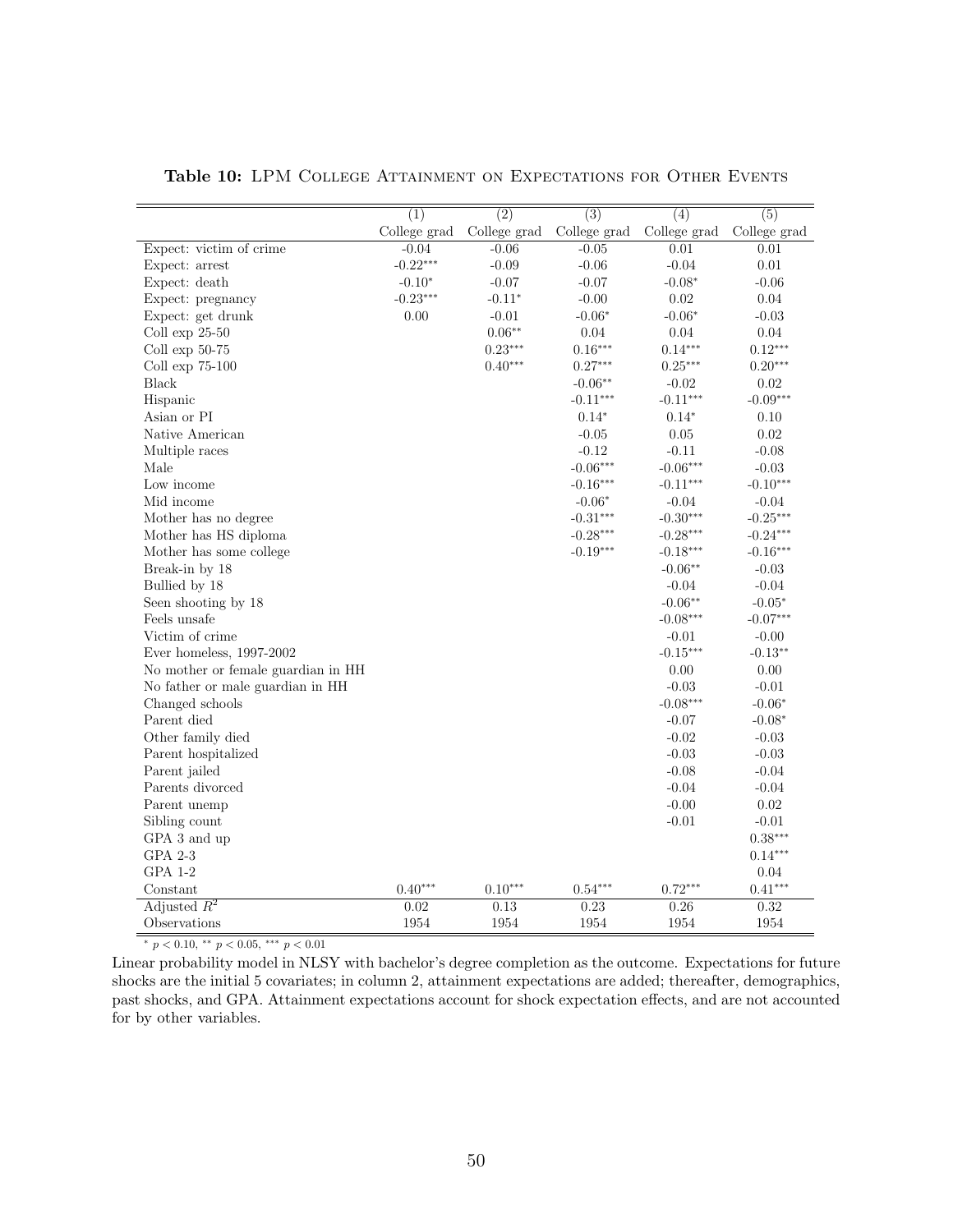<span id="page-51-0"></span>

|                         | (1)              | (2)             | (3)       | (4)                | (5)        |
|-------------------------|------------------|-----------------|-----------|--------------------|------------|
|                         | Pub <sub>2</sub> | FP <sub>2</sub> | Pub4      | NP4                | FP4        |
| Coll $\exp 25-50$       | $-0.01$          | 0.03            | 0.10      | $-0.08$            | $-0.03**$  |
| Coll $\exp 50-75$       | $-0.21***$       | 0.02            | $0.21**$  | 0.01               | $-0.03**$  |
| Coll $\exp$ 75-100      | $-0.28***$       | 0.00            | $0.26***$ | 0.04               | $-0.03***$ |
| <b>Black</b>            | $-0.05$          | 0.01            | $0.05*$   | $-0.01$            | $-0.00$    |
| Hispanic                | $0.07**$         | 0.02            | $-0.03$   | $-0.06*$           | 0.00       |
| Asian or PI             | $-0.11$          | 0.04            | 0.04      | 0.00               | 0.02       |
| Native American         | 1.50             | 0.22            | 1.70      | $-3.50$            | 0.09       |
| Multiple races          | 0.69             | $-0.63$         | 0.12      | 0.01               | $-0.19$    |
| Male                    | $-0.01$          | $-0.02$         | 0.03      | 0.00               | $-0.00$    |
| Low income              | $0.07*$          | 0.03            | $-0.05$   | $-0.07***$         | 0.03       |
| Mid income              | 0.03             | 0.02            | $-0.02$   | $-0.06***$         | 0.03       |
| Mother no degree        | $0.14***$        | $0.05*$         | $-0.10**$ | $-0.08^{\ast\ast}$ | 0.00       |
| Mother has HS diploma   | $0.09***$        | $0.05**$        | $-0.08**$ | $-0.06***$         | 0.01       |
| Mother has some college | $0.07**$         | 0.02            | $-0.05$   | $-0.04*$           | $-0.00$    |
| GPA 3 and up            | $-0.34$          | $-0.09$         | 0.26      | $-0.03$            | 0.20       |
| GPA 2-3                 | $-0.16$          | $-0.04$         | 0.08      | $-0.10$            | 0.21       |
| GPA 1-2                 | 0.09             | $-0.02$         | $-0.23$   | $-0.04$            | 0.20       |
| Adjusted $R^2$          |                  |                 |           |                    |            |
| Observations            | 1645             | 1645            | 1645      | 1645               | 1645       |

Table 11: MNL FOR FIRST PS SCHOOL TYPE

\*  $p < 0.10,$  \*\*  $p < 0.05,$  \*\*\*  $p < 0.01$ 

Multinomial logit model in NLSY of students' choice of postsecondary institution type. Columns of coefficients represent the effects of covariates on the probability of choosing, in order: public two-year programs, for-profit two-year programs, public four-year programs, non-profit private four-year programs, and for-profit four-year programs. Excluded program type is private non-profit two-year.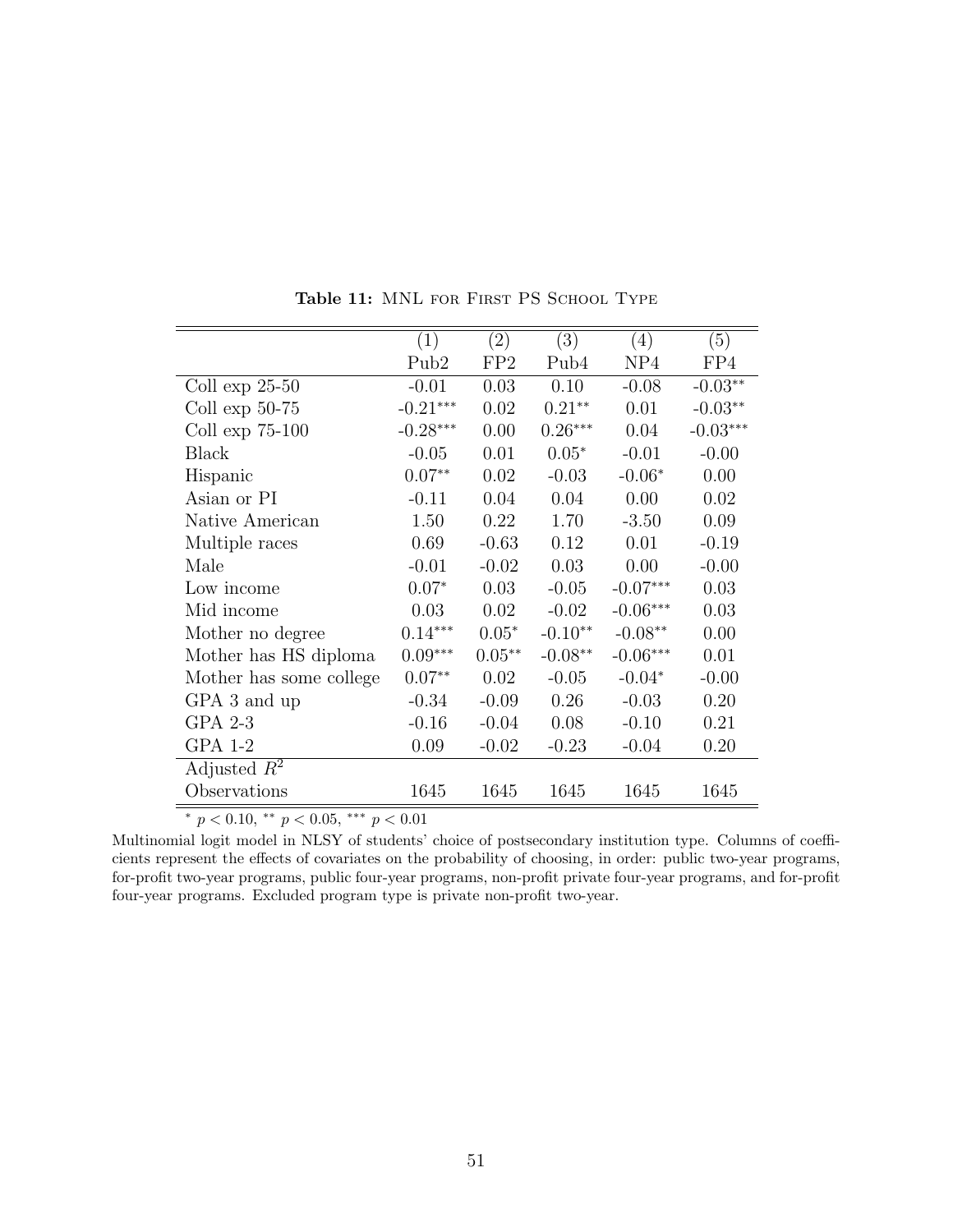<span id="page-52-0"></span>

|                  | All   | No Deg  | <b>HS</b> | Some Coll | College |
|------------------|-------|---------|-----------|-----------|---------|
| White            | 0.51  | 0.44    | 0.50      | 0.51      | 0.53    |
| Black            | 0.10  | 0.12    | 0.13      | 0.12      | 0.03    |
| Hispanic         | 0.16  | 0.23    | 0.19      | 0.17      | 0.14    |
| Asian, HI, PI    | 0.09  | 0.04    | 0.05      | 0.06      | 0.14    |
| Male             | 0.51  | 0.56    | 0.57      | 0.49      | 0.27    |
| Low income       | 0.20  | 0.34    | 0.30      | 0.22      | 0.08    |
| Mid income       | 0.30  | 0.18    | 0.29      | 0.36      | 0.32    |
| High income      | 0.21  | 0.05    | 0.08      | 0.16      | 0.31    |
| Mother no degree | 0.09  | 0.25    | 0.16      | 0.09      | 0.00    |
| Mother HS only   | 0.46  | 0.54    | 0.59      | 0.50      | 0.39    |
| Mother Assoc.    | 0.18  | 0.13    | 0.15      | 0.22      | 0.27    |
| Mother Bachelor  | 0.27  | 0.08    | 0.10      | 0.20      | 0.33    |
| Math score       | 0.03  | $-0.76$ | $-0.42$   | $-0.04$   | 0.48    |
| Observations     | 23503 | 747     | 3670      | 3935      | 59      |

Table 12: HSLS BASIC SUMMARY STATISTICS

HSLS means for group indicator variables and standardized test scores. Test scores have been statistically standardized. The "Some Coll" column includes all individuals who attended some kind of postsecondary institution but never earned an associate's or bachelor's degree.

| Exp Bachelor's         | 0.62  |
|------------------------|-------|
| Thinks capable of BA   | 0.49  |
| Fin aid: will qual     | 0.43  |
| Fin aid: won't qual    | 0.26  |
| Fin aid: unsure        | 0.31  |
| Plans 4yr enroll, 2009 | 0.53  |
| Break: Academic        | 0.00  |
| Break: Family          | 0.03  |
| Break: Financial       | 0.02  |
| Break: Work            | 0.02  |
| Break: Unknown         | 0.01  |
| Observations           | 23495 |
|                        |       |

<span id="page-52-1"></span>Table 13: HSLS UNIQUE VARIABLE SUMMARY STATISTICS

HSLS means for postsecondary school type indicator variables, adverse shocks, and expectations. "Shocks" variables are sums of various types of adverse shocks over the relevant time period (2009-2011 or 2012- 2016. Expected earnings are in thousands of dollars per year. Standard deviations included below means in parentheses where relevant.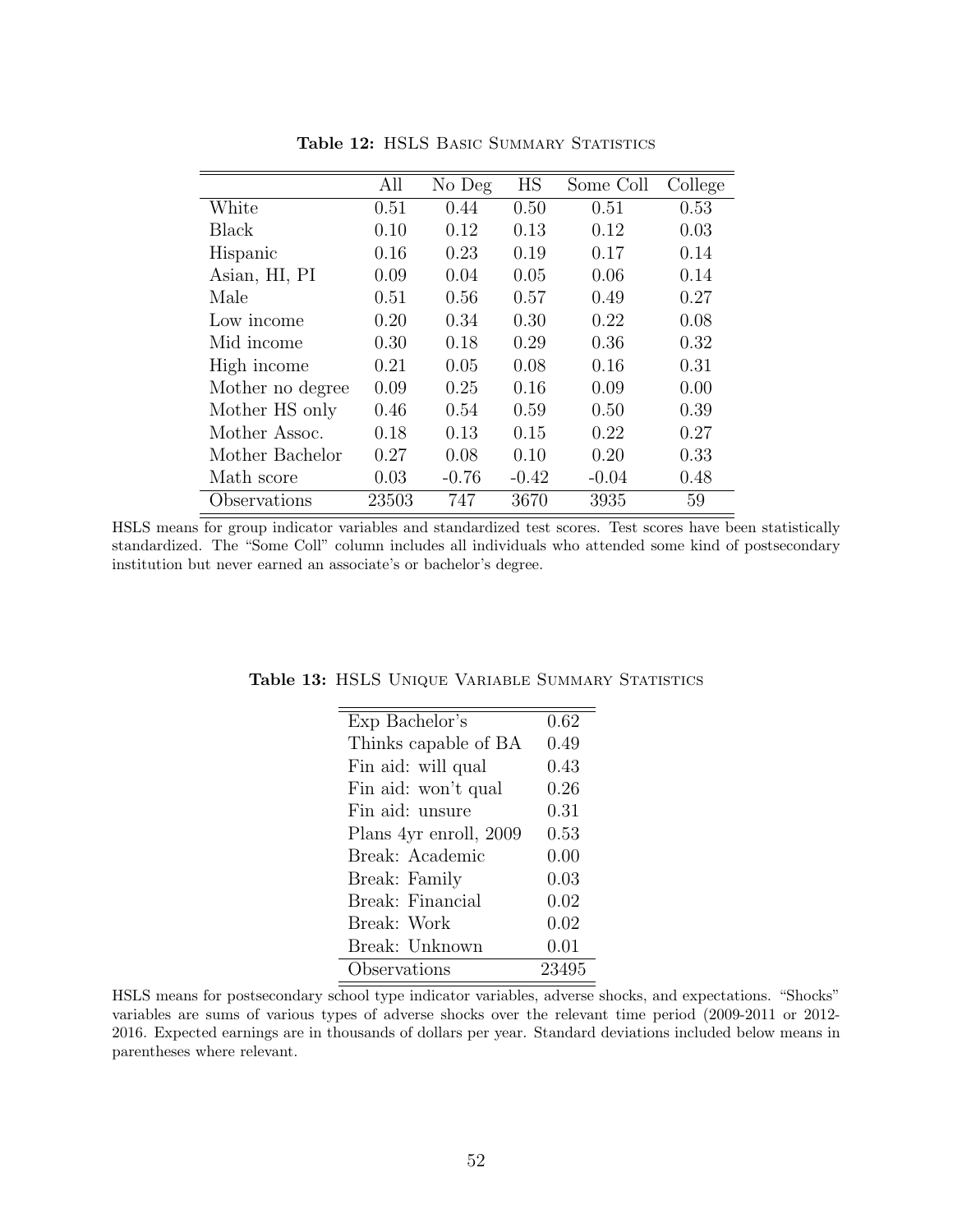|                      | Pub <sub>2</sub>           | FP2                        | Pub4                  | NP4                 | FP4       |
|----------------------|----------------------------|----------------------------|-----------------------|---------------------|-----------|
| Exp Bachelor's       | $-0.09***$                 | $-0.01**$                  | $0.06*$               | $0.05*$             | 0.01      |
| Break: Academic      | 0.68                       | $-0.19$                    | 2.07                  | $-1.86$             | 0.04      |
| Break: Family        | $0.08**$                   | $0.02***$                  | 0.00                  | $-0.12$             | $-0.00$   |
| Break: Financial     | $0.10**$                   | 0.01                       | $-0.13$               | $-0.03$             | $0.02***$ |
| Break: Work          | 0.03                       | 0.01                       | 0.04                  | $-0.13$             | 0.01      |
| Break: Unknown       | $0.07\,$                   | 0.00                       | $-0.12$               | 0.07                | $-0.10$   |
| Thinks capable of BA | $-0.02$                    | $-0.00$                    | 0.02                  | 0.01                | $-0.00$   |
| Fin aid: will qual   | 0.00                       | 0.00                       | 0.00                  | 0.00                | 0.00      |
| Fin aid: won't qual  | $-0.01$                    | $-0.00$                    | $0.05^{\ast\ast}$     | $-0.04**$           | 0.00      |
| Fin aid: unsure      | $-0.02$                    | $-0.00$                    | 0.01                  | $-0.01$             | 0.00      |
| <b>Black</b>         | $\textnormal{-}0.09^{***}$ | $-0.00$                    | 0.04                  | $0.07***$           | $0.01*$   |
| Hispanic             | 0.00                       | 0.00                       | $-0.03$               | 0.02                | 0.00      |
| Asian, HI, PI        | $-0.10***$                 | 0.01                       | $0.11***$             | $-0.03$             | 0.00      |
| Native American      | $-0.00$                    | $-0.14$                    | 0.15                  | 0.07                | $-0.09$   |
| Multiple races       | 0.01                       | 0.01                       | $-0.02$               | $-0.02$             | $0.01**$  |
| Male                 | 0.01                       | $\textnormal{-}0.02^{***}$ | $0.05^{\ast\ast\ast}$ | $-0.02*$            | $-0.00$   |
| Low income           | $0.09***$                  | 0.01                       | $-0.05*$              | $-0.05**$           | 0.00      |
| Mid income           | $0.07^{\ast\ast\ast}$      | $0.02**$                   | $-0.07***$            | $-0.03*$            | 0.00      |
| Mother no degree     | $0.12***$                  | 0.01                       | $-0.00$               | $\text{-}0.11^{**}$ | $-0.00$   |
| Mother HS only       | $0.05^{\ast\ast\ast}$      | $0.01^{\ast}$              | $-0.03$               | $-0.03**$           | $-0.00$   |
| Mother Associate's   | $0.07***$                  | $-0.00$                    | $-0.04*$              | $-0.03*$            | $-0.01$   |
| GPA: Academic        | $\textnormal{-}0.09^{***}$ | $-0.01***$                 | $0.08***$             | $0.06***$           | $-0.01*$  |
| GPA: CTE             | $-0.02*$                   | $-0.00$                    | $0.04**$              | $-0.01$             | $-0.00$   |
| Math score           | $-0.05***$                 | $-0.01**$                  | $0.04***$             | $0.03^{***}\,$      | 0.00      |
| Observations         | 3768                       | 3768                       | 3768                  | 3768                | 3768      |

Table 14: MNL FOR FIRST PS PROGRAM TYPE GIVEN PLAN TO ENROLL IN FOUR-YEAR: HSLS

\*  $p < 0.10$ , \*\*  $p < 0.05$ , \*\*\*  $p < 0.01$ . "Break" variables indicate that the respondent took a break from school for the stated reason. "Fin aid" variables regard respondents' expectations for educational financial aid qualification. "CTE" indicates Career and Technical Education; "HI" and "PI" indicate Hawaiian and Pacific Islander, respectively.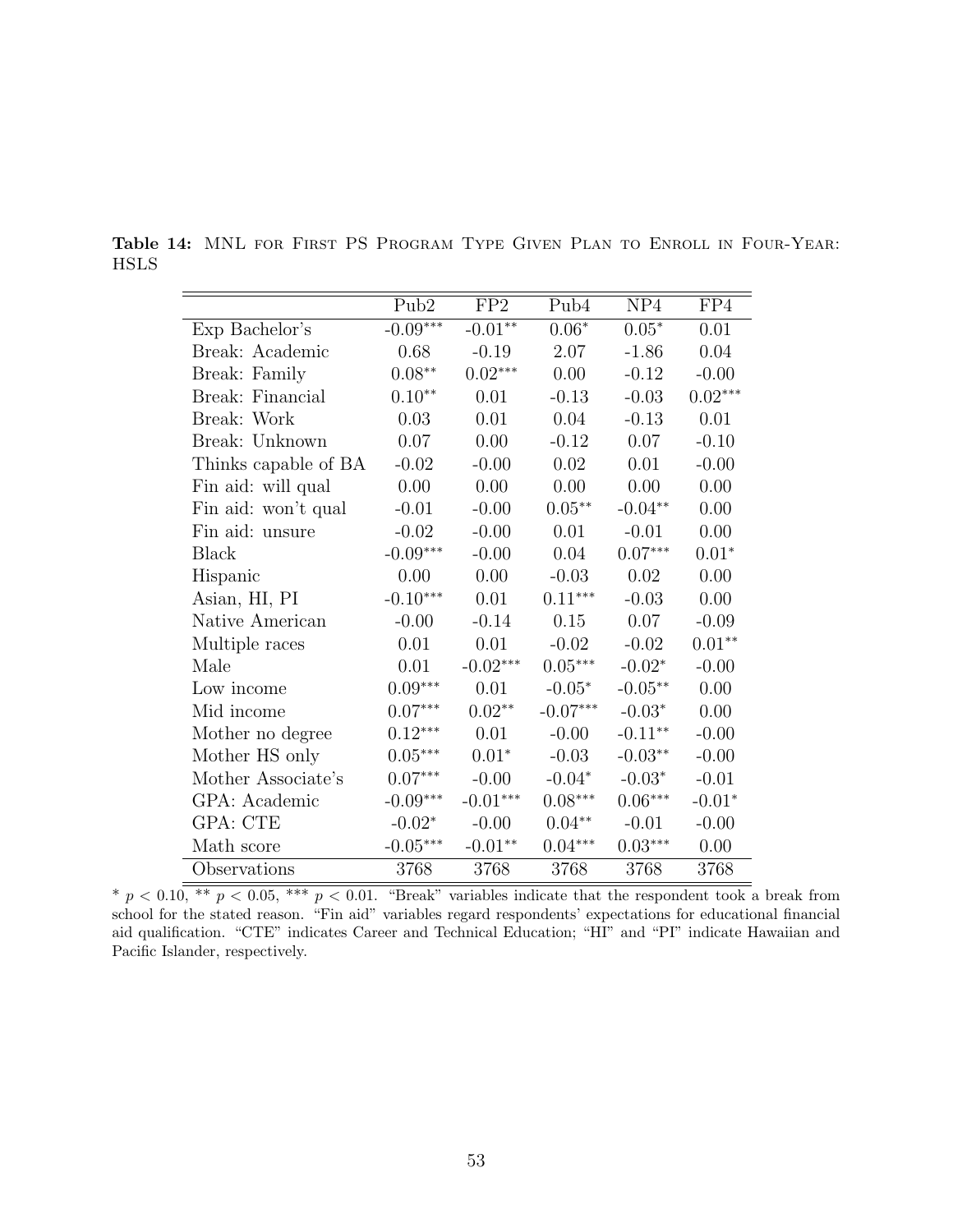<span id="page-54-0"></span>

|                         | (1)        | (2)        | (3)              | (4)        |
|-------------------------|------------|------------|------------------|------------|
|                         | Att Coll   | Associates | <b>Bachelors</b> | Adv Deg    |
| <b>Black</b>            | $0.12***$  | $-0.03**$  | $-0.09***$       | $-0.01$    |
| Hispanic                | $0.07***$  | $-0.04**$  | $-0.01$          | $-0.02$    |
| Asian or PI             | $-0.03$    | $-0.05$    | 0.02             | $0.06**$   |
| Native American         | 0.01       | $-0.02$    | 0.10             | $-0.09$    |
| Multiple races          | $-0.00$    | $-0.02$    | 0.03             | $-0.00$    |
| Male                    | $0.09***$  | $-0.01$    | $-0.03**$        | $-0.05***$ |
| Low income              | $0.04**$   | $0.04***$  | $-0.05**$        | $-0.03*$   |
| Mid income              | $-0.01$    | $0.03**$   | $-0.02$          | 0.00       |
| Mother has no degree    | $0.14***$  | $0.03*$    | $-0.07***$       | $-0.10***$ |
| Mother has HS diploma   | $0.12***$  | $0.03**$   | $-0.05***$       | $-0.10***$ |
| Mother has some college | $0.05***$  | 0.01       | $-0.01$          | $-0.05***$ |
| PrivNP2 school          | $-0.07$    | 0.04       | 0.09             | $-0.06$    |
| PrivFP2 school          | 0.03       | $0.10***$  | $-0.06$          | $-0.07$    |
| Pub4 school             | $-0.16***$ | $-0.16***$ | $0.19***$        | $0.12***$  |
| PrivNP4 school          | $-0.23***$ | $-0.14***$ | $0.22***$        | $0.14***$  |
| PrivFP4 school          | 0.02       | $-0.04$    | $0.11*$          | $-0.09$    |
| Adjusted $R^2$          |            |            |                  |            |
| Observations            | 4478       | 4478       | 4478             | 4478       |

Table 15: MNL FOR ATTAINMENT WITH FIRST PS SCHOOL TYPE

 $^{*}$   $p$   $<$  0.10,  $^{**}$   $p$   $<$  0.05,  $^{***}$   $p$   $<$  0.01  $\,$ 

Multinomial logit model in NLSY of final attainment; column 1 coefficients affect probability of stopping education without any degree despite attending postsecondary school. Last 5 covariates are postsecondary school types as in Table [11,](#page-51-0) with for-profit two-year the excluded type.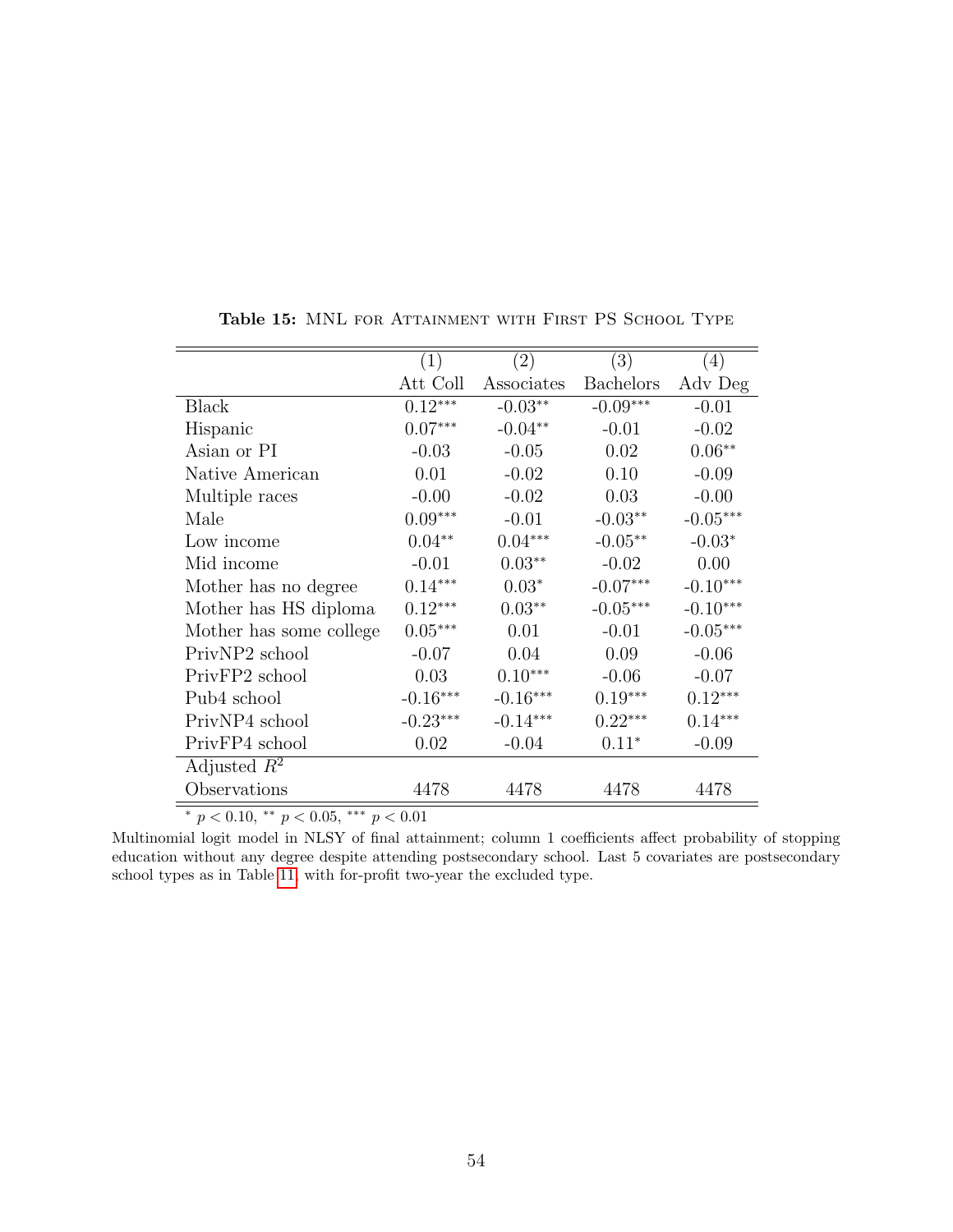

<span id="page-55-0"></span>Figure 1: DERAILMENT PROBABILITY AND ESTIMATES OF LOGARITHMIC UTILITY

Curve depicts the utility value of education required to explain actual educational choice probabilities as a function of the probability of being derailed that students assume when making the choice. Derailment probability is exogenously varied from 0 to 80 percent. Periodic income utility function is logarithmic.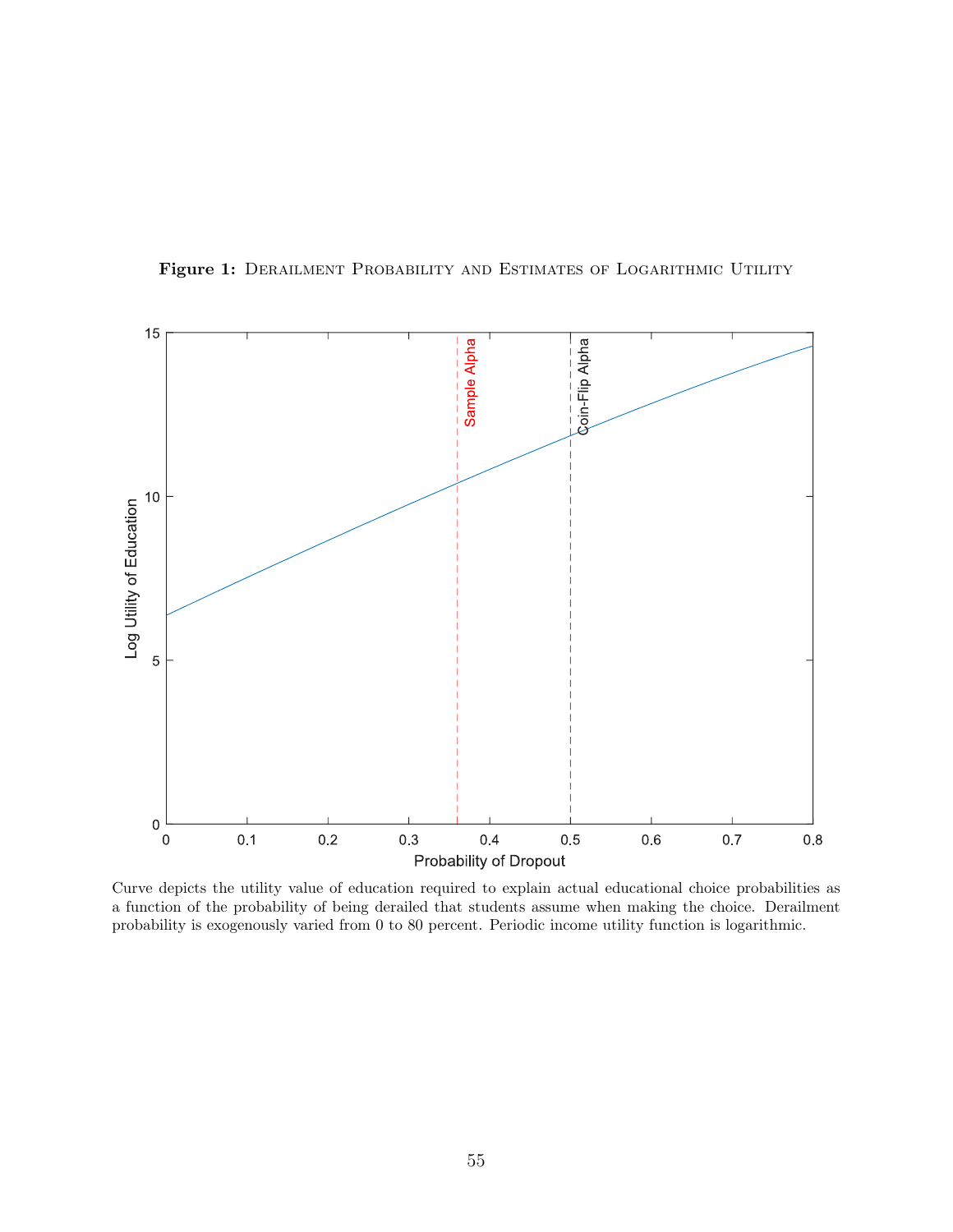<span id="page-56-0"></span>

Figure 2: DERAILMENT PROBABILITY AND ESTIMATES OF LINEAR UTILITY

Curve depicts the utility value of education required to explain actual educational choice probabilities as a function of the probability of being derailed that students assume when making the choice. Derailment probability is exogenously varied from 0 to 80 percent. Periodic income utility function is linear.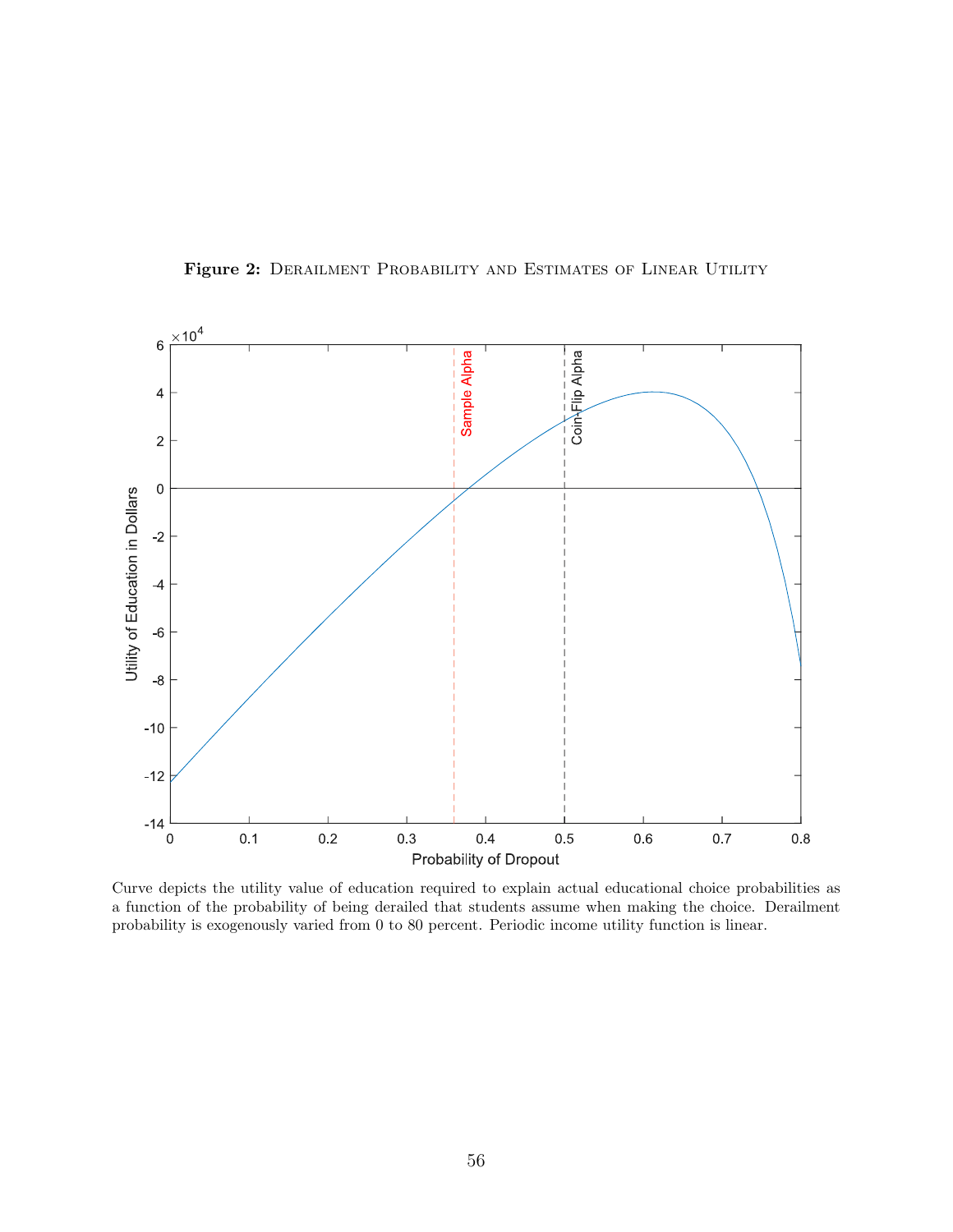#### Appendix A: Two-Stage Least Squares

In attempting to demonstrate that attainment expectations affect outcomes, we have several concerns: unobserved heterogeneity may govern both beliefs and outcomes; students may already have made decisions about their futures at the time they are asked to assess their probability of college graduation and answer based on this (reverse causality); and our data on attainment expectations are also less exact than we would prefer, as we discuss in the next section. We would therefore like to apply a more rigorous econometric approach. If a valid instrument for attainment expectations in a model of actual attainment could be found, such concerns could be alleviated. But this is not a simple exercise, as [Jacob](#page-40-6) [and Wilder](#page-40-6) [\(2010\)](#page-40-6) note. The evidence we provide suggests that the subjective probabilities students assign to future adverse shocks have some promise as an instrument for attainment expectations, for example. But issues and questions remain.

The argument for shock expectations as an instrument for attainment expectations could proceed as follows. Much of the relationship between expectations regarding adverse shocks and actual attainment seems to be explained by expectations regarding attainment itself, and subjective probabilities of adverse shocks are otherwise strongly related to attainment expectations. We might also think that subjective probabilities placed on things like being arrested or experiencing a pregnancy are likely to be less correlated with unobserved academic ability than subjective probabilities placed on college graduation (though admittedly not entirely uncorrelated). In this case, we have something resembling an instrument for a twostage model regressing attainment on those expectations. However, we must consider in detail the assumptions necessarily being made.

First, we must assume that attainment expectations are sufficiently strongly predicted by the instability-related expectations variables we use as exclusions in the final model. Given our results, this is certainly true, particularly with respect to subjective probabilities regarding arrest and pregnancy.

Second, in a two-equation model of attainment and attainment expectations, we must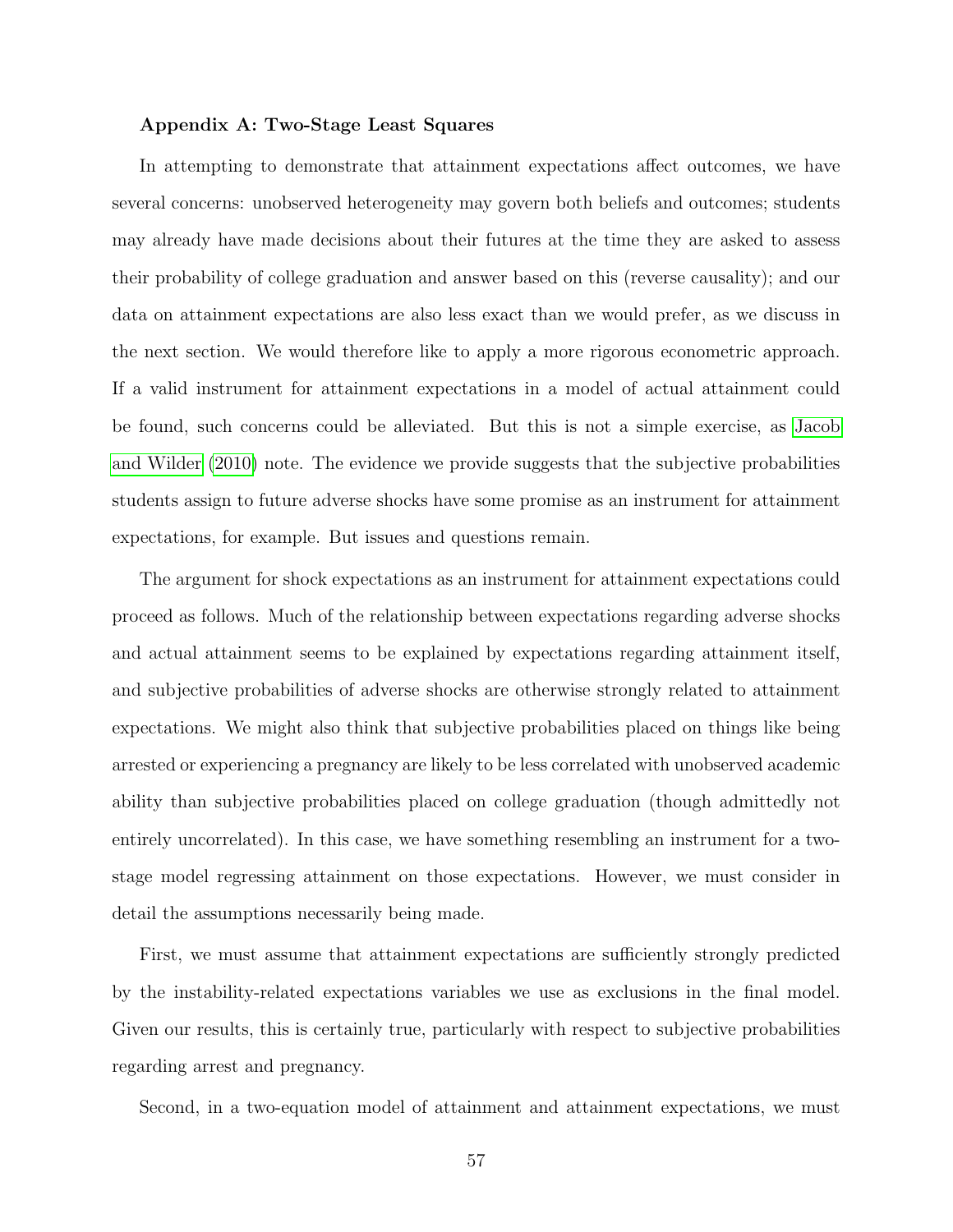assume that everything included in the second equation is exogenous with regard to the error in that equation. Here, this means that once we control for demographics, background, and past instances of instability, expectations regarding future instability (arrest and pregnancy) are not correlated with omitted variables that pertain to educational expectations. This is unlikely to be strictly true; most importantly, it is possible that a respondent's expectation regarding whether they will graduate (or attend) college causally impacts expectations with regard to instability. It is easy to think of an individual who would not predict impending arrest or pregnancy if they believed they were about to enroll in college, but since they do not anticipate this educational event, the subjective probability they assign to these other events increases. Without more detailed information about the process by which each respondent formulates their set of expectations, it will be difficult to alleviate this issue.

Third, we must assume that, controlling for demographics and past instability, expectations regarding future instability (specifically the ones which will appear only in the attainment expectations equation, those regarding pregnancy and arrest) do not have an impact on final attainment except through their influence on attainment expectations. We have some mixed evidence with regard to this assumption, which we cannot test perfectly. In Table [15](#page-54-0) we also showed that the coefficients on arrest and pregnancy expectations are greatly reduced in size and significance by the inclusion of categorical attainment expectations in a model of college attainment, which may serve to lessen our concern with regard to this third assumption—though not entirely.

If we make these assumptions, we can estimate a two-equation model like that reported in Table [1.](#page-60-0) Specifically, we estimate the two-equation system

$$
Y = X\beta_{4X} + I\beta_{4I} + E\beta_{4E} + \varepsilon_4
$$

$$
E = X\beta_{5X} + I\beta_{5I} + F\beta_{5F} + \varepsilon_5,
$$

where  $Y$  is the outcome (college graduation),  $X$  are demographic and background variables,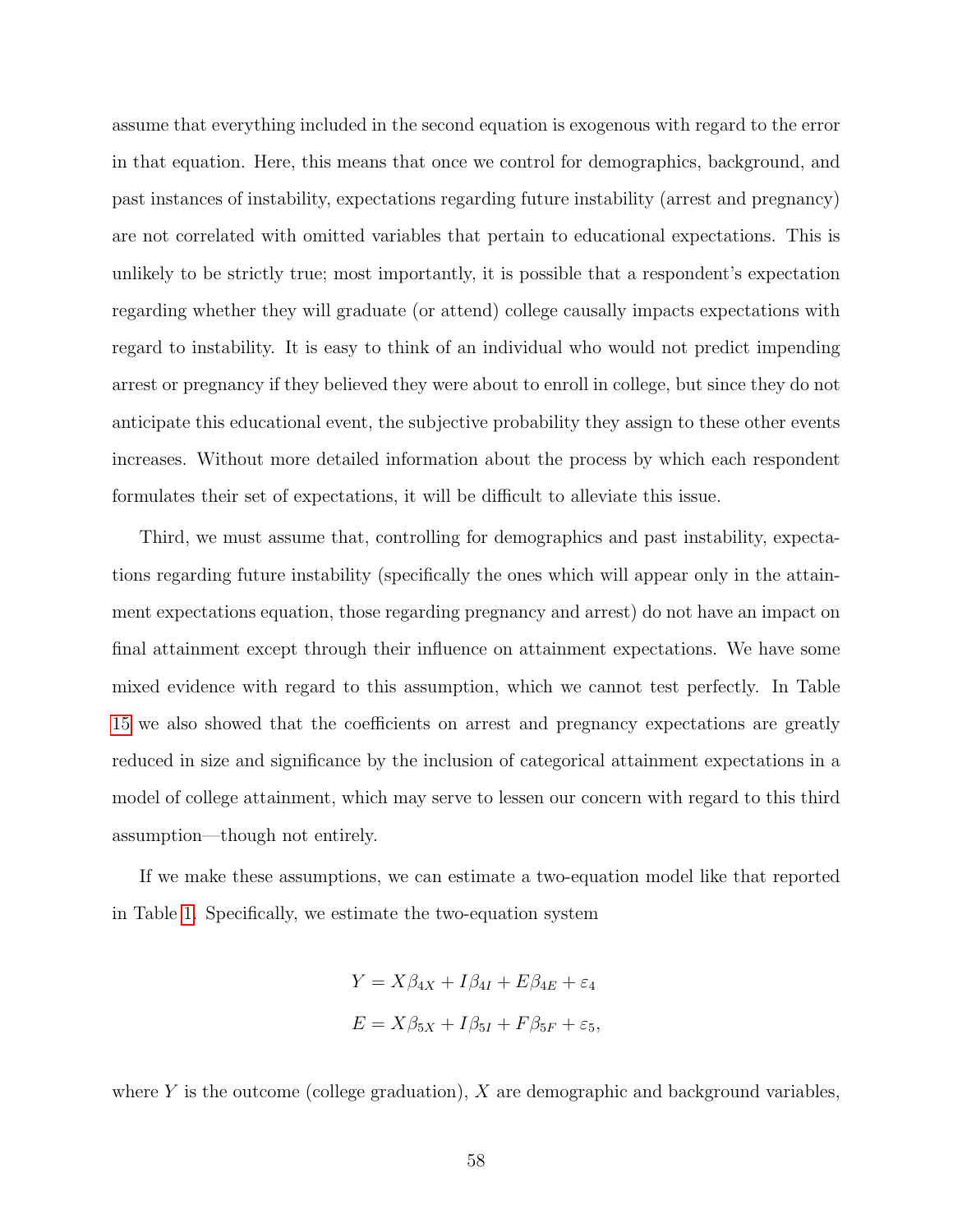I are reported instances of past instability in the respondent's life, F is our average subjective probability variable which represents expectations regarding future instability, and  $E$  is the raw subjective probability assigned to college attainment.

Taking a look at the first two columns of Table [1,](#page-60-0) we see that expectations regarding college attainment are negatively impacted by expectations regarding pregnancy and arrest and in turn have a significant positive effect on graduation probabilities, which is the essential relationship we have hypothesized. For good measure, we estimate two additional similar models: the first demonstrates that enrollment in a four-year program is positively related to attainment expectations modeled as the result of adverse shock expectations; the second shows that to the degree that four-year enrollment is a result of such shock expectations, it positively influences the probability of bachelor's degree completion.

The results from these estimations (in the last four columns of Table [1\)](#page-60-0) serve as further suggestive evidence that our model of forward-looking decision-making applies to high school students in the NLSY: expectations about adverse shocks affect educational expectations and enrollment choices, which in turn affect completion. However, the above econometric concerns remain. Furthermore, as we explore in the paper, our qualitative evidence can serve a much more immediate purpose than simply suggesting what questions to examine with least-squares models—it can be used to directly shape a structural model.